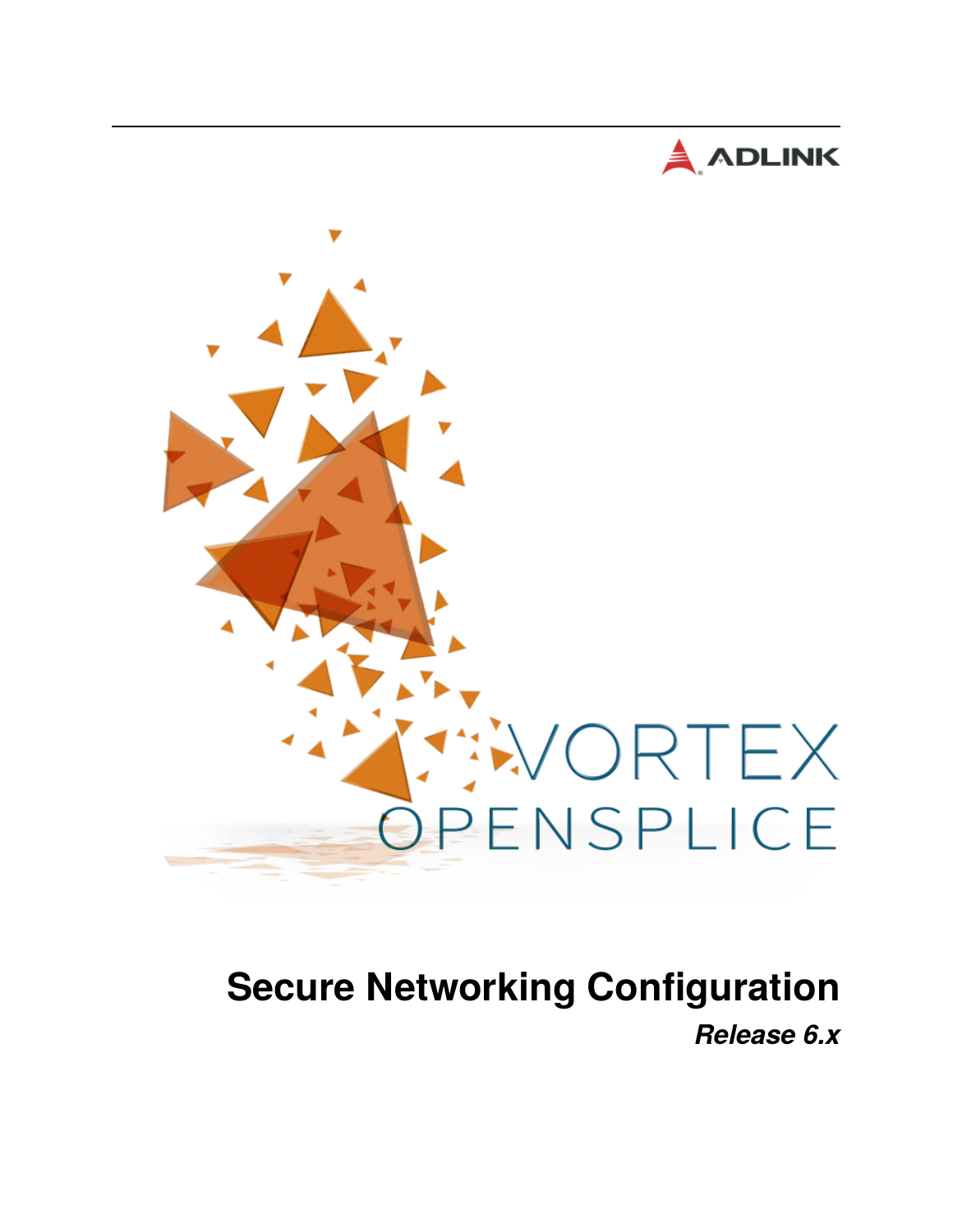# **CONTENTS**

| $\mathbf{1}$   | <b>Preface</b><br>1.1<br>1.2<br>1.3<br>1.4 | 1<br>$\mathbf{1}$<br>About The Secure Networking Configuration Guide<br>$\mathbf{1}$<br>1<br>$\mathbf{1}$                                                                                                                                                                                                                                                                                                                           |
|----------------|--------------------------------------------|-------------------------------------------------------------------------------------------------------------------------------------------------------------------------------------------------------------------------------------------------------------------------------------------------------------------------------------------------------------------------------------------------------------------------------------|
| $\overline{2}$ | <b>Overview</b><br>2.1<br>2.2              | 3<br>3<br>$\overline{4}$                                                                                                                                                                                                                                                                                                                                                                                                            |
| $\mathbf{3}$   | 3.1<br>3.2                                 | 5<br><b>Secure Networking Configuration</b><br>5<br>6<br>3.1.1<br>6<br>3.2.1<br>6<br>3.2.1.1<br>7<br>$\overline{7}$<br>3.2.2<br>7<br>3.2.2.1<br>8<br>3.2.3<br>8<br>3.2.3.1<br>8<br>3.2.4<br>8<br>3.2.4.1<br>9<br>3.2.4.2<br>9<br>3.2.4.3<br>10<br>3.2.5<br>10<br>3.2.5.1<br>3.2.5.2<br>10<br>3.2.6<br>10<br>3.2.6.1<br>11<br>3.2.6.2<br>11<br>3.2.7<br>11<br>3.2.7.1<br>11<br>3.2.7.2<br>11<br>12<br>3.2.7.2.1<br>12<br>3.2.7.2.1.1 |
|                | 3.3                                        | 12<br>3.2.7.2.1.2<br>12<br>3.2.7.2.2<br>13                                                                                                                                                                                                                                                                                                                                                                                          |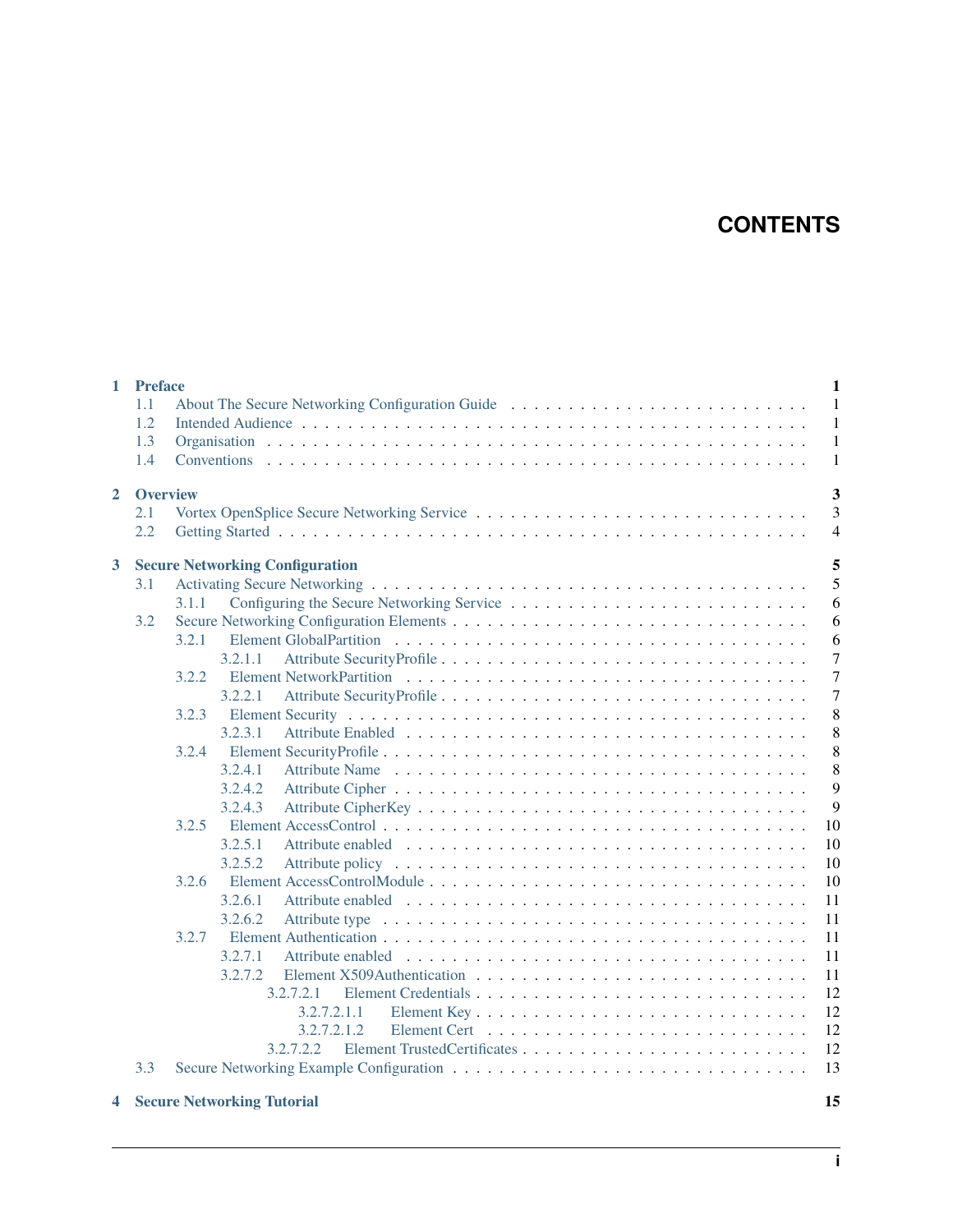|   | 4.1<br>4.2<br>4.3 | 15<br>15<br>15<br>4.2.1<br>17<br>4.2.2<br>18<br>18<br>4.3.1<br>4.3.2<br>21                                                             |
|---|-------------------|----------------------------------------------------------------------------------------------------------------------------------------|
| 5 |                   | 23<br><b>Access Control</b>                                                                                                            |
|   | 5.1               | 23                                                                                                                                     |
|   | 5.2               | 23                                                                                                                                     |
|   |                   | 5.2.1<br>24                                                                                                                            |
|   |                   | 5.2.2<br>24                                                                                                                            |
|   | 5.3               | 24                                                                                                                                     |
|   |                   | 25<br>5.3.1                                                                                                                            |
|   |                   | 5.3.2<br>25<br>Secure <i>vs.</i> Insecure $\ldots \ldots \ldots \ldots \ldots \ldots \ldots \ldots \ldots \ldots \ldots \ldots \ldots$ |
|   |                   | 5.3.3<br>25                                                                                                                            |
|   | 5.4               | 25                                                                                                                                     |
|   |                   |                                                                                                                                        |
| 6 |                   | 27<br><b>Access Control Configuration</b>                                                                                              |
|   | 6.1               | 27                                                                                                                                     |
|   |                   | 27<br>6.1.1                                                                                                                            |
|   |                   | 28<br>6.1.2                                                                                                                            |
|   |                   | 28<br>6.1.3                                                                                                                            |
|   |                   | 28<br>6.1.3.1                                                                                                                          |
|   |                   | 29<br>6.1.3.2                                                                                                                          |
|   |                   | 29<br>6.1.3.2.1                                                                                                                        |
|   |                   | 29<br>6.1.3.2.2                                                                                                                        |
|   |                   | 29<br>6.1.3.2.3                                                                                                                        |
|   |                   | 30<br>6.1.3.3                                                                                                                          |
|   |                   | 30<br>6.1.3.3.1                                                                                                                        |
|   |                   | 30<br>6.1.4                                                                                                                            |
|   |                   | 30<br>6.1.4.1                                                                                                                          |
|   |                   | 31<br>6.1.4.2                                                                                                                          |
|   |                   | 31<br>6.1.4.3                                                                                                                          |
|   |                   | 31<br>6.1.4.4                                                                                                                          |
|   |                   | 32<br>6.1.4.5                                                                                                                          |
|   |                   | 32<br>6.1.4.5.1                                                                                                                        |
|   |                   | 32<br>6.1.4.5.2                                                                                                                        |
|   |                   | 6.1.4.5.3<br>32                                                                                                                        |
|   | 6.2               | 33                                                                                                                                     |
| 7 |                   | <b>Troubleshooting</b><br>35                                                                                                           |
|   | 7.1               | 35                                                                                                                                     |
|   | 7.2               | 35                                                                                                                                     |
|   |                   | 7.2.1<br>35                                                                                                                            |
|   |                   | 7.2.2<br>36                                                                                                                            |
|   |                   |                                                                                                                                        |
| 8 |                   | 38<br><b>Contacts &amp; Notices</b>                                                                                                    |
|   | 8.1               | 38                                                                                                                                     |
|   | 8.2               | 39                                                                                                                                     |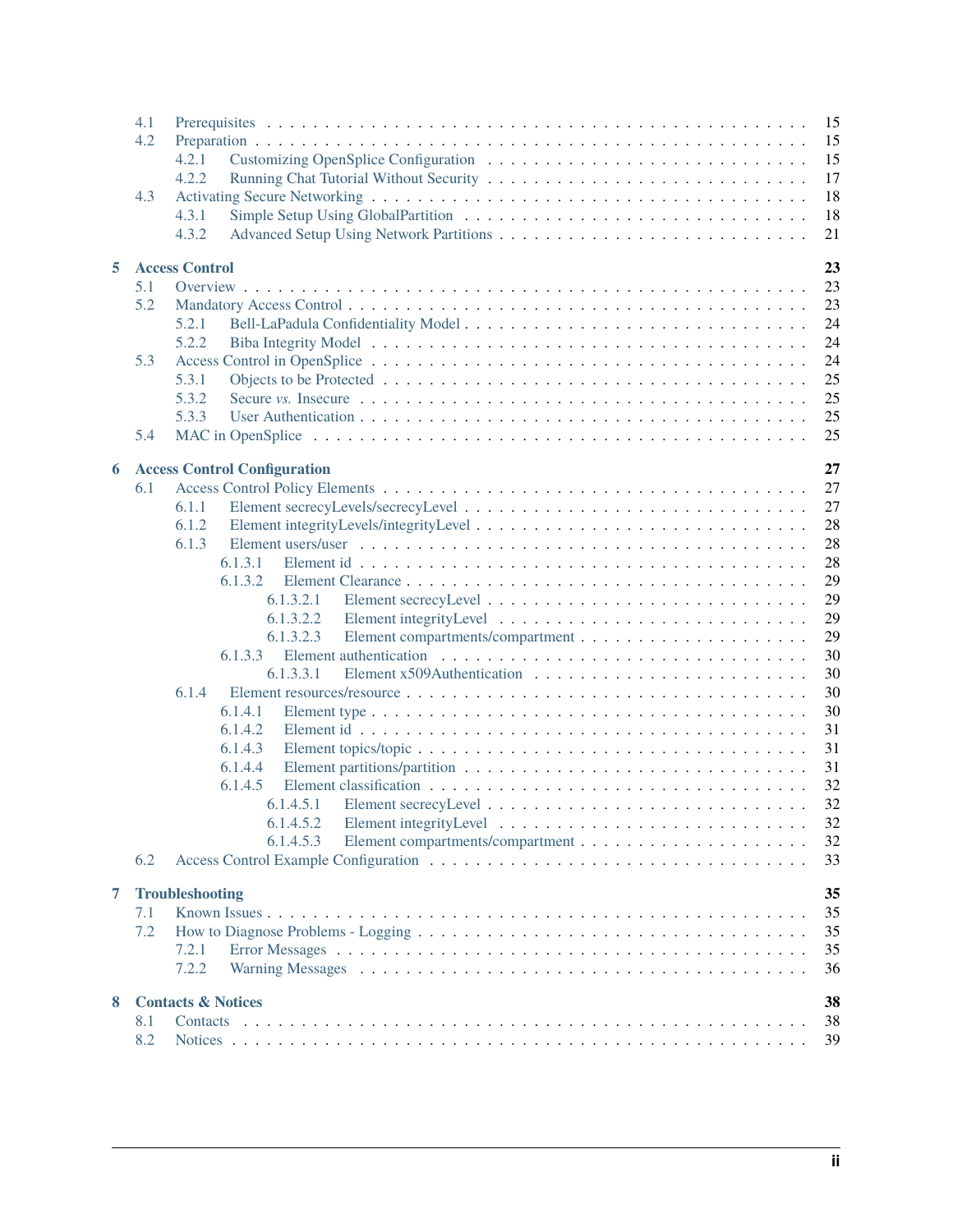#### **CHAPTER**

# **PREFACE**

# <span id="page-3-1"></span><span id="page-3-0"></span>**1.1 About The Secure Networking Configuration Guide**

The *Vortex OpenSplice Secure Networking Configuration Guide* is intended to be a complete reference for configuring and managing the Vortex OpenSplice Secure Networking Module.

# <span id="page-3-2"></span>**1.2 Intended Audience**

The *Secure Networking Configuration Guide* is the starting point for anyone who wishes to use and configure the Vortex OpenSplice Secure Networking Module for securing information transmission between DDS applications across multiple system nodes.

# <span id="page-3-3"></span>**1.3 Organisation**

The *Guide* is organised as follows:

The *[Overview](#page-5-0)* provides an introduction to the secure networking module.

*[Secure Networking Configuration](#page-7-0)* describes how to configure the Vortex OpenSplice Secure Networking Module.

The *[Tutorial](#page-17-0)* gives a step-by-step example showing how to configure the Vortex OpenSplice Secure Networking Module.

The next section explains how *[Access Control](#page-25-0)* is realized in Vortex OpenSplice.

*[Access Control Configuration](#page-29-0)* describes how to configure the Vortex OpenSplice Mandatory Access Control Module.

Finally, the *[Troubleshooting](#page-37-0)* section provides information to help with the diagnosis of common security-related error messages and configuration problems.

# <span id="page-3-4"></span>**1.4 Conventions**

The icons shown below are used in ADLINK product documentation to help readers to quickly identify information relevant to their specific use of Vortex OpenSplice.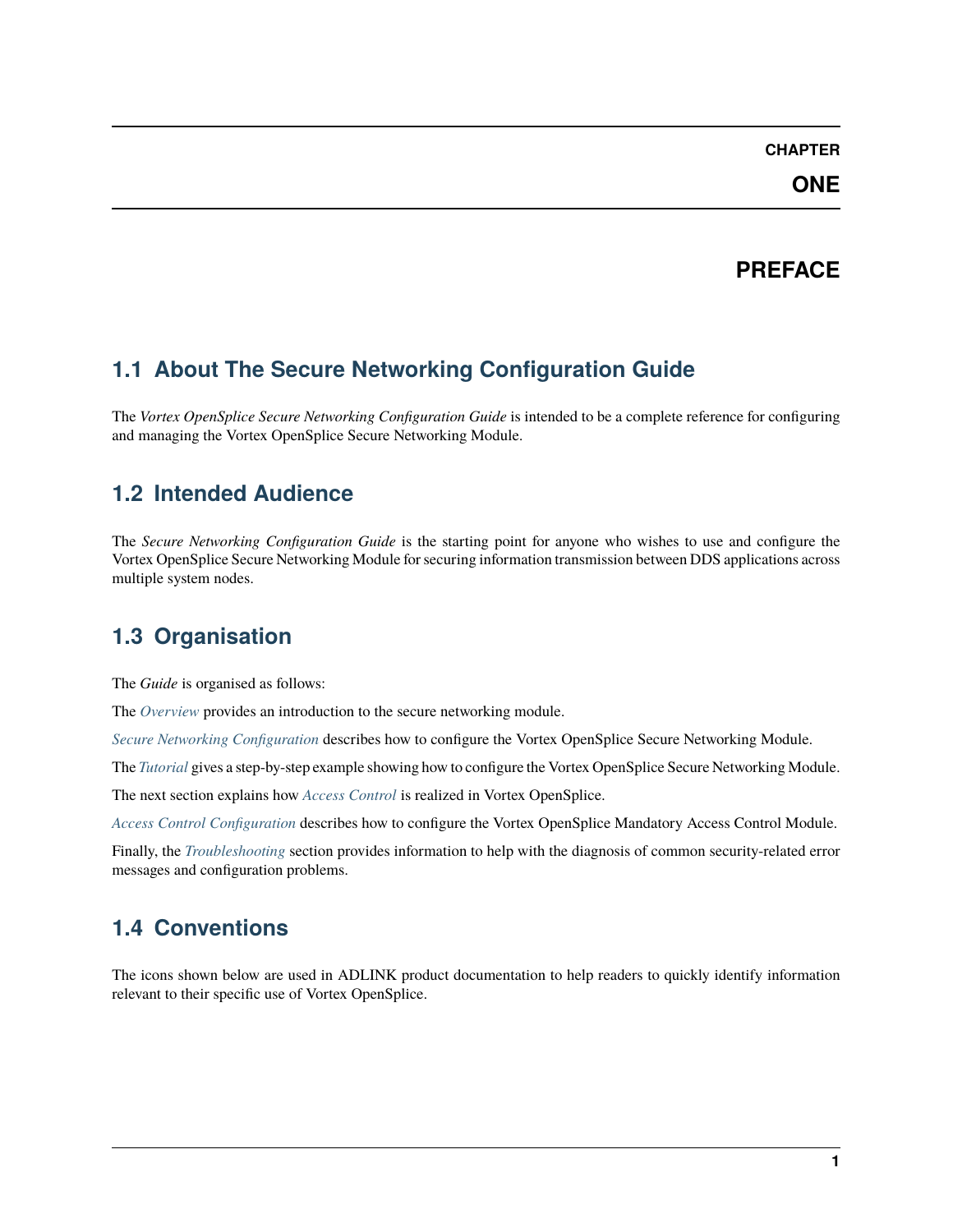| Icon             | Meaning                                                          |
|------------------|------------------------------------------------------------------|
| י י              | Item of special significance or where caution needs to be taken. |
| $\boldsymbol{i}$ | Item contains helpful hint or special information.               |
| <b>Windows</b>   | Information applies to Windows (e.g. XP, 2003, Windows 7) only.  |
| Unix             | Information applies to Unix-based systems (e.g. Solaris) only.   |
| Linux            | Information applies to Linux-based systems $(e.g.$ Ubuntu) only. |
|                  | C language specific.                                             |
| $C++$            | $C++$ language specific.                                         |
| C#               | C# language specific.                                            |
| Java             | Java language specific.                                          |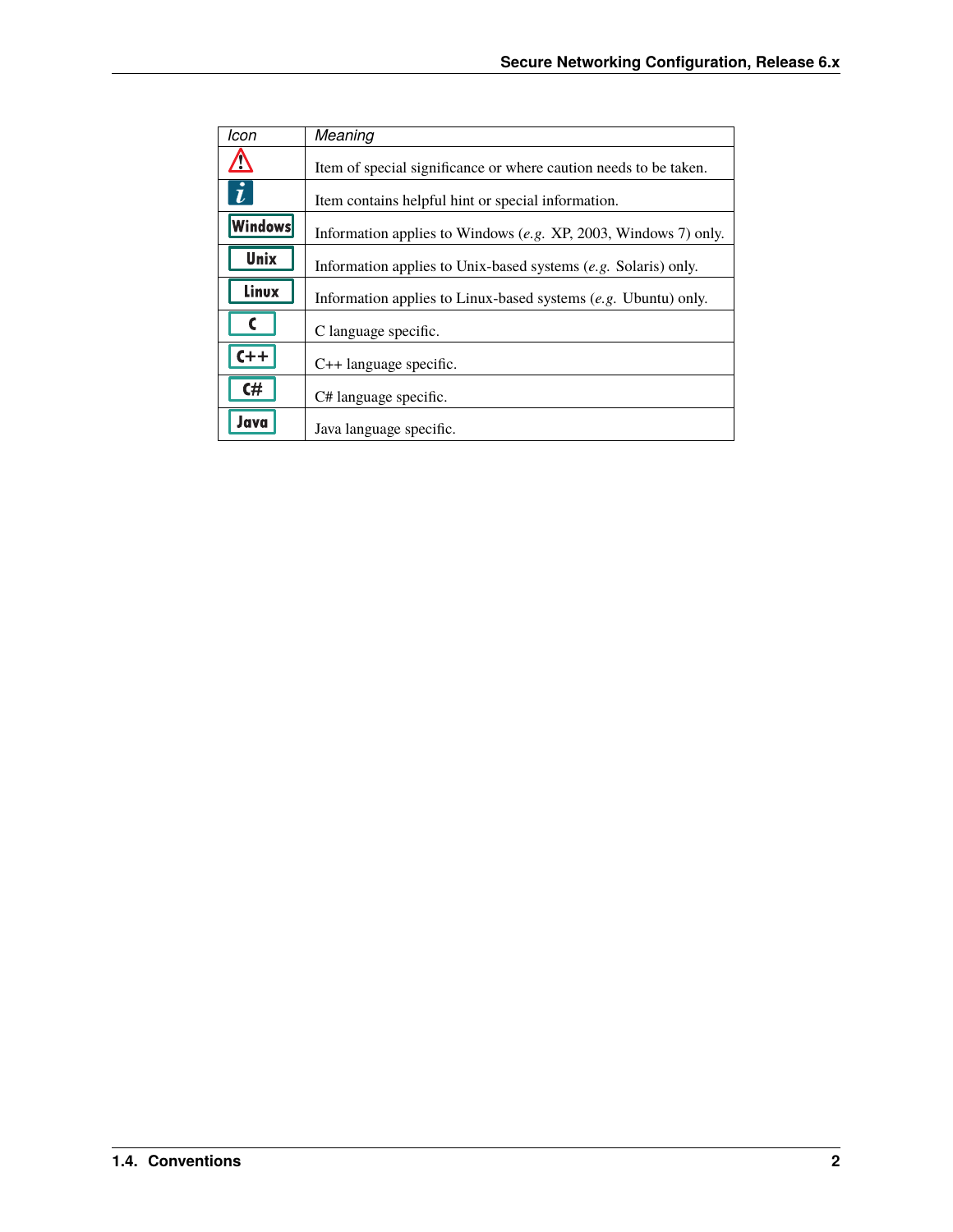#### **CHAPTER**

# **OVERVIEW**

<span id="page-5-0"></span>*This section gives an overview of the features provided by the Vortex OpenSplice Secure Networking Service.*

# <span id="page-5-1"></span>**2.1 Vortex OpenSplice Secure Networking Service**

Vortex OpenSplice is a suite of software products for the creation of a secure, performant, and predictable information backbone for distributed systems and systems-of-systems, comprised of a high-performance, low-overhead run-time environment, development tools for modelling information and applications, and run-time tools for monitoring system performance.

The objective of the OpenSplice suite is to reduce complexity, shorten time-to-market, raise quality, and ensure standards compliance and code correctness; all in a single integrated suite of tools and runtime components from a proven and trusted vendor. Fast and predictable networking between the nodes of the information backbone is an essential part of the OpenSplice solution, as is the importance of addressing Information Assurance.

The OpenSplice Secure Networking Service is an optional pluggable service to the OpenSplice Core infrastructure. The Secure Networking Service complements the advanced real-time networking features of the OpenSplice Core module by offering a dedicated crypto-channel *per* network partition.

The OpenSplice Networking service provides essential features for achieving both scalability as well as real-time determinism in mission-critical systems where important high-priority data must 'pre-empt' less-important data. The Networking service's architecture supports multiple runtime-configured *network channels* each representing a pre-emptive priority band which allows for traffic-shaping and data-urgency (Latency-Budget QoS) driven network-packing. The proper network channel is automatically chosen based upon the actual importance (Transport\_Priority QoS) of published data. The channel-specific traffic-shaping and bandwidth limitation effectively prevent faulty and/or misbehaving applications from monopolizing the network resources.

The Secure Networking Service extends this real-time 'network scheduler' with configurable cryptographic protection implementing transport security with the following properties:

- Information exchanged between nodes of the OpenSplice-based information backbone over unsecure networks cannot be eavesdropped or modified without detection while in transit (data integrity and confidentiality).
- Complete, reliable, and readily-evaluatable separation between the area in which the information is processed in unencrypted form (*RED*, on the node) and the area to which critical (classified) information is not permitted to flow in unencrypted form (*BLACK*, network), is achieved by means of concentration and restriction of network connectivity to exactly one client on each node.
- Authenticity of all information exchanged between nodes.

In addition to transport security, the Secure Networking Service offers pluggable access control. Different modules may be used to enforce access control (for example modules implementing mandatory access control or role-based access control, *etc.*). Currently, OpenSplice supports Mandatory Access Control (MAC). Other modules will be available in a future release. The Mandatory Access Control Module is characterized by the following features: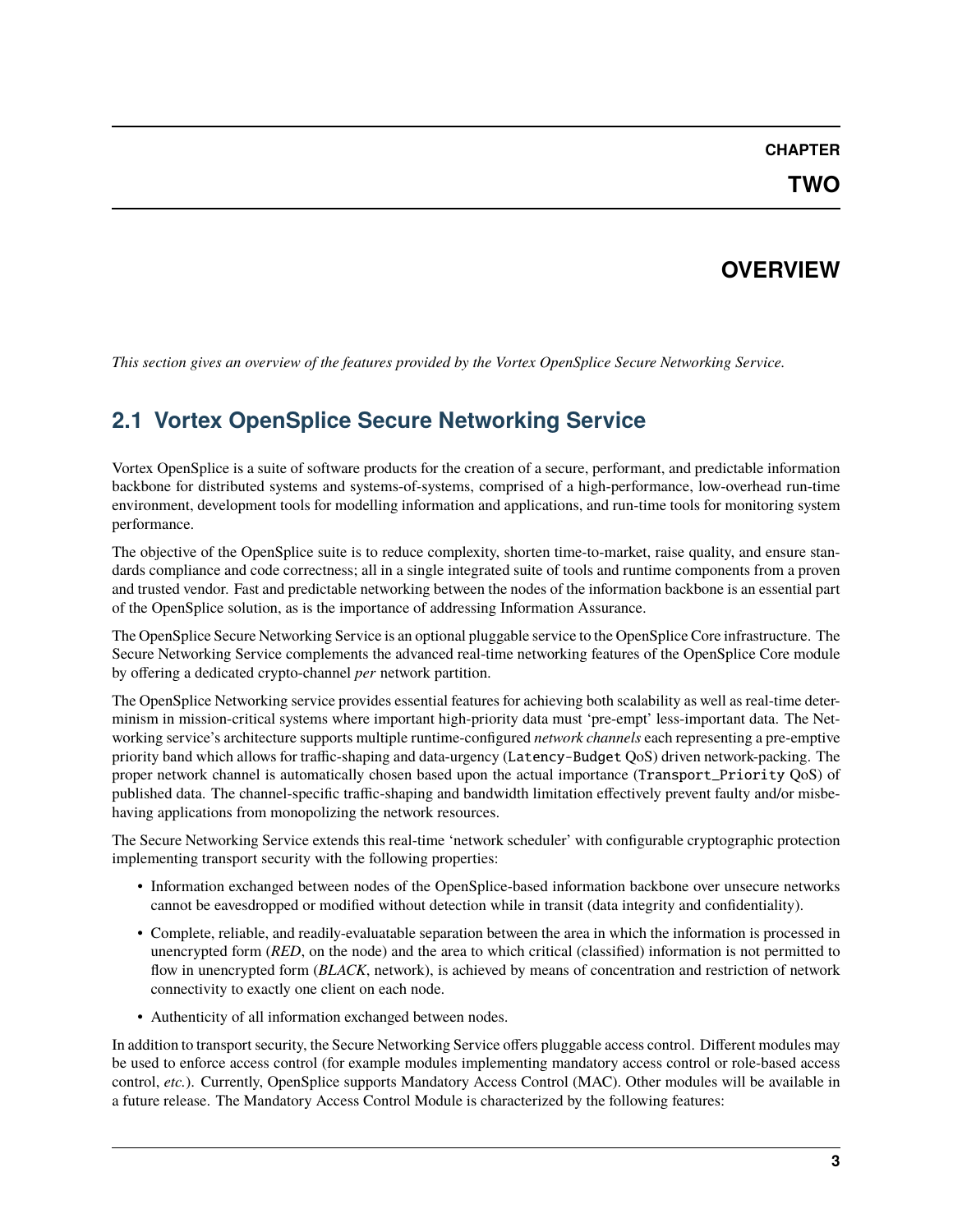- Information received *via* the network can only be retrieved on nodes that
	- **–** are accredited for the security level of this information, and
	- **–** host applications that have a need-to-know for the information.
- Information of different classifications can be cryptographically separated while in transit between different nodes, resulting in stronger separation than only labelling, and performing no infiltration or exfiltration between different classifications while in transit.

This infrastructure security solution ensures Information Assurance (IA) for all DDS-based co-operation and information exchange between the DDS nodes over untrusted communication infrastructures. The Secure Networking Service allows the reliable separation of applications with different clearances deployed on different nodes in a way that ensures transparency to the applications, thus supporting full portability.

The OpenSplice Secure Networking Service is the first building block for a complete QoS-enabled IA solution offering end-to-end security between all applications (distributed or co-located), including mandatory access control for all data flowing between applications and detailed security audit of application interactions.

# <span id="page-6-0"></span>**2.2 Getting Started**

The Vortex OpenSplice Secure Networking Service is provided along with the OpenSplice commercial edition RTS and HDE product installers.

 $\tilde{L}$ To activate the Secure Networking Service an OpenSplice licence including the *OPEN-SPLICE\_SECURE\_NETWORKING* feature is required. Please be sure to read the Release Notes for the latest information.

To install OpenSplice, please follow the instructions and configuration example given in the *Vortex OpenSplice Getting Started Guide*. For an in-depth description of the available configuration settings you may also want to read the *Vortex OpenSplice Deployment Guide* and the *Vortex OpenSplice Configuration Guide*.

If you wish to try out the *[Secure Networking Tutorial](#page-17-0)* you will need to set up at least two networked hosts with Open-Splice. You will also need to build and run the Chat Tutorial application which is described in the *DCPS C Tutorial Guide*.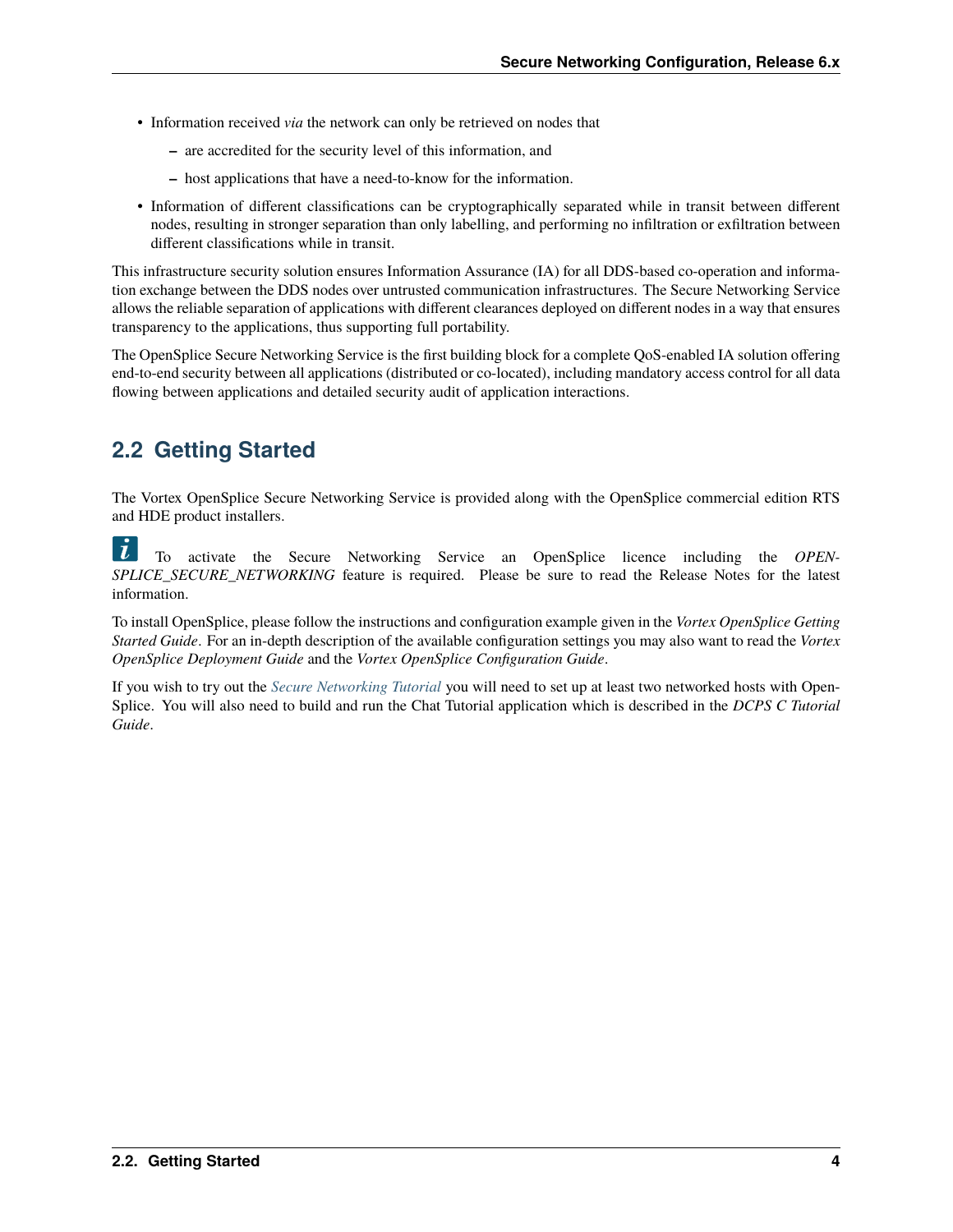**CHAPTER**

# **SECURE NETWORKING CONFIGURATION**

<span id="page-7-0"></span>*This section provides an in-depth description of the OpenSplice security configuration by describing the most important configuration parameters for the Secure Networking Service.*

Each configuration parameter will be explained by means of an extensive description together with the tabular summary that contains the following information:

- **Full path -** Describes the location of the item within a complete configuration. Because the configuration is in XML format, an XPath expression is used to point out the name and location of the configuration item.
- **Format -** Describes the format of the value of the configuration item.
- **Dimension -** Describes the unit for the configuration item (for instance *seconds* or *bytes*).
- **Default value -** Describes the default value that is used by the service when the configuration item is not set in the configuration.
- **Valid values -** Describes the valid values for the configuration item. This can be a range or a set of values.

If the configuration parameter is an XML *attribute*, the table also contains the following information:

**Required -** Describes whether the attribute is required or if it is optional.

If the configuration parameter is an XML *element*, the table also contains the following information:

**Occurrences -** Describes the range of the possible number of occurrences of the element in the configuration by specifying the minimum and maximum number of occurrences.

### <span id="page-7-1"></span>**3.1 Activating Secure Networking**

The OpenSplice Security Service comes as a separate service, replacing the regular networking service.

The secure networking service executable is named snetworking on Linux and Solaris and snetworking.exe on Windows.

It needs to be configured in the OpenSplice configuration XML file (see below). In addition, a license is required to enable the OpenSplice Secure Networking feature; if a license is not found then an error message is printed and the service will not start.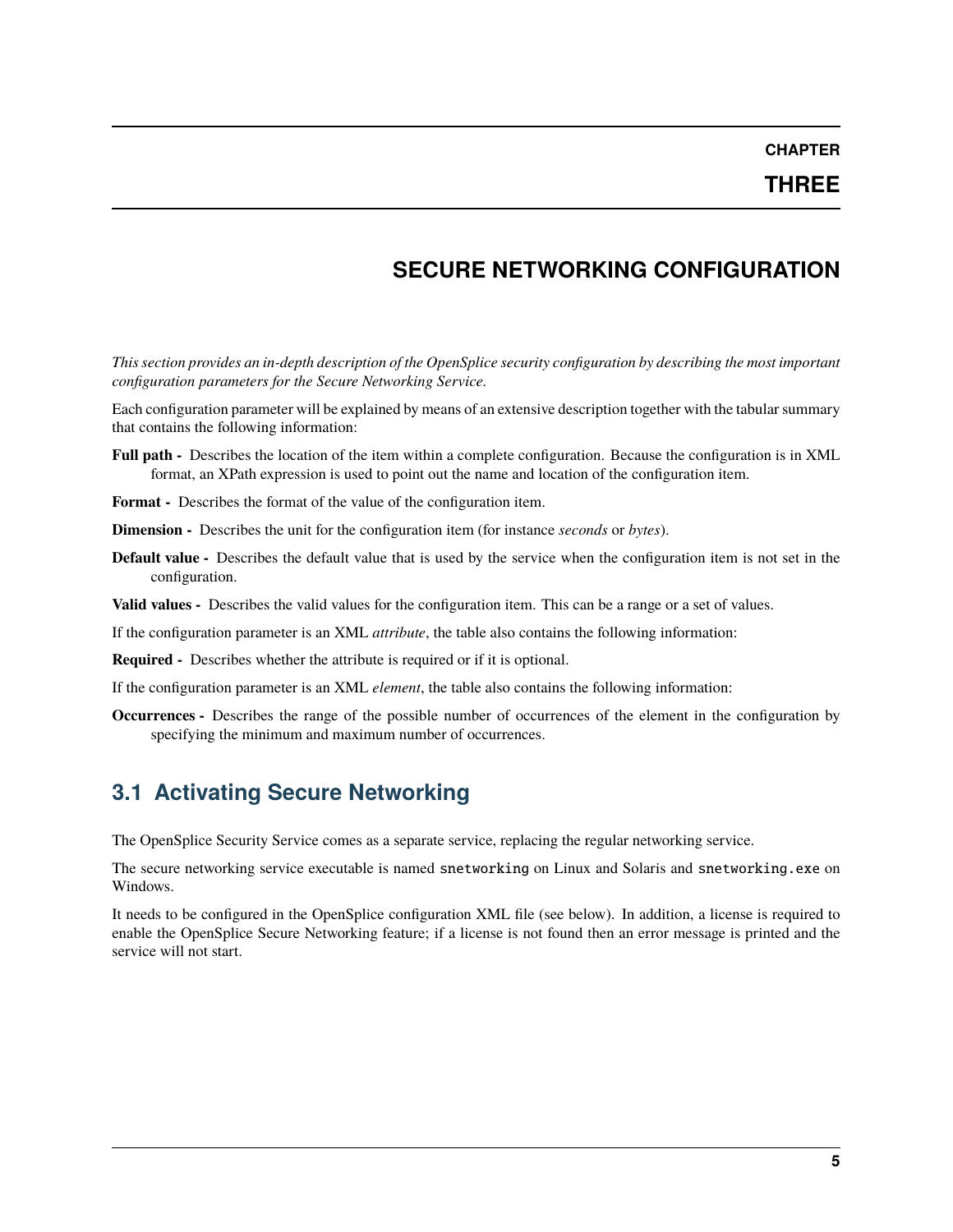#### <span id="page-8-0"></span>**3.1.1 Configuring the Secure Networking Service**

OpenSplice services are configured in an OpenSplice configuration file, which is located in <OSPL\_HOME>/etc/ configs/ospl.xml by default.

Within this configuration file the <Domain> element contains a set of Service child elements, which are responsible for starting services like durability or networking. The default configuration file already contains a <Service> element starting the networking service. To configure secure networking only the name of the service's executable in the <Command> child element needs to be replaced with the value snetworking.

The following snippet shows an example of an OpenSplice configuration starting secure networking service:

```
<OpenSplice>
    <Domain>
        <Name>OpenSplice Security</Name>
        <Database>
            <Size>10485670</Size>
        </Database>
        <Lease>
            <ExpiryTime update_factor="0.5">5.0</ExpiryTime>
        </Lease>
        <Service enabled="true" name="networking">
            <Command>snetworking</Command>
        </Service>
    </Domain>
    ...
</OpenSplice>
```
To check if the service starts correctly the info logfile ospl-info.log can be inspected (see also *[How to Diagnose](#page-37-2) [Problems - Logging](#page-37-2)* ).

### <span id="page-8-1"></span>**3.2 Secure Networking Configuration Elements**

The secure networking configuration expects a root element named OpenSplice/NetworkingService. Within this root element, the networking daemon will look for several sub-elements.

The configuration elements for secure networking are listed and explained below.

These elements are an extension of the configuration elements for the Networking Service described in the *Vortex OpenSplice Deployment Guide* and the *Vortex OpenSplice Configuration Guide*.

#### <span id="page-8-2"></span>**3.2.1 Element GlobalPartition**

This element specifies the global or default networking partition.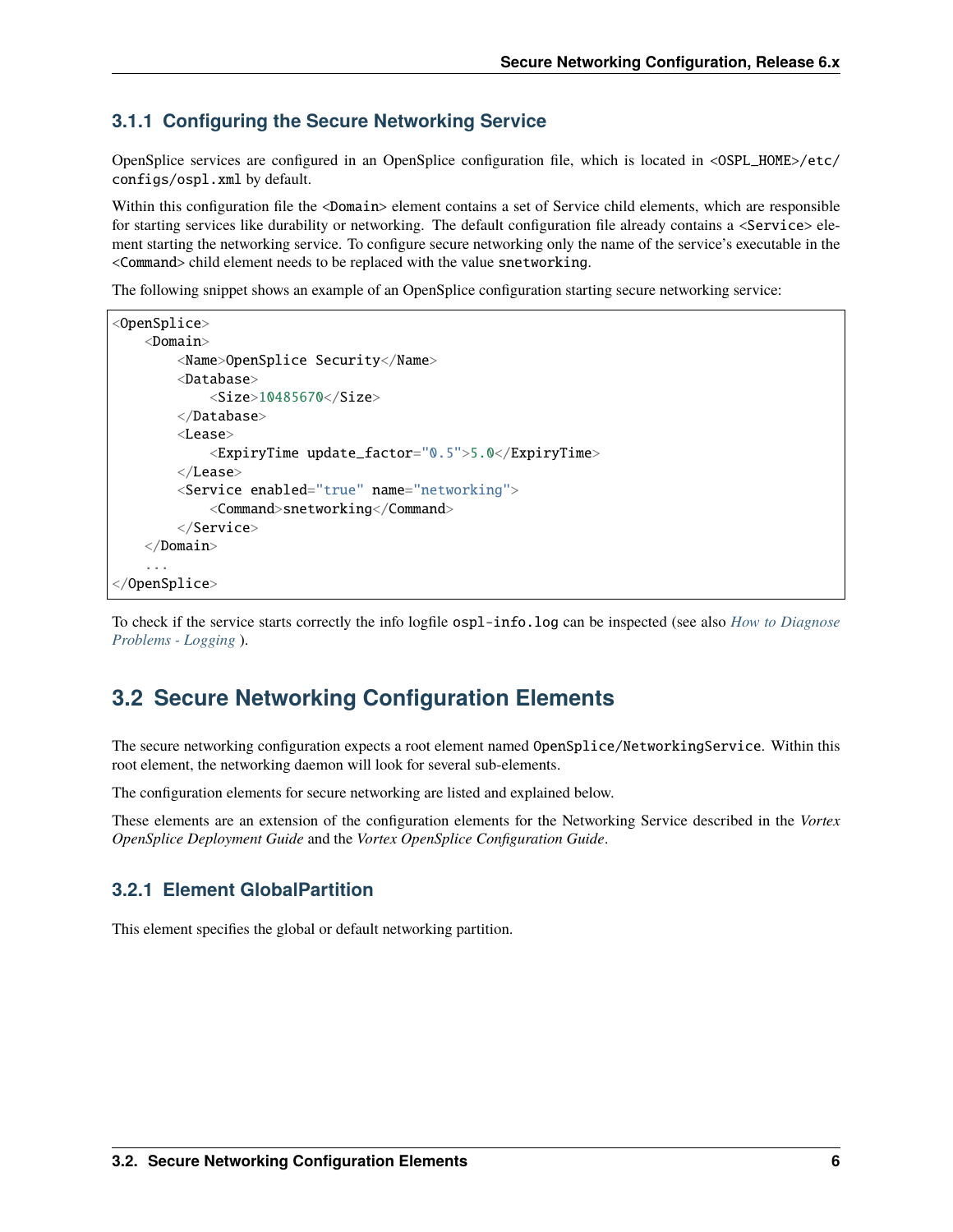#### <span id="page-9-0"></span>**3.2.1.1 Attribute SecurityProfile**

In the context of secure networking, the GlobalPartition element provides support for the attribute SecurityProfile. The attribute is referencing a security profile declared in the context of the Security element.

If the given reference is invalid, the global partition configuration is invalid. In this case, the partition will be blocked to prevent unwanted information leaks. A configuration error message will be logged to the ospl-error.log file. If the security feature has been enabled, but no profile is declared, then the NULL profile is used by default: this means that no security is added to the transport (see *[Attribute Enabled](#page-10-1)*).

| <b>Full Path</b>    | OpenSplice/NetworkService/Partitioning/GlobalPartition[@SecurityProfile]                 |
|---------------------|------------------------------------------------------------------------------------------|
| Format              | string                                                                                   |
| Dimension           | none                                                                                     |
| Default Value       | none                                                                                     |
| <b>Valid Values</b> | any                                                                                      |
| Required            | no                                                                                       |
| Remarks             | This attribute is referencing a security profile declared in the context of the Security |
|                     | element.                                                                                 |

#### <span id="page-9-1"></span>**3.2.2 Element NetworkPartition**

The Networking configuration can contain a set of networking partitions, which are defined in the context of the NetworkPartitions element.

#### <span id="page-9-2"></span>**3.2.2.1 Attribute SecurityProfile**

In the context of secure networking, the NetworkPartition element provides support for the attribute SecurityProfile. The attribute is referencing a security profile declared in the context of the Security element.

If the given reference is invalid, the network partition configuration is invalid. In this case the partition will be blocked to prevent unwanted information leaks. A configuration error message will be logged to the ospl-error.log file. If the security feature has been enabled but no profile is declared, the NULL profile will be used by default.

The ordering of network partition declarations in the OSPL configuration file must be the same for all nodes within the OpenSplice domain.

If certain nodes shall not use one of the network partitions, the network partition in question must be declared as connected="false". In this case the declared security profile would not be evaluated or initialized, and the associated secret cipher keys need not to be defined for the OpenSplice node in question.

| <b>Full Path</b>    | OpenSplice/NetworkService/NetworkPartitions/NetworkPartition[@SecurityProfile]           |
|---------------------|------------------------------------------------------------------------------------------|
| Format              | string                                                                                   |
| Dimension           | none                                                                                     |
| Default Value       | none                                                                                     |
| <b>Valid Values</b> | any                                                                                      |
| Required            | no.                                                                                      |
| <b>Remarks</b>      | This attribute is referencing a security profile declared in the context of the Security |
|                     | element.                                                                                 |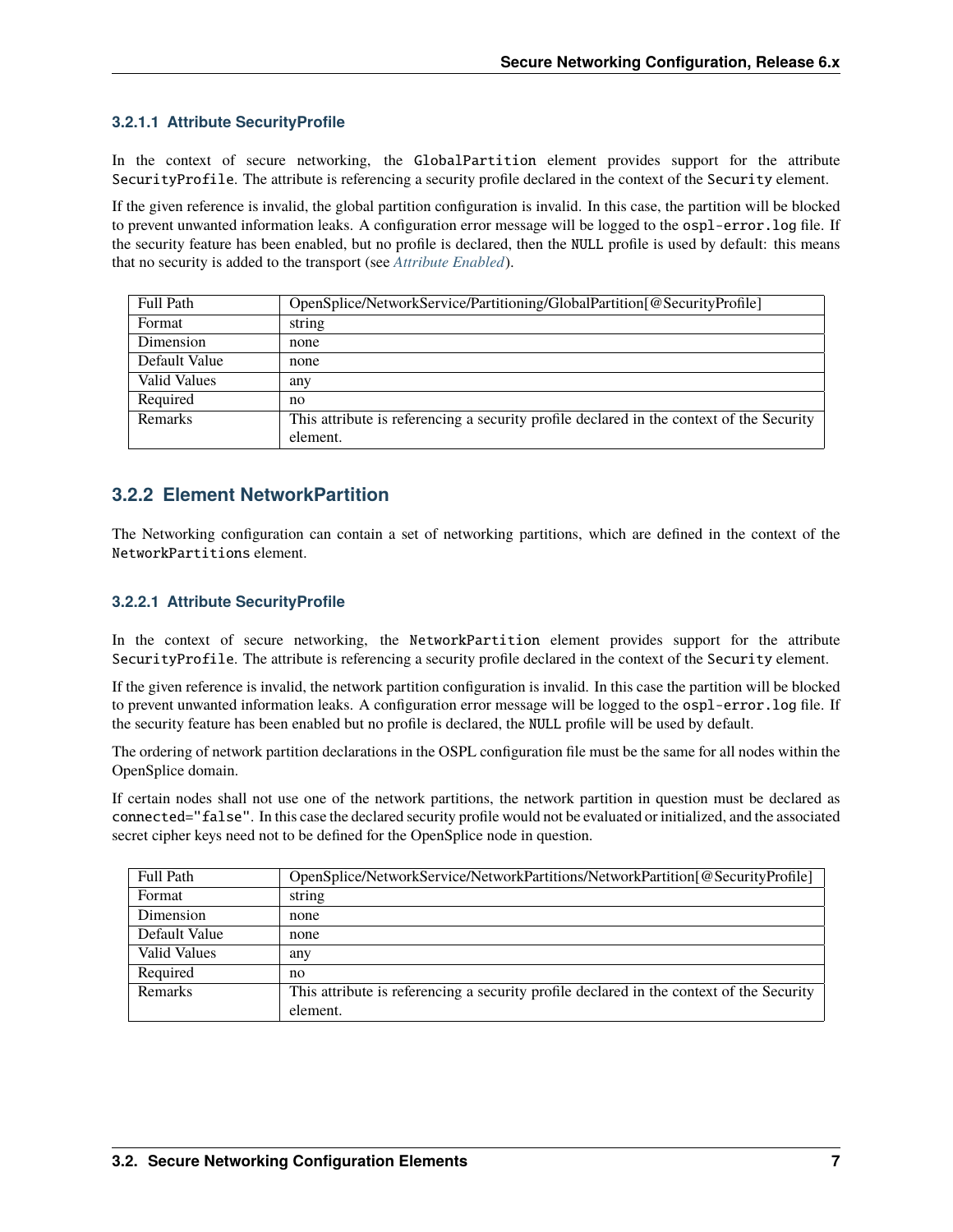### <span id="page-10-0"></span>**3.2.3 Element Security**

The Security section defines the parameters relevant for secure networking. Declaring this element in the OSPL configuration file will activate the secure networking feature.

Without any additional security settings, all network partitions of the node would use the NULL cipher encoding. If confidentiality and integrity is required for a network partition, the network partition must be associated with a security profile (see *[Element SecurityProfile](#page-10-2)*).

#### <span id="page-10-1"></span>**3.2.3.1 Attribute Enabled**

This is an optional attribute.

If not defined it defaults to true and all network partitions, if not specified otherwise, will be encoded using the NULL cipher. **The NULL cipher does not provide for any level of integrity or confidentiality, and message items will be sent unencrypted.**

If enabled="false" the security feature will not be activated, and the node acts like any other OpenSplice node not being security-aware. Security profiles defined in the configuration file will not take effect, but will cause the system to log warnings.

| <b>Full Path</b> | OpenSplice/NetworkService/Security[@Enabled]                         |
|------------------|----------------------------------------------------------------------|
| Format           | <b>Boolean</b>                                                       |
| Dimension        | none                                                                 |
| Default Value    | true                                                                 |
| Valid Values     | true, false                                                          |
| Required         | no                                                                   |
| <b>Remarks</b>   | This attribute is a flag to enable or disable the secure networking. |

#### <span id="page-10-2"></span>**3.2.4 Element SecurityProfile**

This element defines the security profile which can be applied to one or more network partitions. This element is optional.

#### <span id="page-10-3"></span>**3.2.4.1 Attribute Name**

This is a mandatory attribute. The name must be unique for all Security Profiles being declared. If the name is not specified, the security profile will be ignored as it cannot be referenced anyway.

| Full Path           | OpenSplice/NetworkService/Security[@Enabled]                                       |
|---------------------|------------------------------------------------------------------------------------|
| Format              | string                                                                             |
| Dimension           | none                                                                               |
| Default Value       | none                                                                               |
| <b>Valid Values</b> | any, but must be unique amongst all other Security Profiles                        |
| Required            | yes                                                                                |
| <b>Remarks</b>      | This is a required attribute. The given name can be referenced by NetworkPartition |
|                     | and GlobalPartition elements.                                                      |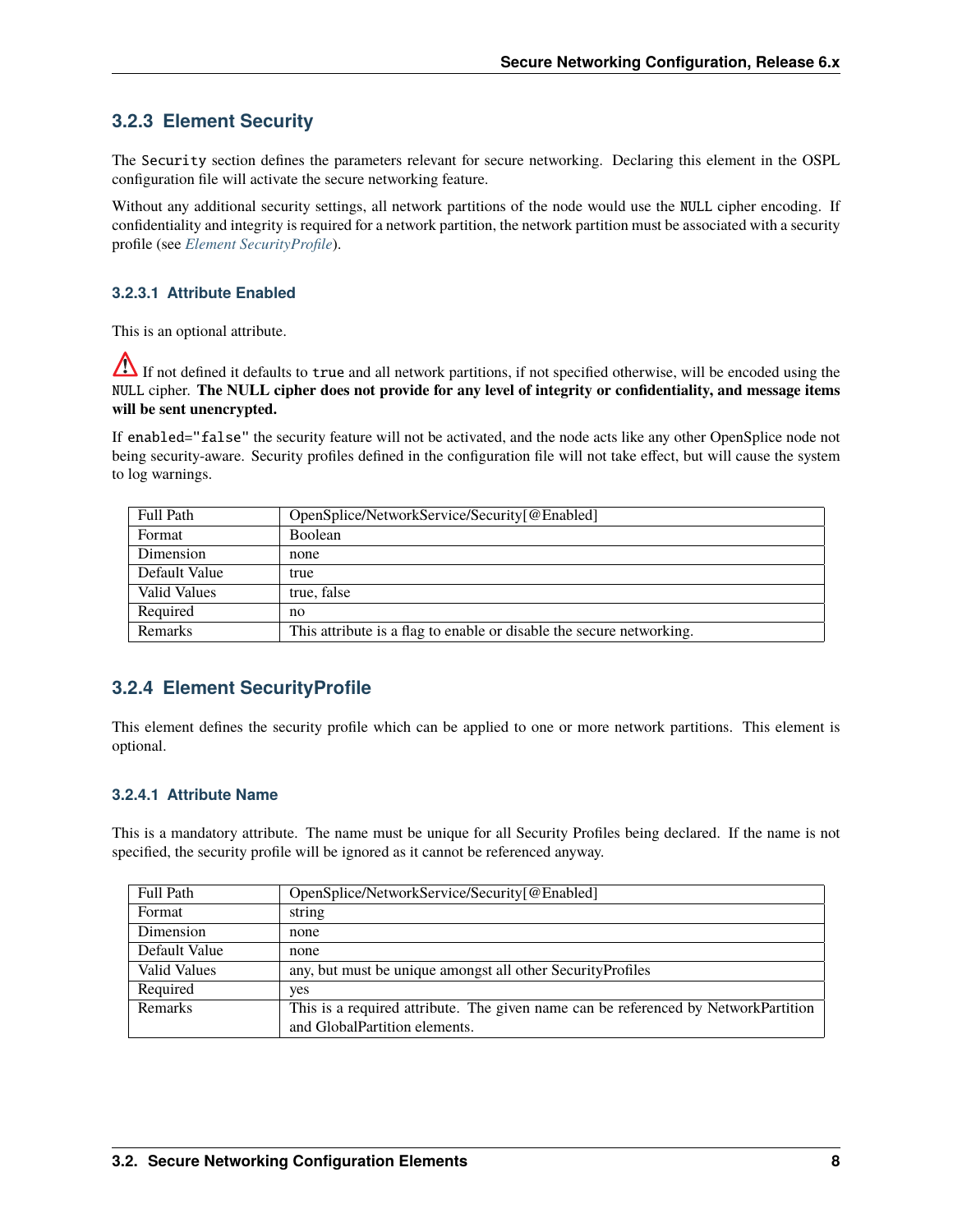#### <span id="page-11-0"></span>**3.2.4.2 Attribute Cipher**

This is a mandatory attribute. Depending on the declared cipher, the cipher key must have a specific length, 128 bits, 192 bits, 256 bits or none at all. The following case-insensitive values are supported by the current implementation:

- **aes128**, implements AES cipher with 128 bit cipher-key (16 Bytes, 32 hexadecimal characters). This cipher will occupy 34 bytes of each UDP packet being sent.
- **aes192**, implements the AES cipher with 192 bit cipher-key (24 Bytes, 48 hexadecimal characters). This cipher will occupy 34 bytes of each UDP packet being sent.
- **aes256**, implements the AES cipher with 256 bit cipher-key (32 Bytes, 64 hexadecimal characters. This cipher will occupy 34 bytes of each UDP packet being sent.
- **blowfish**, implements the Blowfish cipher with 128 bit cipher-key (16 Bytes, 32 hexadecimal characters). This cipher will occupy 26 bytes of each UDP packet being sent.
- **null**, implements the NULL cipher. The only cipher that does not require a cipher-key. This cipher will occupy 4 bytes of each UDP packet being sent.

All ciphers except for the NULL cipher are combined with SHA1 to achieve data integrity. Also, the *rsa-* prefix can be added to the ciphers. In this case, digital signatures using RSA will be available.

| <b>Full Path</b>    | OpenSplice/NetworkingService/Security/SecurityProfile[@Cipher]                      |
|---------------------|-------------------------------------------------------------------------------------|
| Format              | enumeration                                                                         |
| Dimension           | none                                                                                |
| Default Value       | none                                                                                |
| <b>Valid Values</b> | aes128, aes192, aes256, blowfish, rsa-aes128, rsa-eas192, rsa-eas256, rsa-blowfish, |
|                     | rsa-null, NULL                                                                      |
| Required            | yes                                                                                 |
| <b>Remarks</b>      | All but NULL cipher require attribute CipherKey to be set with matching key length. |

#### <span id="page-11-1"></span>**3.2.4.3 Attribute CipherKey**

The CipherKey attribute is used to define the secret key required by the declared cipher. The value can be a URI referencing an external file containing the secret key, or the secret key can be defined in-place directly as a string value. The key must be defined as a hexadecimal string, each character representing 4 bits of the key; for example, 1ABC represents the 16-bit key 0001 1010 1011 1100. The key must not follow a well-known pattern and must match *exactly* the key length required by the chosen cipher. If the cipher-keys are malformed, the security profile in question will be marked as invalid. Moreover, each network partition referring to the invalid Security Profile will not be operational and thus traffic will be blocked to prevent information leaks.

As all OpenSplice applications require read access to the XML configuration file, for security reasons it is recommended to store the secret key in an external file in the file system, referenced by the URI in the configuration file. The file must be protected against read and write access from other users on the host. Verify that access rights are not given to any other user or group on the host.

Alternatively, storing the secret key in-place in the XML configuration file will give read/write access to all DDS applications joining the same OpenSplice node. Because of this, the 'in-place' method is strongly discouraged.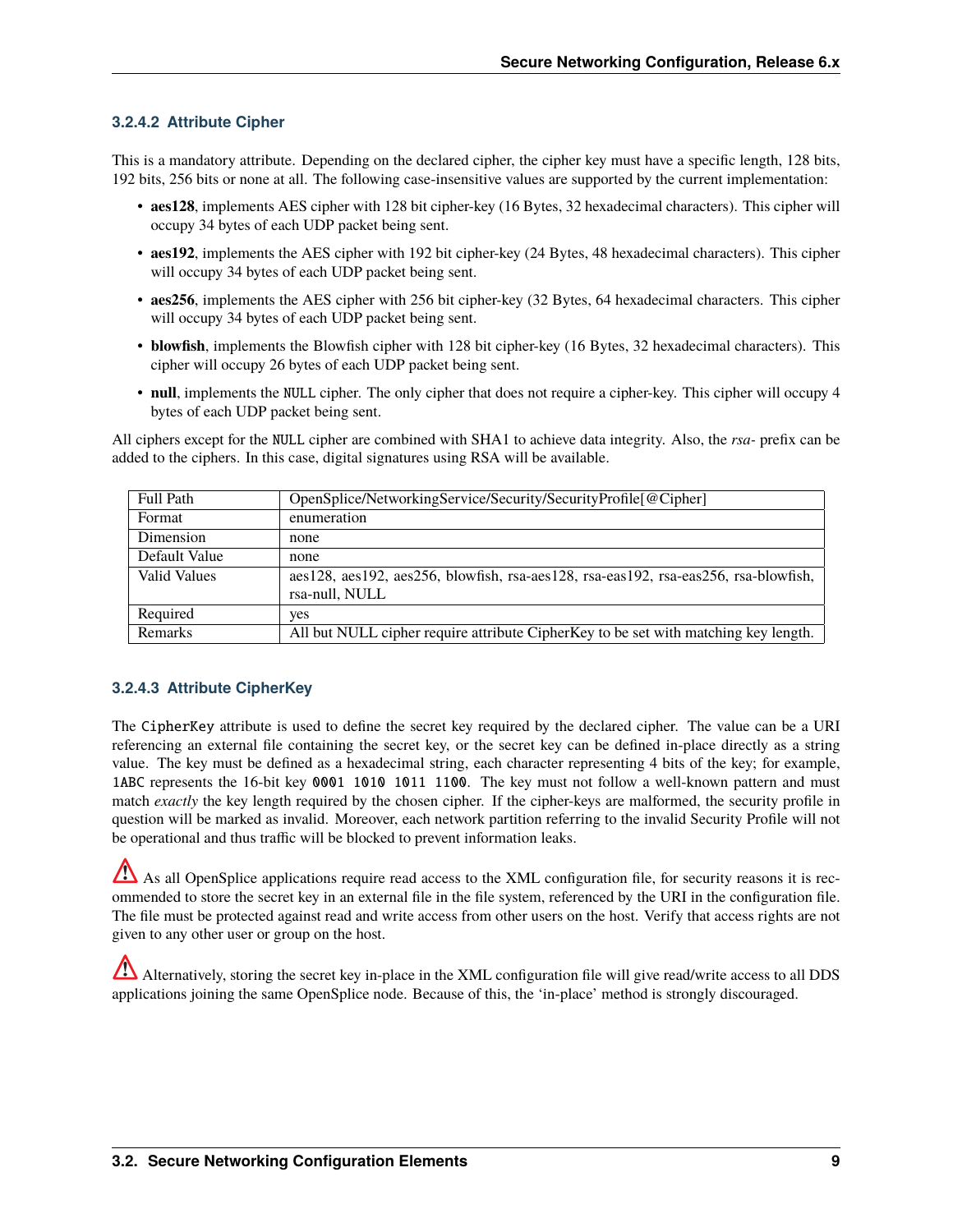| <b>Full Path</b>    | OpenSplice/NetworkingService/Security/SecurityProfile[@CipherKey]                   |
|---------------------|-------------------------------------------------------------------------------------|
| Format              | string                                                                              |
| Dimension           | none                                                                                |
| Default Value       | none                                                                                |
| <b>Valid Values</b> | Hexadecimal string or file URI matching the pattern: $file://.*.$                   |
| Required            | ves                                                                                 |
| Remarks             | All but NULL cipher require attribute CipherKey to be set with matching key length. |

#### <span id="page-12-0"></span>**3.2.5 Element AccessControl**

The optional AccessControl element defines settings for access control enforcement and which access control module shall be used.

#### <span id="page-12-1"></span>**3.2.5.1 Attribute enabled**

The access control feature will be activated when enabled="true".

| <b>Full Path</b> | Security/AccessControl[@enabled] |
|------------------|----------------------------------|
| Format           | <b>Boolean</b>                   |
| Dimension        | none                             |
| Default Value    | false                            |
| Valid Values     | false, true                      |

#### <span id="page-12-2"></span>**3.2.5.2 Attribute policy**

The policy attribute references a file containing the access control policy. Configuration elements of this file are explained in detail in *[Access Control Policy Elements](#page-29-1)*.

| <b>Full Path</b>    | Security/AccessControl[@policy]               |
|---------------------|-----------------------------------------------|
| Format              | file URI, also see <i>Attribute CipherKey</i> |
| Dimension           | none                                          |
| Default Value       | none                                          |
| <b>Valid Values</b> | any                                           |

### <span id="page-12-3"></span>**3.2.6 Element AccessControlModule**

The AccessControlModule element defines which access control module will be used. More than one module may be defined. All defined and enabled modules will be used to determine if access should be granted.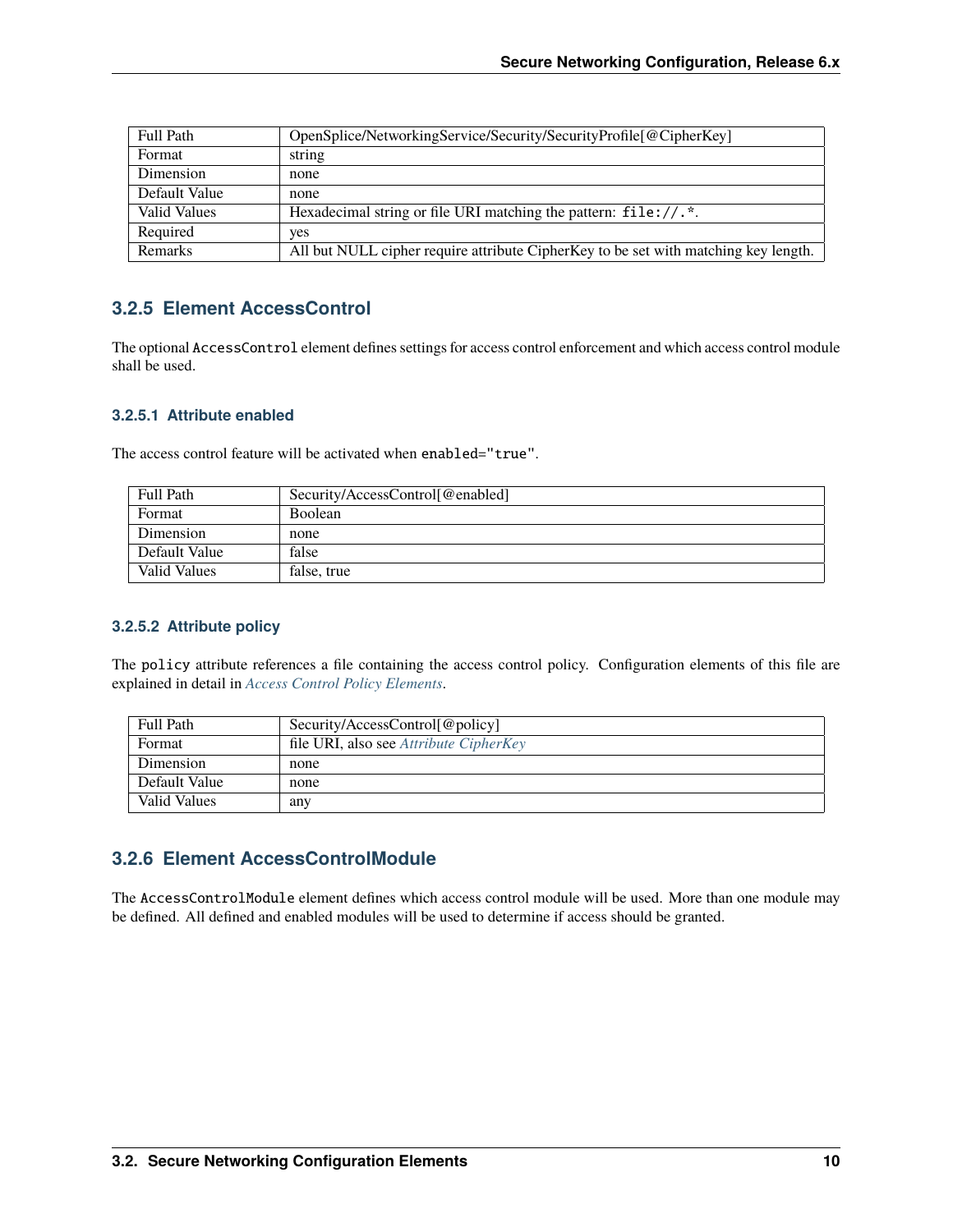#### <span id="page-13-0"></span>**3.2.6.1 Attribute enabled**

The module specified in the type attribute is used to evaluate access control rules when enabled="true".

| Full Path     | Security/AccessControl/AccessControlModule[@enabled] |
|---------------|------------------------------------------------------|
| Format        | <b>Boolean</b>                                       |
| Dimension     | none                                                 |
| Default Value | true                                                 |
| Valid Values  | true, false                                          |

#### <span id="page-13-1"></span>**3.2.6.2 Attribute type**

The type attribute defines the access control model type.

 $\dot{U}$  OpenSplice currently only supports mandatory access control, accordingly the only valid value for this attribute is "MAC".

| <b>Full Path</b> | Security/AccessControl/AccessControlModule[@enabled] |
|------------------|------------------------------------------------------|
| Format           | string                                               |
| Dimension        | none                                                 |
| Default Value    | none                                                 |
| Valid Values     | "MAC"                                                |
| <b>Remarks</b>   | This value is referencing an access control module.  |

#### <span id="page-13-2"></span>**3.2.7 Element Authentication**

The optional Authentication element defines whether additional sender authorization shall be performed. Enabling Authentication requires that a cipher, including RSA (such as *rsa-aes256*), is used.

#### <span id="page-13-3"></span>**3.2.7.1 Attribute enabled**

Authentication is performed when enabled is set to true.

| <b>Full Path</b> | Security/Authentication[@enabled] |
|------------------|-----------------------------------|
| Format           | <b>Boolean</b>                    |
| Dimension        | none                              |
| Default Value    | none                              |
| Valid Values     | true, false                       |

#### <span id="page-13-4"></span>**3.2.7.2 Element X509Authentication**

The X509Authentication element defines where keys and certificates required for X509 authentication may be found.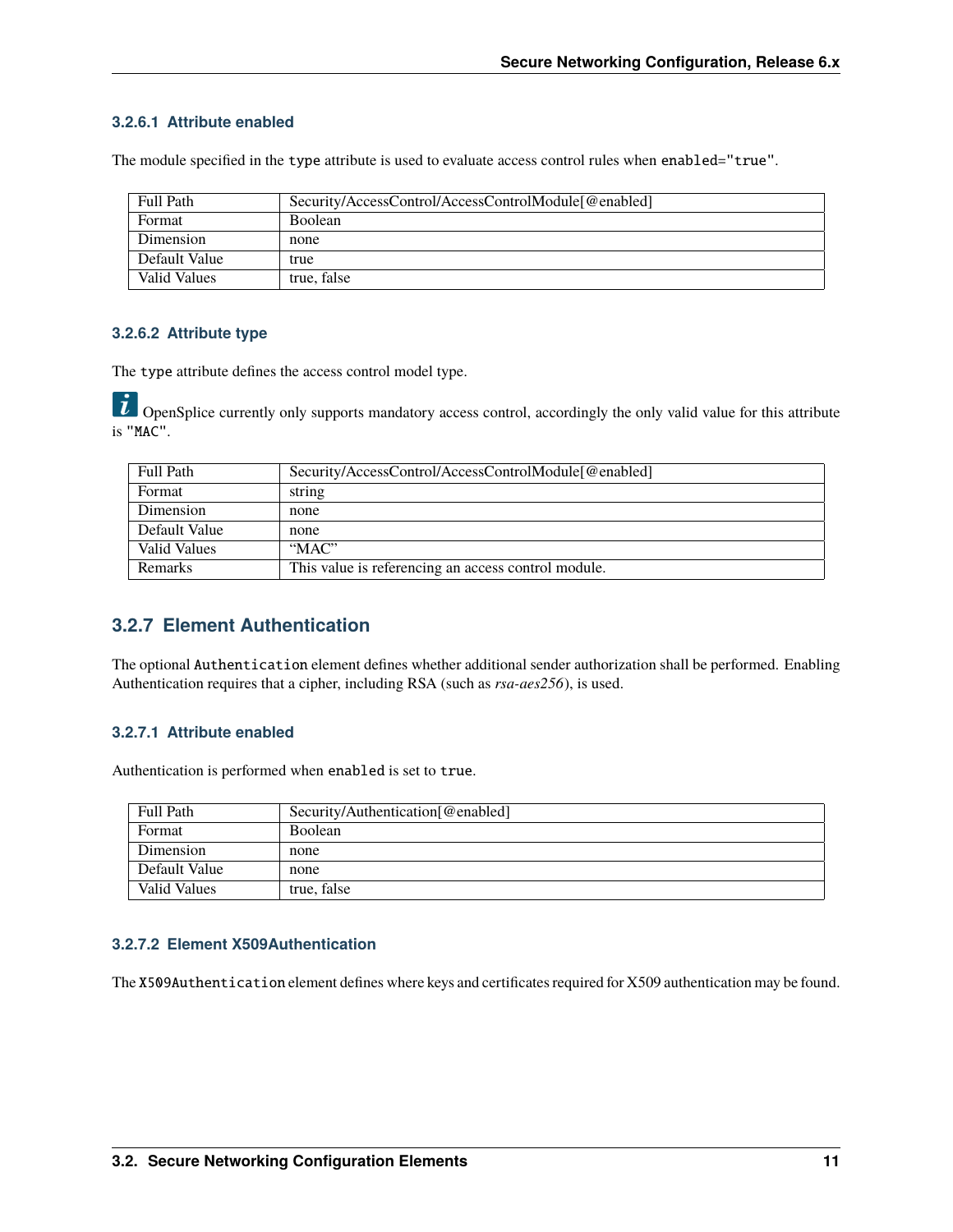#### <span id="page-14-0"></span>**3.2.7.2.1 Element Credentials**

The Credentials element is an optional element. If it is missing, then the node does not sign messages (in other words, does not send credentials).

#### <span id="page-14-1"></span>**3.2.7.2.1.1 Element Key**

The Key element references the file containing the key.

| <b>Full Path</b>              | Security/Authentication/X509Authentication/Credentials/Key                            |
|-------------------------------|---------------------------------------------------------------------------------------|
| Format                        | string                                                                                |
| Dimension                     | none                                                                                  |
| Default Value                 | none                                                                                  |
| Valid Values                  | any file URI                                                                          |
| $(min-$<br><b>Occurrences</b> | $1 - 1$                                                                               |
| max)                          |                                                                                       |
| <b>Remarks</b>                | It is recommended that the absolute path is used. A relative path will be interpreted |
|                               | relative to the directory from which the OpenSplice daemon is started.                |

#### <span id="page-14-2"></span>**3.2.7.2.1.2 Element Cert**

The Cert element references the file containing the certificate.

| <b>Full Path</b>              | Security/Authentication/X509Authentication/Credentials/Cert                           |
|-------------------------------|---------------------------------------------------------------------------------------|
| Format                        | string                                                                                |
| Dimension                     | none                                                                                  |
| Default Value                 | none                                                                                  |
| <b>Valid Values</b>           | any file URI                                                                          |
| <b>Occurrences</b><br>$(min-$ | $1 - 1$                                                                               |
| max)                          |                                                                                       |
| Remarks                       | It is recommended that the absolute path is used. A relative path will be interpreted |
|                               | relative to the directory from which the OpenSplice daemon is started.                |

#### <span id="page-14-3"></span>**3.2.7.2.2 Element TrustedCertificates**

The TrustedCertificates element references a file containing the trusted certificates.

| <b>Full Path</b>              | Security/Authentication/X509Authentication/TrustedCertificates                        |
|-------------------------------|---------------------------------------------------------------------------------------|
| Format                        | string                                                                                |
| Dimension                     | none                                                                                  |
| Default Value                 | none                                                                                  |
| <b>Valid Values</b>           | any file URI                                                                          |
| <b>Occurrences</b><br>$(min-$ | $1 - 1$                                                                               |
| max)                          |                                                                                       |
| <b>Remarks</b>                | It is recommended that the absolute path is used. A relative path will be interpreted |
|                               | relative to the directory from which the OpenSplice daemon is started.                |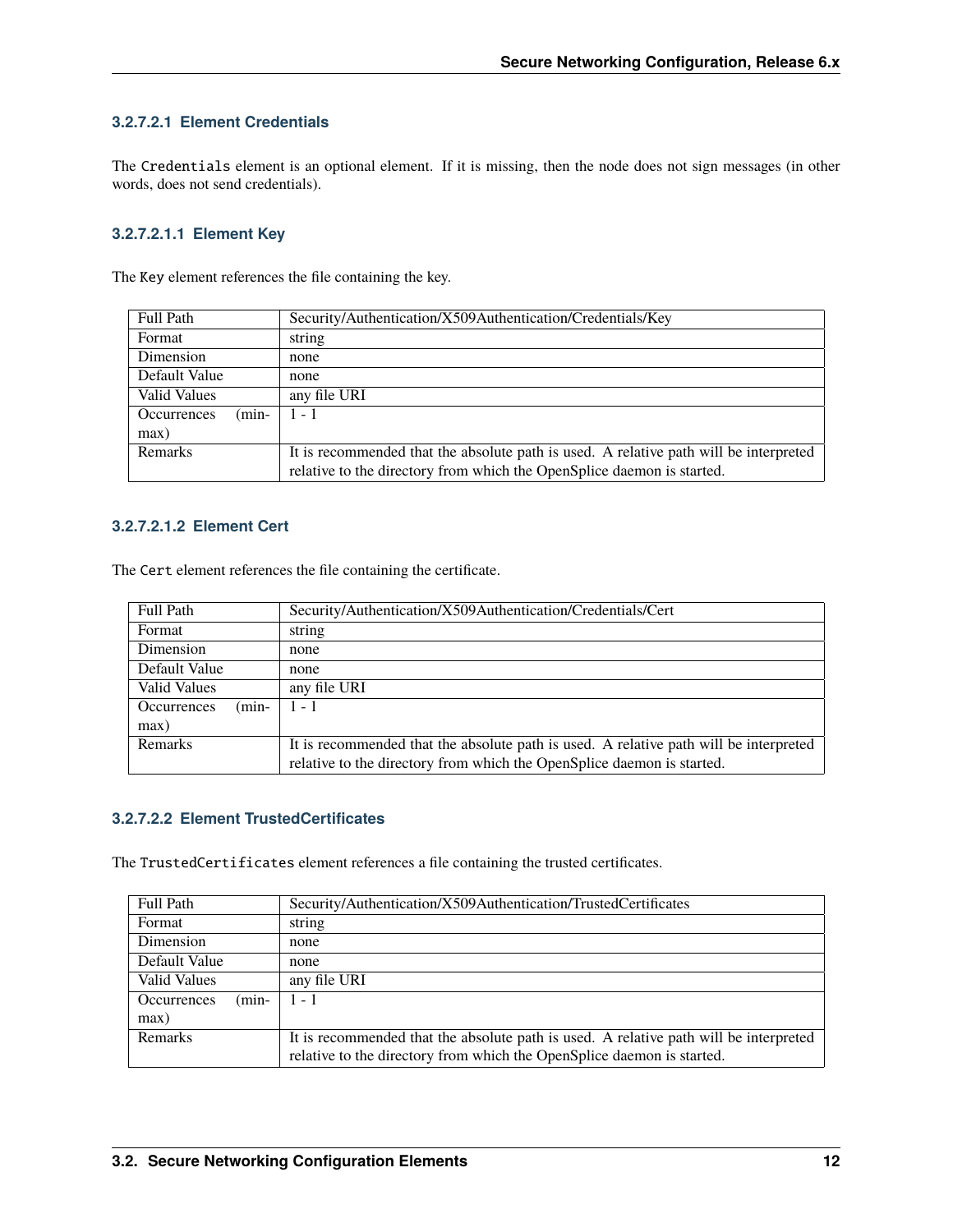# <span id="page-15-0"></span>**3.3 Secure Networking Example Configuration**

The following XML is an example of a secure networking configuration.

```
<OpenSplice>
   <Domain>
       <Name>OpenSplice Security</Name>
       <Database>
            <Size>10485670</Size>
       </Database>
       <Lease>
            <ExpiryTime update_factor="0.5">5.0</ExpiryTime>
       </Lease>
       <Service enabled="true" name="networking">
            <Command>snetworking</Command>
       </Service>
   </Domain>
   <NetworkService name="networking">
       <Partitioning>
            <GlobalPartition Address="broadcast"
               SecurityProfile="GlobalProfile"/>
            <NetworkPartitions>
                <NetworkPartition Name="ChatRoomPartition"
                   Address="230.230.230.1"
                   SecurityProfile="ChatRoomProfile" />
            </NetworkPartitions>
            <PartitionMappings>
                <PartitionMapping DCPSPartitionTopic="ChatRoom.*"
                   NetworkPartition="ChatRoomPartition"/>
            </PartitionMappings>
       </Partitioning>
     <Security enabled="true">
        <SecurityProfile Name="GlobalProfile"
            Cipher="aes128"
            CipherKey="000102030405060708090a0b0c0d0e0f" />
        <SecurityProfile Name="ChatRoomProfile"
            Cipher="blowfish"
            CipherKey="000102030405060708090a0b0c0d0e0f" />
        <SecurityProfile Name="OtherProfile"
            Cipher="rsa-aes128"
            CipherKey=
               "file:///my/shared/secrets/aes128.key" />
        <AccessControl enabled="true" policy="file://.....">
            <AccessControlModule enabled="true" type="MAC"/>
        <AccessControl/>
        <Authentication enabled="true">
            <X509Authentication>
               <Credentials>
                  <Key>
```
(continues on next page)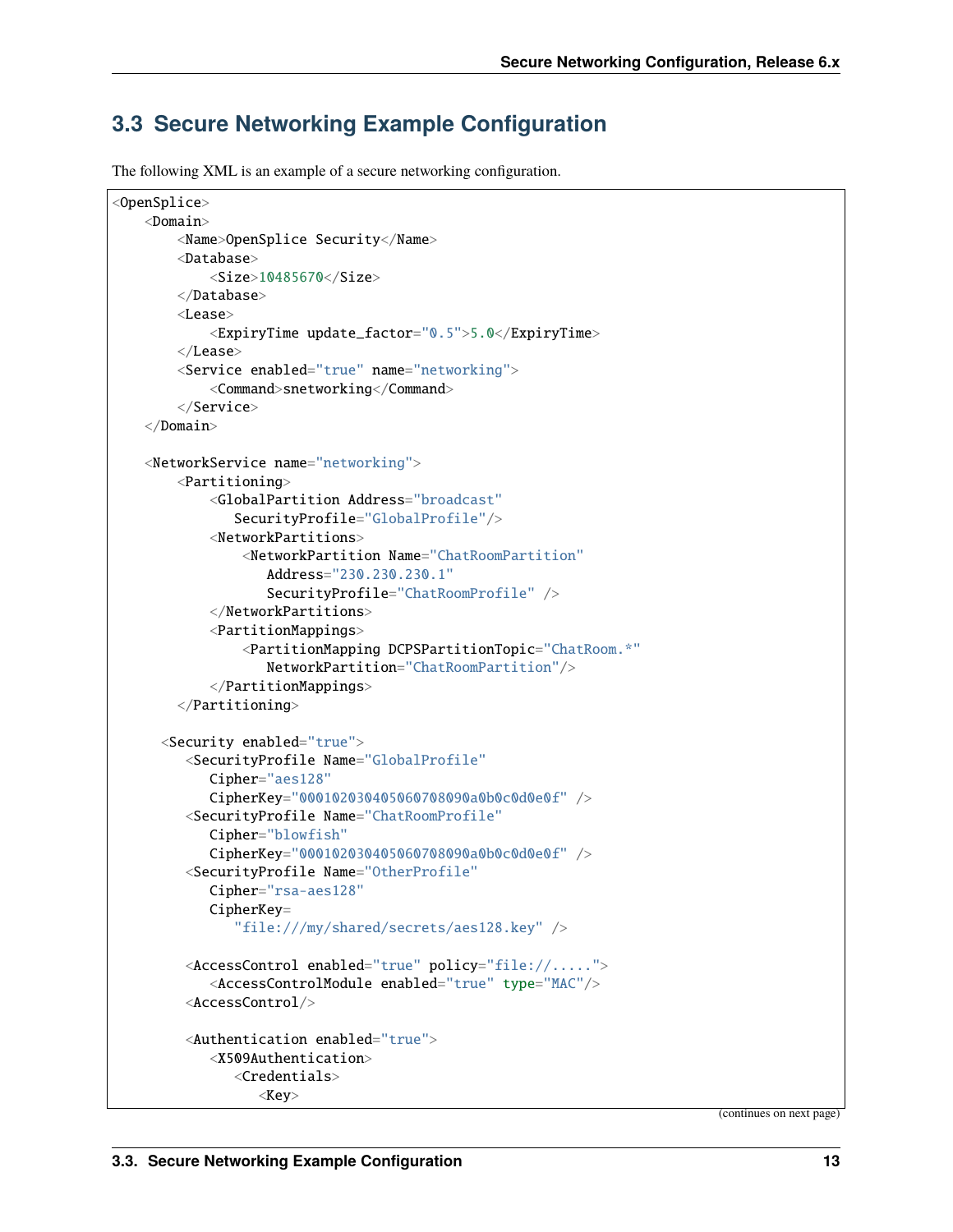(continued from previous page)

```
file:///usr/osp/securityConfig/ProxyKey.pem
                  \langleKey><Cert>
                     file:///usr/osp/securityConfig/ \
                        ProxyCert.pem
                  \langle /Cert\rangle</Credentials>
               <TrustedCertificates>
                  file://../../securityConfig/ \
                     trustedCerts.pem
               </TrustedCertificates>
            </X509Authentication>
         <Authentication>
      </Security>
      <Channels>
            <Channel
                  enabled="true" name="BestEffort"
                  reliable="false" default="true">
                <PortNr>3340</PortNr>
            </Channel>
            <Channel enabled="true" name="Reliable" reliable="true">
                <PortNr>3350</PortNr>
            </Channel>
        </Channels>
        <Discovery enabled="true">
            <PortNr>3360</PortNr>
        </Discovery>
   </NetworkService>
</OpenSplice>
```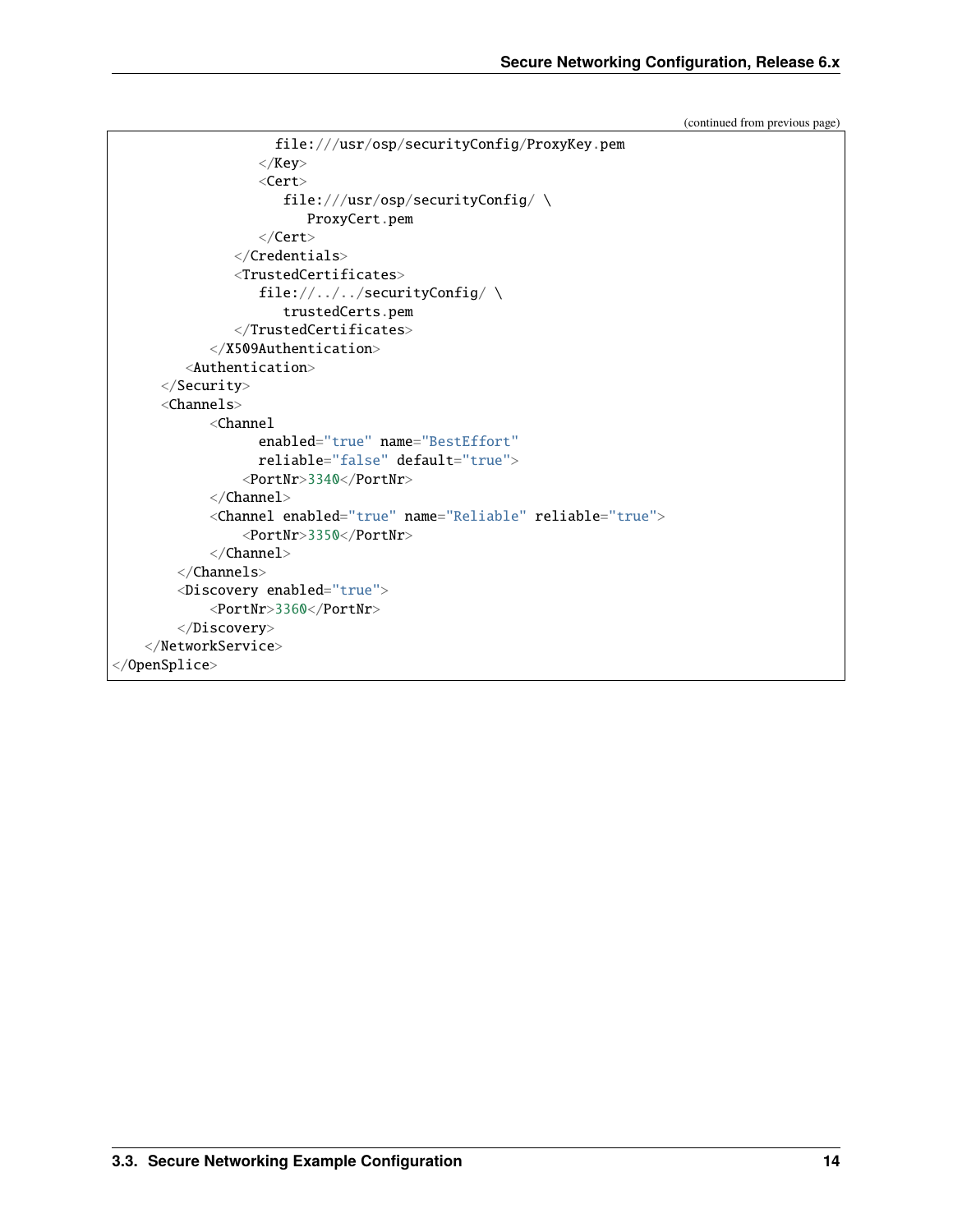**CHAPTER**

# **SECURE NETWORKING TUTORIAL**

<span id="page-17-0"></span>*This tutorial demonstrates secure networking features of Vortex OpenSplice.*

# <span id="page-17-1"></span>**4.1 Prerequisites**

DDS applications on a single host use shared memory for inter process communication. Network communication is needed only in scenarios running DDS applications on multiple hosts. To follow the demonstration of OpenSplice's secure networking features you will need at least two machines connected to the same IP network and OpenSplice installed. Please refer to OpenSplice Getting Started Guide to install OpenSplice on these hosts.

This tutorial is based on the Chat Tutorial delivered with OpenSplice (see \$OSPL\_HOME/examples/dcps/ standalone/\*/Tutorial).

To demonstrate OpenSplice's secure networking features, no changes to the applications' source code is necessary. Please refer to the Chat Tutorial README.txt file and be familiar with building and running the applications (of your preferred programming language) before continuing. Please build and run the Chat Tutorial applications on all hosts. A more in-depth description of the Chat Tutorial can be found in the *DCPS C Tutorial Guide*.

# <span id="page-17-2"></span>**4.2 Preparation**

The Chat Tutorial gave a brief introduction to a typical DDS application.

Before activating any security configurations you should know how to start OpenSplice with a customized configuration.

Modifying the default configuration is not recommended because it might affect other users or applications.

# <span id="page-17-3"></span>**4.2.1 Customizing OpenSplice Configuration**

Default settings for OpenSplice are read from a configuration file located at <OSPL\_HOME>/etc/configs/ospl.xml.

To customize settings it is best to run OpenSplice using a *different* configuration file.

Create a file named ospl.xml with the content listed below in the Chat Tutorial's directory:

```
<OpenSplice>
    <Domain>
        <Name>OpenSplice Security</Name>
        <Database>
            <Size>10485670</Size>
```
(continues on next page)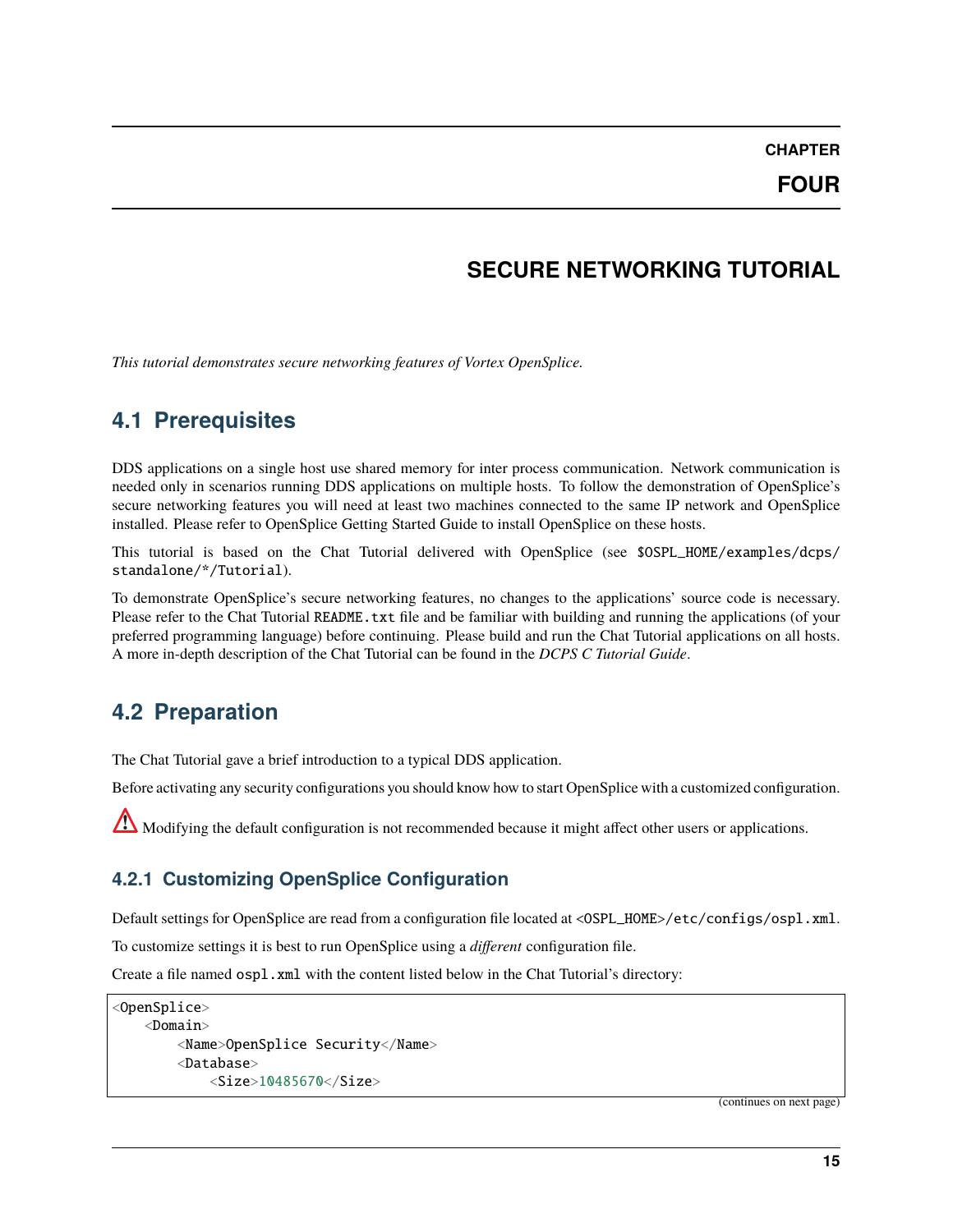```
(continued from previous page)
```

```
</Database>
        <Lease>
            <ExpiryTime update_factor="0.5">5.0</ExpiryTime>
        </Lease>
        <Service enabled="true" name="networking">
            <Command>snetworking</Command>
        </Service>
   </Domain>
   <NetworkService name="networking">
        <Partitioning>
            <GlobalPartition Address="broadcast"/>
        </Partitioning>
        <Channels>
            <Channel default="true" enabled="true"
               name="BestEffort" reliable="false">
               <PortNr>3340</PortNr>
            </Channel>
            <Channel enabled="true" name="Reliable"
            reliable="true">
               <PortNr>3350</PortNr>
            </Channel>
        </Channels>
        <Discovery enabled="true">
            <PortNr>3360</PortNr>
        </Discovery>
    </NetworkService>
</OpenSplice>
```
Windows Windows users should change the value of the configuration element at OpenSplice/Domain/Service/ Command to snetworking.exe.

Stop OpenSplice if it is already running.

To tell OpenSplice to use this file for configuration, the system variable OSPL\_URI has to be set with a file URI pointing to the just-created configuration file. For example:

% export OSPL\_URI=file://ospl.xml

will point to a file named  $osp1$ . xml in the current working directory and

% export OSPL\_URI=file:///home/user/ospl.xml

will point to  $osp1$ . xml in a /home/user directory. Ensure that you have read and write permissions for the file pointed at.

Now start OpenSplice again. You will see that the status message contains a new DDS domain name.

```
% ospl start
% Starting up domain "OpenSplice Security" . Ready
```
Note that when running OpenSplice with the configuration listed above, each OpenSplice node will broadcast heartbeat messages every second, targeting the UDP port 3360.

These messages are used to discover other OpenSplice nodes in the network. Only when a second OpenSplice node has been discovered in the network by heartbeats ChatRoom messages will be broadcasted to the UDP target port 3340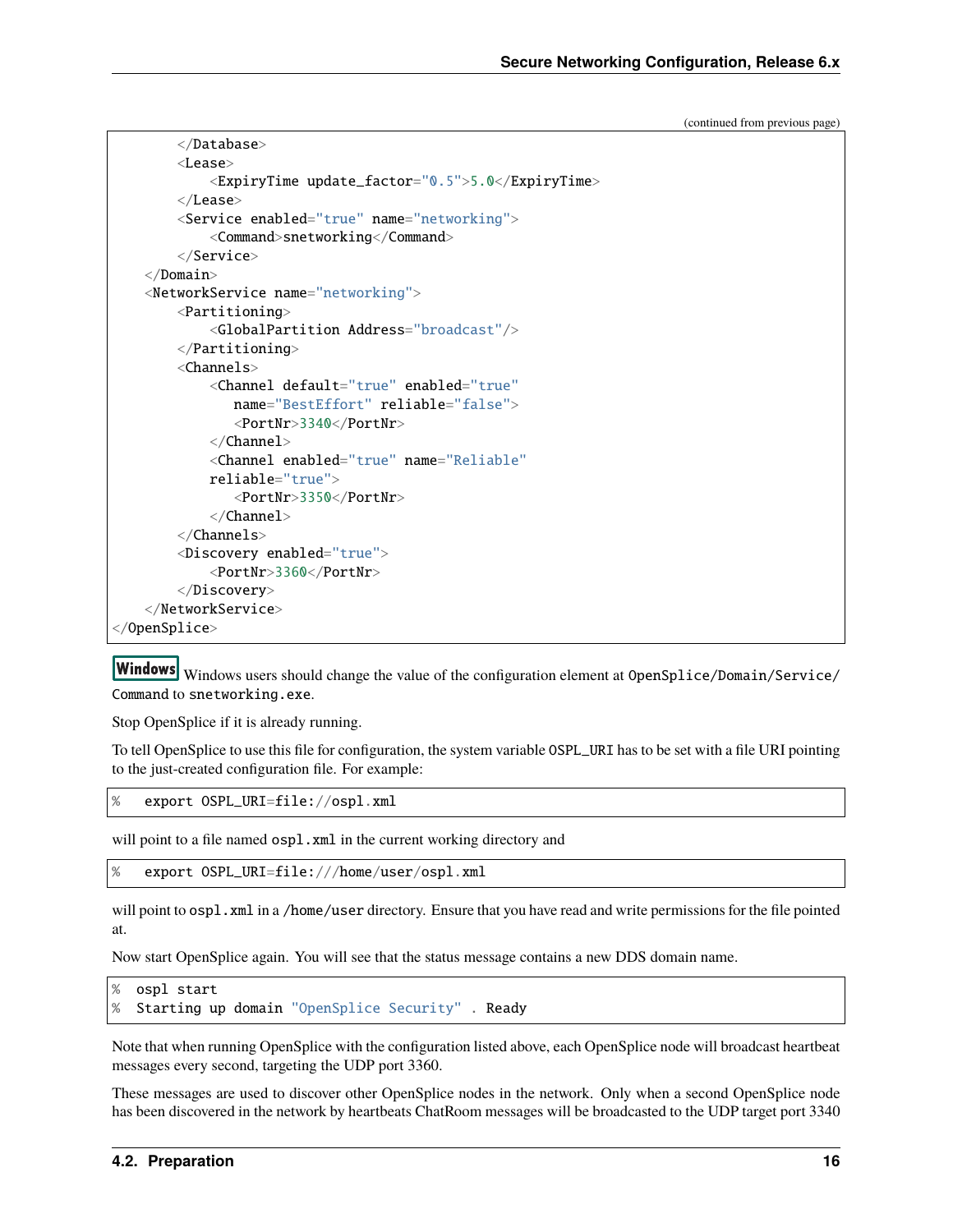(best effort) and 3350 (reliable). So, do not expect any ChatRoom messages to show up in the network traces as long as you operate with a single OpenSplice node.

#### <span id="page-19-0"></span>**4.2.2 Running Chat Tutorial Without Security**

Before securing the Chat Tutorial we will run the applications without security activated by using the configuration presented above. This way we can analyse network traffic and identify potential vulnerabilities.

Run the MessageBoard application on one host by executing:

```
% ./exec/MessageBoard
```
On the other host run the Chatter application by executing:

```
% ./exec/Chatter
```
The MessageBoard application will print the following output:

```
% Chatter 1: Hi there, I will send you 10 more messages.
% Chatter 1: Message no. 1
% Chatter 1: Message no. 2
% Chatter 1: Message no. 3
% ...
```
If running the applications in another shell, ensure that the system variable OSPL\_URI points to the same configuration file as indicated above when starting OpenSplice. Otherwise the applications won't start up correctly.

To analyse network traffic you may use a tool like Wireshark $^1$  $^1$ . Re-run the Chatter application with Wireshark capturing traffic from your network interface. You should see some UDP packets being captured. Analysing packets sent to UDP port 3350 shows the plain text content of our Chat Tutorial messages as you can see in the following screen:

#### **OSPL Sniff Showing Unencrypted Traffic**

<span id="page-19-2"></span><span id="page-19-1"></span><sup>1</sup> See <http://www.wireshark.org> for further information.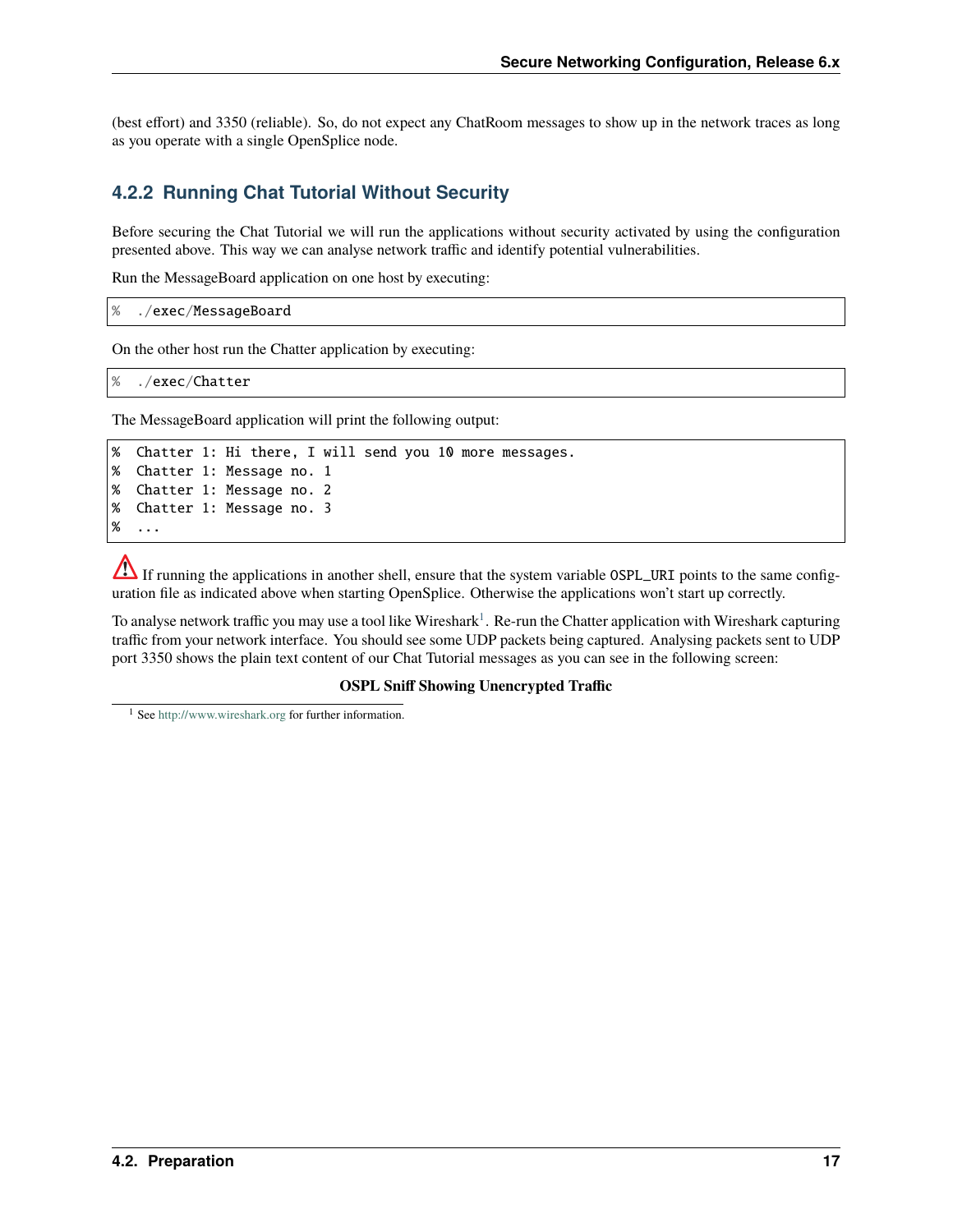| C (Untitled) - Ethereal                                                                                                                                                                                                                                                                                                                                                                                                                                                                                                                                                                                                                                                                                                                                                          |                                                                                                                                                                                                                                                                                                                                                                                                                                                                                                                                                                                                                                                                                                                                                                                                                                                                                                                                                                                                                                                                                                                                 | limili |
|----------------------------------------------------------------------------------------------------------------------------------------------------------------------------------------------------------------------------------------------------------------------------------------------------------------------------------------------------------------------------------------------------------------------------------------------------------------------------------------------------------------------------------------------------------------------------------------------------------------------------------------------------------------------------------------------------------------------------------------------------------------------------------|---------------------------------------------------------------------------------------------------------------------------------------------------------------------------------------------------------------------------------------------------------------------------------------------------------------------------------------------------------------------------------------------------------------------------------------------------------------------------------------------------------------------------------------------------------------------------------------------------------------------------------------------------------------------------------------------------------------------------------------------------------------------------------------------------------------------------------------------------------------------------------------------------------------------------------------------------------------------------------------------------------------------------------------------------------------------------------------------------------------------------------|--------|
| Analyze<br>File<br>Edit<br>Capture<br>View<br>Go                                                                                                                                                                                                                                                                                                                                                                                                                                                                                                                                                                                                                                                                                                                                 | Statistics<br>Help                                                                                                                                                                                                                                                                                                                                                                                                                                                                                                                                                                                                                                                                                                                                                                                                                                                                                                                                                                                                                                                                                                              |        |
| 目<br><b>P</b><br>Q.<br>pol.<br>a H<br><b>Kamp</b>                                                                                                                                                                                                                                                                                                                                                                                                                                                                                                                                                                                                                                                                                                                                | $\begin{array}{c} \Leftrightarrow \Leftrightarrow \Leftrightarrow \Leftrightarrow \\ \Leftrightarrow \Leftrightarrow \Leftrightarrow \Leftrightarrow \Leftrightarrow \Leftrightarrow \\ \Leftrightarrow \Leftrightarrow \Leftrightarrow \Leftrightarrow \Leftrightarrow \Leftrightarrow \\ \Leftrightarrow \Leftrightarrow \Leftrightarrow \Leftrightarrow \Leftrightarrow \Leftrightarrow \Leftrightarrow \\ \Leftrightarrow \Leftrightarrow \Leftrightarrow \Leftrightarrow \Leftrightarrow \Leftrightarrow \\ \Leftrightarrow \Leftrightarrow \Leftrightarrow \Leftrightarrow \Leftrightarrow \Leftrightarrow \\ \Leftrightarrow \Leftrightarrow \Leftrightarrow \Leftrightarrow \\ \Leftrightarrow \Leftrightarrow \$<br>$x \otimes \mathbf{B}$<br>$\mathbb{Q}$                                                                                                                                                                                                                                                                                                                                                             |        |
| $\vert$ udp.port == 3350<br>Filter:                                                                                                                                                                                                                                                                                                                                                                                                                                                                                                                                                                                                                                                                                                                                              | Expression Clear Apply<br>▼                                                                                                                                                                                                                                                                                                                                                                                                                                                                                                                                                                                                                                                                                                                                                                                                                                                                                                                                                                                                                                                                                                     |        |
| No. -<br>Source<br>Time                                                                                                                                                                                                                                                                                                                                                                                                                                                                                                                                                                                                                                                                                                                                                          | Protocol<br>Destination<br>Info                                                                                                                                                                                                                                                                                                                                                                                                                                                                                                                                                                                                                                                                                                                                                                                                                                                                                                                                                                                                                                                                                                 |        |
| 33 1.165342<br>10.3.0.88<br>35 1.168680<br>10.3.0.88<br>36 1.169524<br>10.3.0.88<br>37 1.171157<br>10.3.0.88<br>38 1.172251<br>10.3.0.88<br>39 1.173302<br>10.3.0.88<br>42 1.173970<br>10.3.0.88<br>43 1.174240<br>10.3.0.88<br>44 1.175385<br>10.3.0.87<br>606 2.176297<br>10.3.0.88<br>608 2.177545<br>10.3.0.87<br>632 3.178070<br>10.3.0.88<br>634 3.179265<br>10.3.0.87<br>655 4.179898<br>10.3.0.88<br>657 4.181200<br>10.3.0.87                                                                                                                                                                                                                                                                                                                                           | 10.3.0.255<br>Destination port: 3350<br><b>UDP</b><br>Source port: 32778<br>10.3.0.255<br>Destination port: 3350<br><b>UDP</b><br>Source port: 32778<br>10.3.0.255<br>UDP<br>Source port: 32778<br>Destination port: 3350<br>10.3.0.255<br><b>UDP</b><br>Source port: 32778<br>Destination port: 3350<br>10.3.0.255<br>UDP<br>Source port: 32778<br>Destination port: 3350<br>10.3.0.255<br>UDP<br>Source port: 32778<br>Destination port: 3350<br><b>UDP</b><br>10.3.0.255<br>Source port: 32778<br>Destination port: 3350<br>10.3.0.255<br>UDP<br>Source port: 32778<br>Destination port: 3350<br>Destination port: 3350<br>10.3.0.255<br><b>UDP</b><br>Source port: 32781<br>10.3.0.255<br>Destination port: 3350<br><b>UDP</b><br>Source port: 32778<br>10.3.0.255<br><b>UDP</b><br>Source port: 32781<br>Destination port: 3350<br>Destination port: 3350<br>10.3.0.255<br>UDP<br>Source port: 32778<br>10.3.0.255<br>Source port: 32781<br>Destination port: 3350<br><b>UDP</b><br>10.3.0.255<br>Source port: 32778<br>UDP<br>Destination port: 3350<br>10.3.0.255<br>UDP<br>Source port: 32781<br>Destination port: 3350 |        |
| 680 5 181683<br>$10.30$ $88$<br>0000<br>ff<br>ff ff ff<br>ff ff 00 50<br>l0010<br>01 30 00 3d 40 00 40 11<br>00 ff 80 0a 0d 16 01 1c<br>l0020<br>0030<br>cd b0 00 00 01 14 00 00<br>00 01 00 00 00 3e d0 be<br>l0040<br>90 Od<br>d0 be 90 0d 00 00<br>0050<br>00 00 00 00 00 00 00 00<br>0060<br>00 00 00 00 00 00 00 00<br>l0070<br>0080<br>6f 6d 00 43 68 61 74 5f<br>61 67 65 00 01 00 00 01<br>0090<br>28 2a f9 b5 80 00 00 00<br>00a0<br>l00b0<br>80 00 00 00 e6 00 00 00<br>01 00 00 00 00 05 f5 e1<br>00c0<br>00 00 00 00 00 00 00 00<br>l00d0<br>ff ff ff<br>7f ff ff ff 00<br>l00e0<br>ff ff ff 00 00 00 00 00<br>loofo<br>ff ff ff<br>0100<br>00 00 00 00 00<br>48 69 20 74 68 65 72 65<br>0110<br>20 73 65 6e 64 20 79 6f<br>0120<br>65 20 6d 65 73 73 61 67<br>l0130 | 10.30255<br><b>HDP</b><br>Source nort: 32778<br>Destination nort: 3350<br>d3 92 f2<br>08 00 45 00<br>22<br>$\overline{\cdots}$ . P<br>$\ldots$ . E.<br>24<br>24 0a 03 00 58 0a 03<br>$.0. = 0.0.$ \$\$ $\times$ .<br>95 60 02 00 00 00 2e b2<br>. <sub>.</sub><br>00 00 00 00 00 00 00 00<br>90 0d d0 be 90 0d d0 be<br>. >.<br>00 e2 5d 4a d4<br>9b 00 00<br>. . 13.<br>.<br>00 00 00 00 00 00 00 00<br>00 00 43 68 61 74 52 6f<br>ChatRo<br>43 68 61 74 4d 65 73 73<br>om.Chat_ ChatMess<br>00 47 27 29 ce 04 fd f8<br>age .G')<br>da 00 00 00 03 2a f9 b5<br>02 00 00 00 00 00 00 00<br>00 00 00 00 00 00 00 00<br>00 00 00 00 00 00 00 7f<br>00 00 00 7f ff ff ff 7f<br>00 00 00 7f ff ff ff 7f<br>00 00 01 00 00 00 00 01<br>$\cdots$<br>2c 20 49 20 77 69 6c 6c<br>Hi there , I will<br>75 20 31 30 20 6d 6f 72<br>send yo u 10 mor<br>65 73 2e 00 65 00<br>e messag ese.                                                                                                                                                                                                                                                 |        |
| File: (Untitled) 589 KB 00:00: P: 897 D: 38 M: 0 Drops: 0                                                                                                                                                                                                                                                                                                                                                                                                                                                                                                                                                                                                                                                                                                                        |                                                                                                                                                                                                                                                                                                                                                                                                                                                                                                                                                                                                                                                                                                                                                                                                                                                                                                                                                                                                                                                                                                                                 |        |

# <span id="page-20-0"></span>**4.3 Activating Secure Networking**

At this point the Chat Tutorial applications should work fine using your own configuration file on both hosts. Up to now all network traffic is sent unencrypted as you can see in the illustration above (*[OSPL Sniff Showing Unencrypted](#page-19-2) [Traffic](#page-19-2)*).

#### <span id="page-20-1"></span>**4.3.1 Simple Setup Using GlobalPartition**

To activate encryption, you must shut down the tutorial applications and OpenSplice before modifying the configuration file.

Two steps have to be done for a simple setup.

*First*, add a new security profile to the network service configuration. This defines details of encryption, like the algorithm and the secret cipher key to be used.

```
<NetworkService name="networking">
    ...
   <Security enabled="true" >
        <SecurityProfile Name="GlobalProfile"
             Cipher="blowfish"
               CipherKey="000102030405060708090a0b0c0d0e0f"
```
(continues on next page)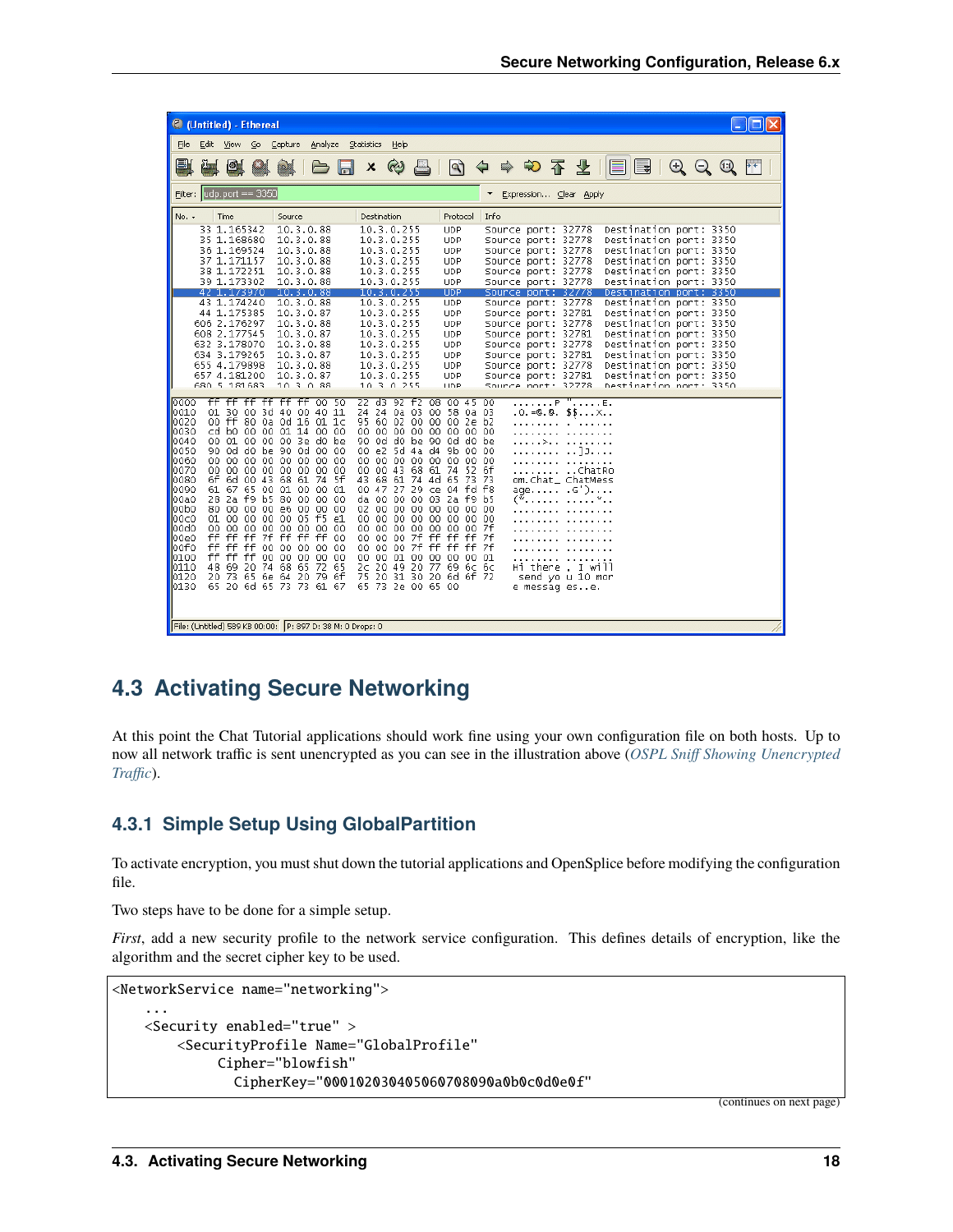(continued from previous page)

```
/>
    </Security>
    ...
</NetworkService>
```
*Second*, you have to associate this security profile with a network partition. Enhance the existing global network partition with a new attribute: SecurityProfile="GlobalProfile". All network traffic sent by the global partition is encrypted using settings from the assigned security profile.

```
<NetworkService name="networking">
     ...
     <Partitioning>
         <GlobalPartition Address="broadcast"
             SecurityProfile="GlobalProfile"/>
         ...
     <Partitioning>
    ...
</NetworkService>
```
As an alternative to modifying the configuration file as described above, you can use the complete example configuration listed below for setup. To avoid problems, ensure that all hosts use the same configuration. Restarting OpenSplice and the Chat Tutorial applications using the modified configuration will enable encrypted network traffic. Again, you may use Wireshark to analyse messages sent through the network. As you can see in the screen shown below, it is not possible to read plain text from chat messages exchanged.

#### **OSPL Sniff Showing Encrypted Traffic**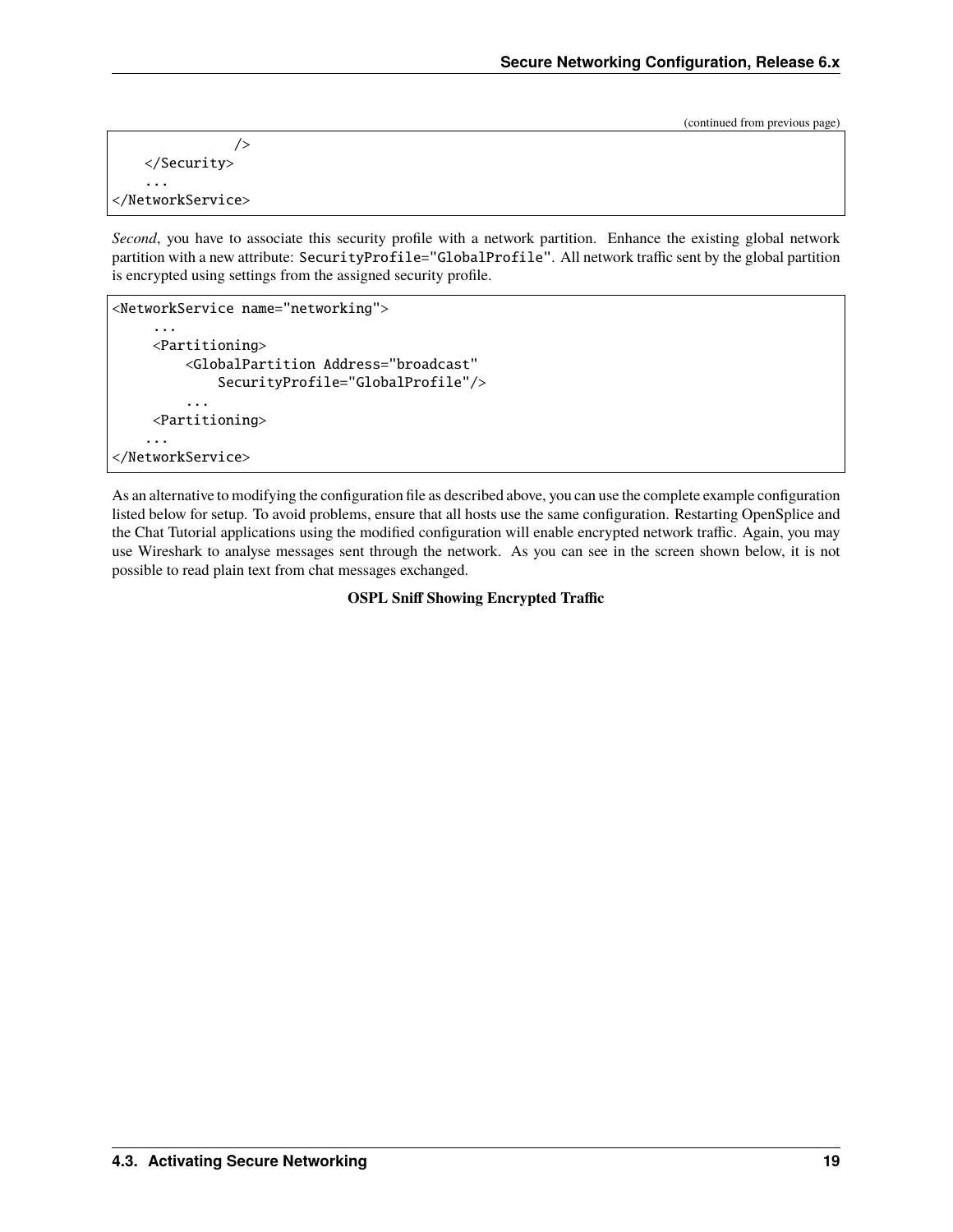|                           | $\Box$ $\Box$ $\times$<br>C (Untitled) - Ethereal                                                                                                                                                                             |
|---------------------------|-------------------------------------------------------------------------------------------------------------------------------------------------------------------------------------------------------------------------------|
|                           | Capture<br>Eile<br>Edit<br>View<br>G∘<br>Analyze<br>Statistics<br>Help                                                                                                                                                        |
|                           | $\bullet$ 7 $\&$ $\parallel$ $\qquad \qquad$ $\circ$ $\circ$ $\circ$ $\qquad$ $\qquad$<br>圖<br>$\mathbb{Q}$<br>쓰<br>$\mathbf{Q}$<br>⇔<br>$\Rightarrow$<br>×                                                                   |
|                           | Filter: $\vert$ udp.port == 3350<br>Expression Clear Apply                                                                                                                                                                    |
|                           | No. -<br>Time<br>Source<br>Destination<br>Protocol<br>Info                                                                                                                                                                    |
|                           | 10.3.0.88<br>52 2.105147<br>10.3.0.255<br>UDP<br>Destination port: 3350<br>Source port: 32782                                                                                                                                 |
|                           | 53 2.108371<br>10.3.0.88<br>10.3.0.255<br>UDP<br>Source port: 32782<br>Destination port: 3350<br>54 2.109734<br>Destination port: 3350<br>10.3.0.88<br>10.3.0.255<br>UDP<br>Source port: 32782                                |
|                           | 55 2.111295<br>10.3.0.88<br><b>UDP</b><br>Destination port: 3350<br>10.3.0.255<br>Source port: 32782<br>56 2.112731<br>10.3.0.88<br>10.3.0.255<br><b>UDP</b><br>Destination port: 3350<br>Source port: 32782                  |
|                           | 57 2.113159<br>10.3.0.88<br>10.3.0.255<br><b>UDP</b><br>Destination port:<br>Source port:<br>32782<br>3350<br>60 2.113828<br>10.3.0.88<br>10.3.0.255<br><b>UDP</b><br>Source port: 32782<br>Destination port: 3350            |
|                           | 61 2.114130<br>10.3.0.88<br>10.3.0.255<br>UDP<br>Source port: 32782<br>Destination port: 3350<br>62 2.115742<br>10.3.0.87<br>10.3.0.255<br><b>UDP</b><br>Source port: 32784<br>Destination port: 3350                         |
|                           | Source port: 32782<br>84 3.115888<br>10.3.0.88<br>10.3.0.255<br><b>UDP</b><br>Destination port: 3350<br>10.3.0.87<br><b>UDP</b><br>Destination port: 3350<br>86 3.117158<br>10.3.0.255<br>Source port: 32784                  |
|                           | 107 4.117697<br>10.3.0.88<br>10.3.0.255<br>UDP<br>Source port: 32782<br>Destination port: 3350<br>109 4.118946<br>10.3.0.87<br><b>UDP</b><br>Source port: 32784<br>Destination port: 3350<br>10.3.0.255                       |
|                           | 10.3.0.88<br><b>UDP</b><br>130 5.119489<br>10.3.0.255<br>Source port: 32782<br>Destination port: 3350<br>132 5.120729<br>10.3.0.87<br>10.3.0.255<br><b>UDP</b>                                                                |
|                           | Source port: 32784<br>Destination port: 3350<br>153 6 121321<br>10 3 0 255<br><b>HDP</b><br>Source nort: 32782<br>Destination nort: 3350<br><u> 10 3 0 88</u>                                                                 |
|                           | 22 d3 92 f2 08 00 45<br>". E.<br>ff ff ff ff ff ff 00 50<br>. P<br>0000<br>00<br>$.$ \$. h@.@. $\,$ \$ $\times$<br>0010<br>01<br>24<br>00 68 40<br>00 40<br>-11<br>24 05 0a 03<br>00 58 0a 03                                 |
|                           | 0020<br>00 ff 80 0e 0d<br>16 01 10<br>2d 14 83 83 8c e1 fd<br>4f<br>. - 0<br>0030<br>9f a8 91 dd b6 39<br>3a 63<br>c8 b6 7b<br>C7 a3 C9 84<br>f3<br>. 9:c  {.                                                                 |
|                           | 0040<br>90 45 c8 84<br>58 39 da<br>6f<br>-66<br>a6 18 75<br>.E×9. o.fsu.<br>ed.<br>C4<br>53<br>b9<br>0050<br>5c 7e ec d6 0f 8b 91 d3<br>15<br>-25<br>6e<br>5c cf 5d ff<br>-53<br>\~ .%ns\.].                                  |
|                           | 0060<br>34 39 2c<br>-84<br>8c c9 7a 31<br>ef 91 53<br>9c 57 20 c9<br>49,z1 s.w.{<br>-7b<br>0070<br>fa d2 10 26<br>55 a2 8f 26 Of 8c 14 80<br>f3<br>98 10 f3<br>U. . &. &.                                                     |
|                           | 0080<br>ce f2 61 45 ed 4e 6b 3b<br>62 ea 1b<br>9a<br>53 13 e3<br>aE.Nk; bS<br>13<br>0090<br>62 e8 8c b9 68 68 79 b7<br>77 52 93 ab 38<br>ca cb 4e<br>bhhy. NwR8                                                               |
|                           | 00a0<br>42 20 f1<br>54 c9<br>d8 97 9f<br>01 d6 c8 d0 ab 10 66 43<br>в .т fc<br>e1 bf 6a fb ad<br>00b0<br>8f a2 df<br>ba e9 93<br>2b 4a a6 83<br>C5<br>. . ] + J                                                               |
|                           | 29<br>bc 2b e7<br>d2<br>00c0<br>28 e9<br>11<br>0b<br>98.<br>c1 e7<br>37<br>d4<br>C4<br>аc<br>$( \ldots ) + \ldots 7 \ldots$<br>5f<br>CZ 94<br>88 9b<br>2a 14 90<br>9c e7<br>0a<br>19 9f<br>00d0<br>39.<br>2e 1e<br>_. *. 9. . |
|                           | 00e0<br>5f c3 a5<br>80 e4<br>f2 4c ad<br>18<br>d6 90<br>51 40 6b 23<br>-9f<br>_L. Q@k#.<br>00f0<br>ae 62 89 05 ed 34 f1 2b<br>49<br>8f 68<br>55 f2 44 a7 d3<br>.b4.+ I.hU.D                                                   |
|                           | 0100<br>e4 31 12 73 a6 dc 7e c9<br>f4 50 ae 2c 28 a3 e0 91<br>$.1.5 \sim P.$ , $($<br>1e f8 36 df 7b db c5 d7<br>4d 58 24 8a 99 cb f8 7b<br>0110<br>6.{ MX\${                                                                 |
|                           | 99 13 00 00 00 00 00 00<br>0120<br>00 00 00 00 6d 43 3a f3<br>. MC :<br>0130<br>00 00<br>$\cdot$ .                                                                                                                            |
|                           |                                                                                                                                                                                                                               |
|                           | File: (Untitled) 73 KB 00:00:1 P: 304 D: 29 M: 0 Drops: 0                                                                                                                                                                     |
| <opensplice></opensplice> |                                                                                                                                                                                                                               |
|                           | <domain></domain>                                                                                                                                                                                                             |
|                           |                                                                                                                                                                                                                               |
|                           |                                                                                                                                                                                                                               |
|                           | <name>OpenSplice Security</name><br><database></database>                                                                                                                                                                     |
|                           | $<$ Size>10485670                                                                                                                                                                                                             |
|                           |                                                                                                                                                                                                                               |
|                           | $<$ Lease $>$                                                                                                                                                                                                                 |
|                           | <expirytime update_factor="0.5">5.0</expirytime>                                                                                                                                                                              |
|                           |                                                                                                                                                                                                                               |
|                           | <service enabled="true" name="networking"></service>                                                                                                                                                                          |
|                           | <command/> networking                                                                                                                                                                                                         |
|                           | $\langle$ Service>                                                                                                                                                                                                            |
|                           | $\langle$ Domain>                                                                                                                                                                                                             |
|                           | <networkservice name="networking"></networkservice>                                                                                                                                                                           |
|                           | $<$ Partitioning>                                                                                                                                                                                                             |
|                           | <globalpartition <="" address="broadcast" td=""></globalpartition>                                                                                                                                                            |
|                           | SecurityProfile="GlobalProfile"/>                                                                                                                                                                                             |
|                           | $\langle$ Partitioning>                                                                                                                                                                                                       |
|                           | <security enabled="true"></security>                                                                                                                                                                                          |
|                           | <securityprofile <="" name="GlobalProfile" td=""></securityprofile>                                                                                                                                                           |
|                           | Cipher="blowfish"                                                                                                                                                                                                             |
|                           | CipherKey="000102030405060708090a0b0c0d0e0f"/><br>                                                                                                                                                                            |

(continues on next page)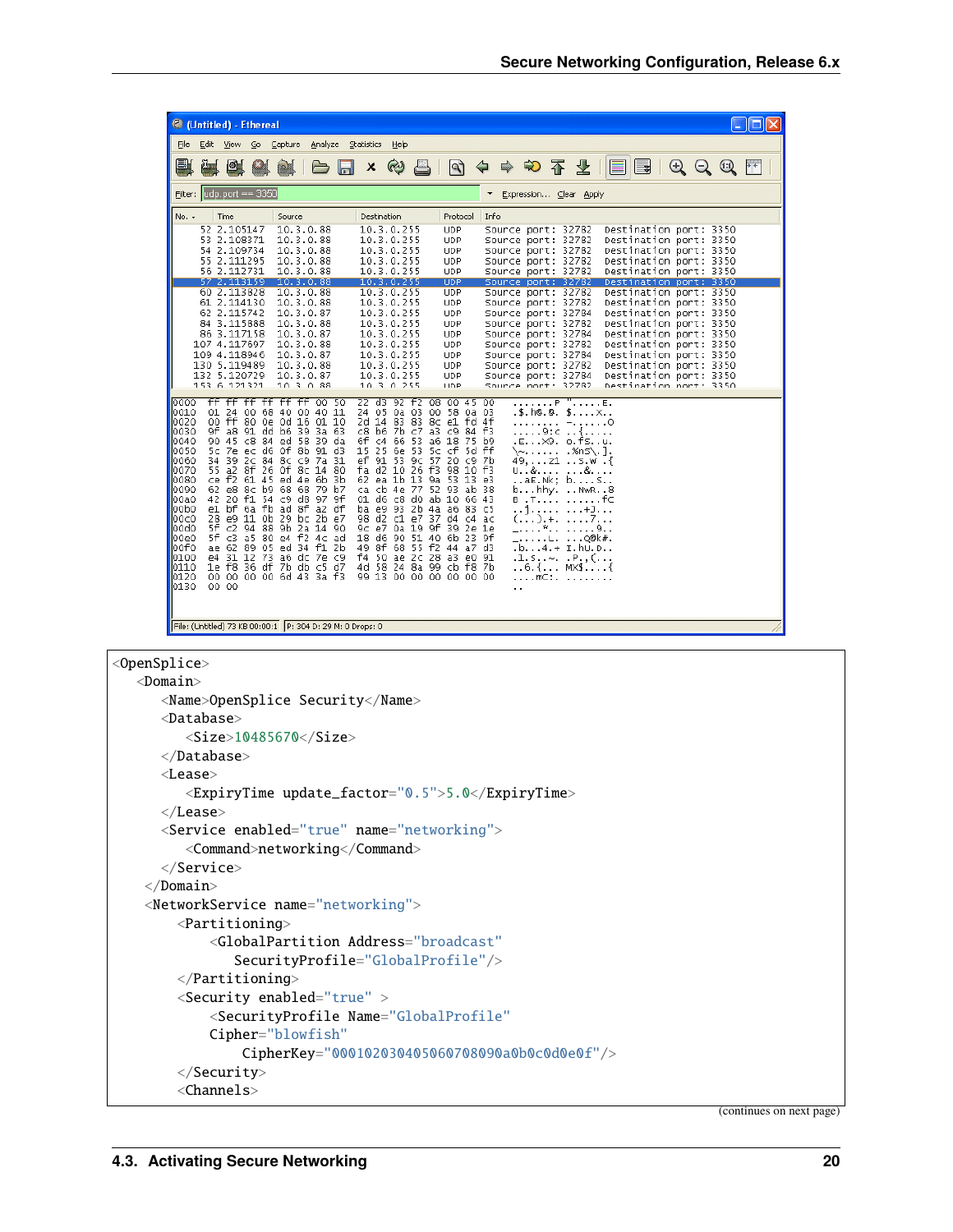(continued from previous page)

```
<Channel default="true" enabled="true"
                name="BestEffort" reliable="false">
                <PortNr>3340</PortNr>
            </Channel>
            <Channel enabled="true" name="Reliable"
            reliable="true">
                <PortNr>3350</PortNr>
            </Channel>
        </Channels>
        <Discovery enabled="true">
            <PortNr>3360</PortNr>
        </Discovery>
    </NetworkService>
</OpenSplice>
```
If the cipher key is changed in the configuration of only one host (ensure that the key-length is kept the same) and OpenSplice and the Chat Tutorial applications are restarted you will notice that messages sent by the Chatter application won't reach the MessageBoard running on the other host. On the receiving host a warning message will be logged in the ospl-info.log file. This file is located in the start-up directory, by default.

| ### Report Message ### |                                                             |
|------------------------|-------------------------------------------------------------|
| Type : WARNING         |                                                             |
| Context                | : networking                                                |
|                        | nw_pluqReceiveChannelReadSocketNonBlocking                  |
| File                   | $\ldots$ //code/nw_plugReceiveChannel.c                     |
| Line                   | : 1560                                                      |
| Code<br>$\cdot$ 0      |                                                             |
|                        | Description : decoding failed                               |
| Node                   | : shark1                                                    |
| Process                | : networking (5338)                                         |
|                        | Thread : Discovery[@enabled!='false'] b7d1dbb0              |
|                        | Timestamp : 1184225057.899220000 (Thu Jul 12 09:24:17 2007) |

Before following the instructions in the next section, please restore the correct cipher-keys and restart the Open-Splice services.

### <span id="page-23-0"></span>**4.3.2 Advanced Setup Using Network Partitions**

In OpenSplice, DDS topics and DDS partitions can be mapped onto additional network partitions. This allows the separation of network traffic between different applications sharing the same DDS domain. OpenSplice secure networking enables you to use different cipher keys for each network partition to enable confidentiality and integrity of the data exchanged between different applications. For example, the following declaration maps all topics from *ChatRoom* partition onto a dedicated *ChatRoom network partition* using an exclusive multicast address instead of using the *GlobalPartition*:

```
<NetworkService name="networking">
   ...
  <Partitioning>
      <GlobalPartition Address="broadcast"
         SecurityProfile="GlobalProfile"/>
      <NetworkPartitions>
```
(continues on next page)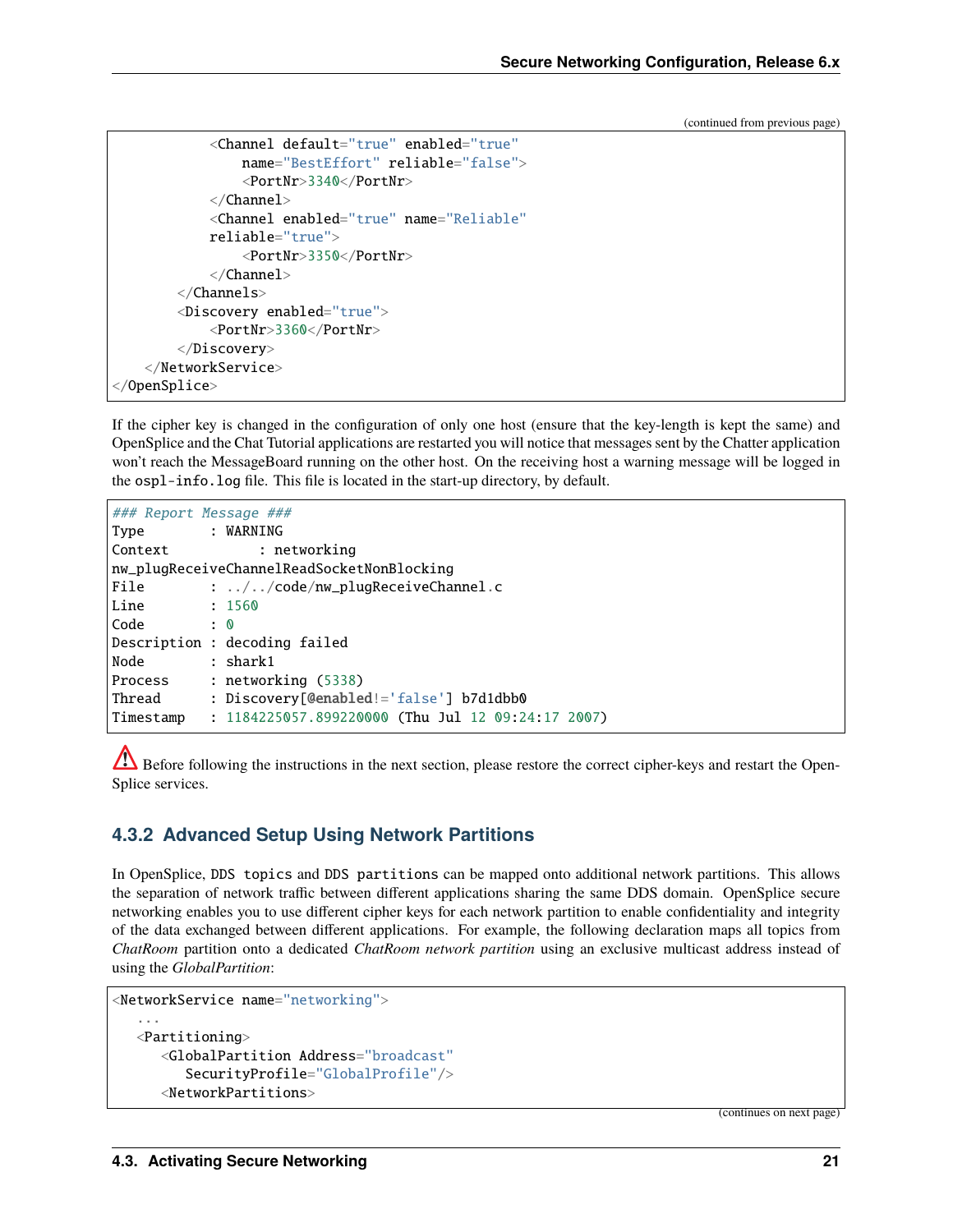```
(continued from previous page)
```

```
<NetworkPartition Name="ChatRoomPartition"
            Address="230.230.230.1"
            SecurityProfile="ChatRoomProfile" />
     </NetworkPartitions>
     <PartitionMappings>
         <PartitionMapping DCPSPartitionTopic="ChatRoom.*"
            NetworkPartition="ChatRoomPartition"/>
     </PartitionMappings>
 </Partitioning>
 <Security enabled="true">
     <SecurityProfile Name="GlobalProfile" Cipher="null"/>
     <SecurityProfile Name="ChatRoomProfile"
     Cipher="aes128"
       CipherKey="file:///my/secrets/aes128-chatroom-key.txt"/>
 </Security>
 ...
</NetworkService>
```
With the security feature enabled, the global partition and each network partition can be associated with its own security profile. In our example we refer to *GlobalProfile* and *ChatRoomProfile*. Each security profile defines the cipher to be used. The NULL cipher used in *GlobalProfile* may be used for debugging purposes or for single topics/partitions that do not require protection.

The configuration sample above also demonstrates the cipher keys may be stored in an external file too. The key within the file is encoded as a hexadecimal-string, in other words a 16-Byte key is formed of 32 characters, for example: 0f0e0d0c0b0a09080706050403020100. External files are the preferred way to store keys, to keep them confidential.

**Permissions for the key files should be set so that nobody except the OpenSplice core services may read the files.** Storing the keys in-place in the configuration file which is read by each DDS application on start up would be a potential leak of secret information.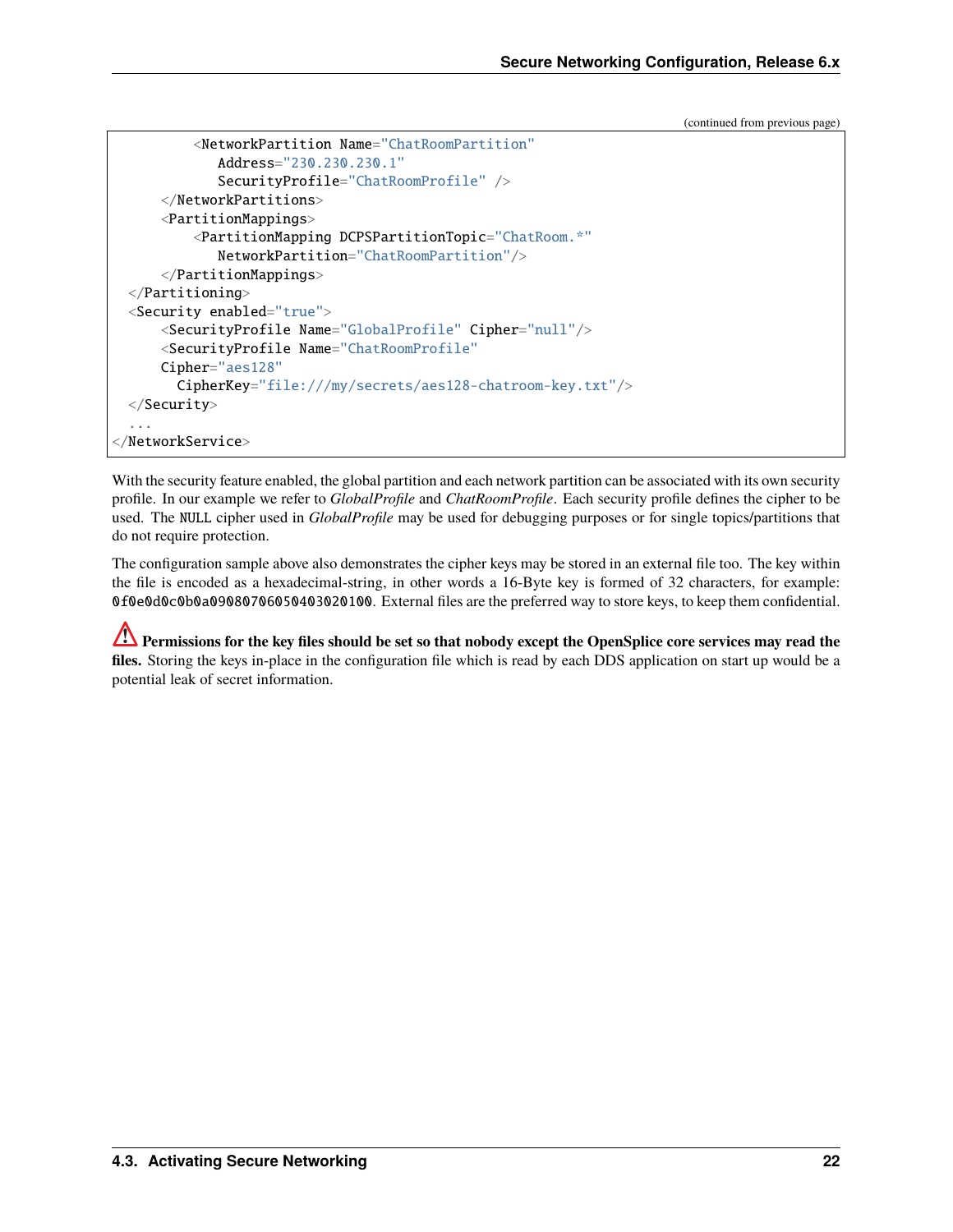#### **CHAPTER**

# **ACCESS CONTROL**

<span id="page-25-0"></span>*The previous sections described how transport security is achieved with the OpenSplice Secure Networking Module. This section explains how access control is realized in OpenSplice and gives a short introduction to the underlying concepts.*

# <span id="page-25-1"></span>**5.1 Overview**

The OpenSplice Access Control Module is an optional, pluggable service to the OpenSplice Secure Networking Module. It complements the Secure Networking Module by offering different types of access control modules that may be flexibly plugged in (for example, mandatory access control, role-based access control, *etc.*).

**U** OpenSplice currently supports Mandatory Access Control (MAC) based on the Bell-LaPadula/Biba model. Other Access Control Modules may be available in a future release.

Access Control can be enabled in the OpenSplice secure networking configuration (see *[Secure Networking Configura](#page-7-0)[tion](#page-7-0)* ). An external file containing the policy rules in XML format can be referenced.

The following section, Mandatory Access Control, introduces mandatory access control. *[MAC in OpenSplice](#page-27-3)* explains how Mandatory access control is realized in OpenSplice.

# <span id="page-25-2"></span>**5.2 Mandatory Access Control**

An access control policy defines whether a user (referred to as a *subject*) is allowed to access an object.

The access control policy is centrally controlled when Mandatory Access Control is in force. Users (subjects) may not override the policy. For example when Mandatory Access Control is in force users may not grant access to objects that would otherwise be restricted.

Mandatory Access Control in OpenSplice ensures data confidentiality as well as data integrity: data may only be created and accessed by authorized parties. The control of information flow is based on the Bell-LaPadula model. This ensures that the information received via the network can only be retrieved on nodes that:

- are accredited for the secrecy level of this information, and
- contain applications that have a need-to-know for the information.

Additionally, care is taken to preserve data integrity (based on the Biba model) by:

- preventing data modification by unauthorized parties
- preventing unauthorized data modification by authorized parties
- maintaining internal and external consistency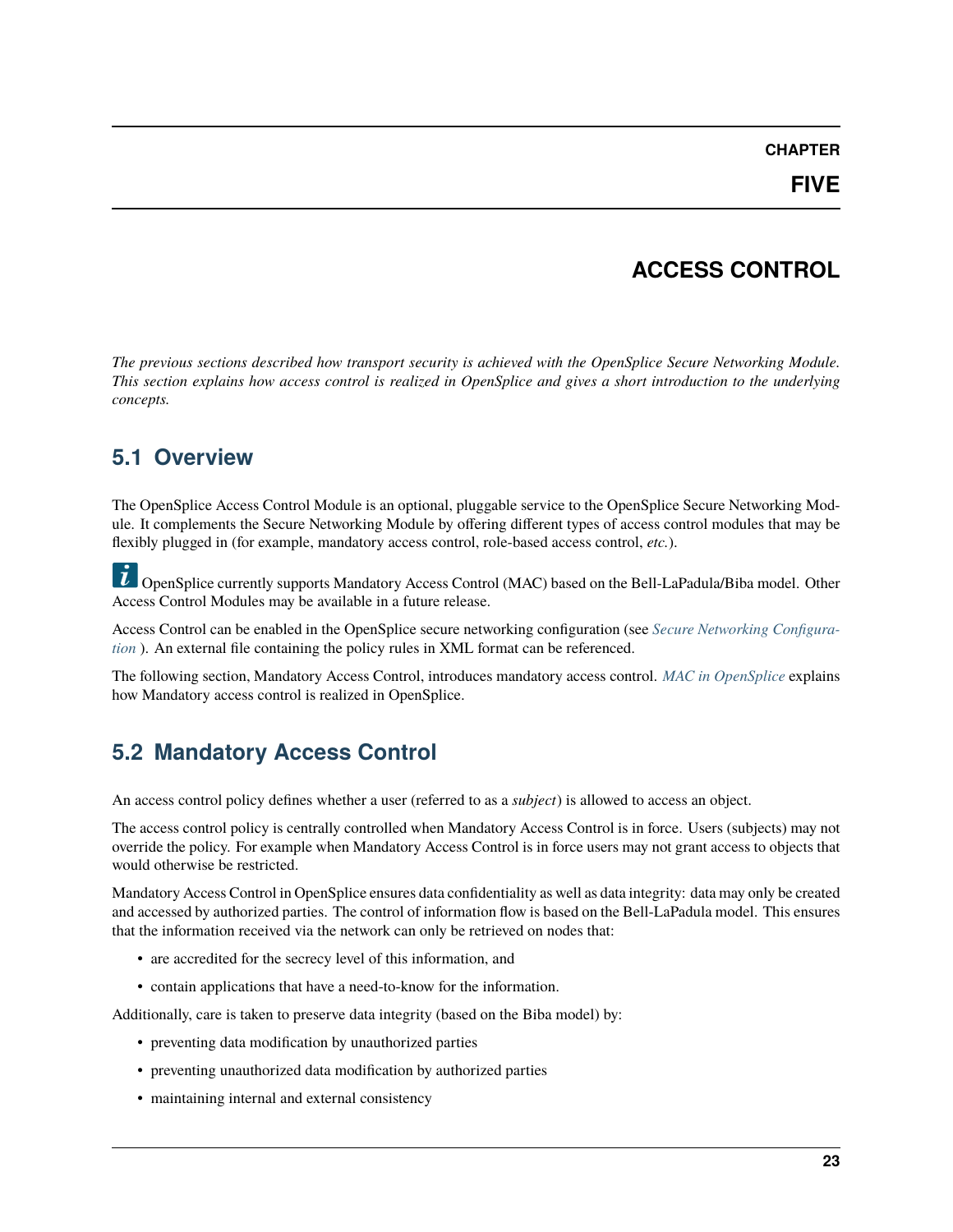The following sections give a short introduction to the Bell-LaPadula and Biba models. *[MAC in OpenSplice](#page-27-3)* explains how mandatory access control is realized in OpenSplice.

#### <span id="page-26-0"></span>**5.2.1 Bell-LaPadula Confidentiality Model**

The Bell-LaPadula Confidentiality model describes a set of access control rules which use clearances for subjects (the users) and classifications on objects (resources). The clearance for a user and a classification of an object define a secrecy level and a set of compartments. Secrecy levels are hierarchical and range from the least sensitive, for example "Unclassified" or "Public", to the most sensitive, for example "Top Secret".

Compartments are a non-hierarchical list of ID's (strings) structuring information to enforce the 'need-to-know' principle.

The clearance of the subject is compared to the classification of the object in order to determine if a subject is authorized to access a certain object. The Bell-LaPadula model defines two mandatory access control rules:

- a subject at a given secrecy level may not read an object at a higher secrecy level (no *read-up*).
- a subject at a given secrecy level must not write to any object at a lower secrecy level (no *write-down*).

In the Bell-LaPadula model, users can create content only at or above their own secrecy level. For example, secret researchers can create "Secret" or "Top-Secret" files, but may not create "Public" files (no write-down). On the other hand, users can view content only at or below their own secrecy level. For example, secret researchers can view "Public" or "Secret" files, but may not view "Top-Secret" files (no read-up).

Additionally, a subject must have a *'need-to-know'* for the object it wants to access; in other words, the set of compartments contained in the user's clearance must be a subset of the set of compartments contained in the object's classification.

#### <span id="page-26-1"></span>**5.2.2 Biba Integrity Model**

The Biba Integrity Model describes a set of access control rules designed to ensure data integrity. Resources (objects) and users (subjects) are grouped into ordered levels of integrity.

The Biba model defines two mandatory access control rules:

- a subject at a given level of integrity may not read an object at a lower integrity level (no read down).
- a subject at a given level of integrity must not write to any object at a higher level of integrity (no write up).

In the Biba model, users can only create content at or below their own integrity level (no write up). On the other hand, users can only view content at or above their own integrity level (no read down).

### <span id="page-26-2"></span>**5.3 Access Control in OpenSplice**

In OpenSplice, access control is enforced on the network-level for inter-node communication, in other words, the communication between different nodes. One node (host) corresponds to one user. When running multiple DDS applications on one host these will all run under the same User ID.

There are two access control enforcement points:

- for inbound traffic: when reading data from the network, the following checks are carried out:
	- **–** is the reader allowed to receive the data,
	- **–** was the data published by a trusted node (in other words, was the sender allowed to send the data)
- for outbound traffic: when writing data to the network, the following check is carried out: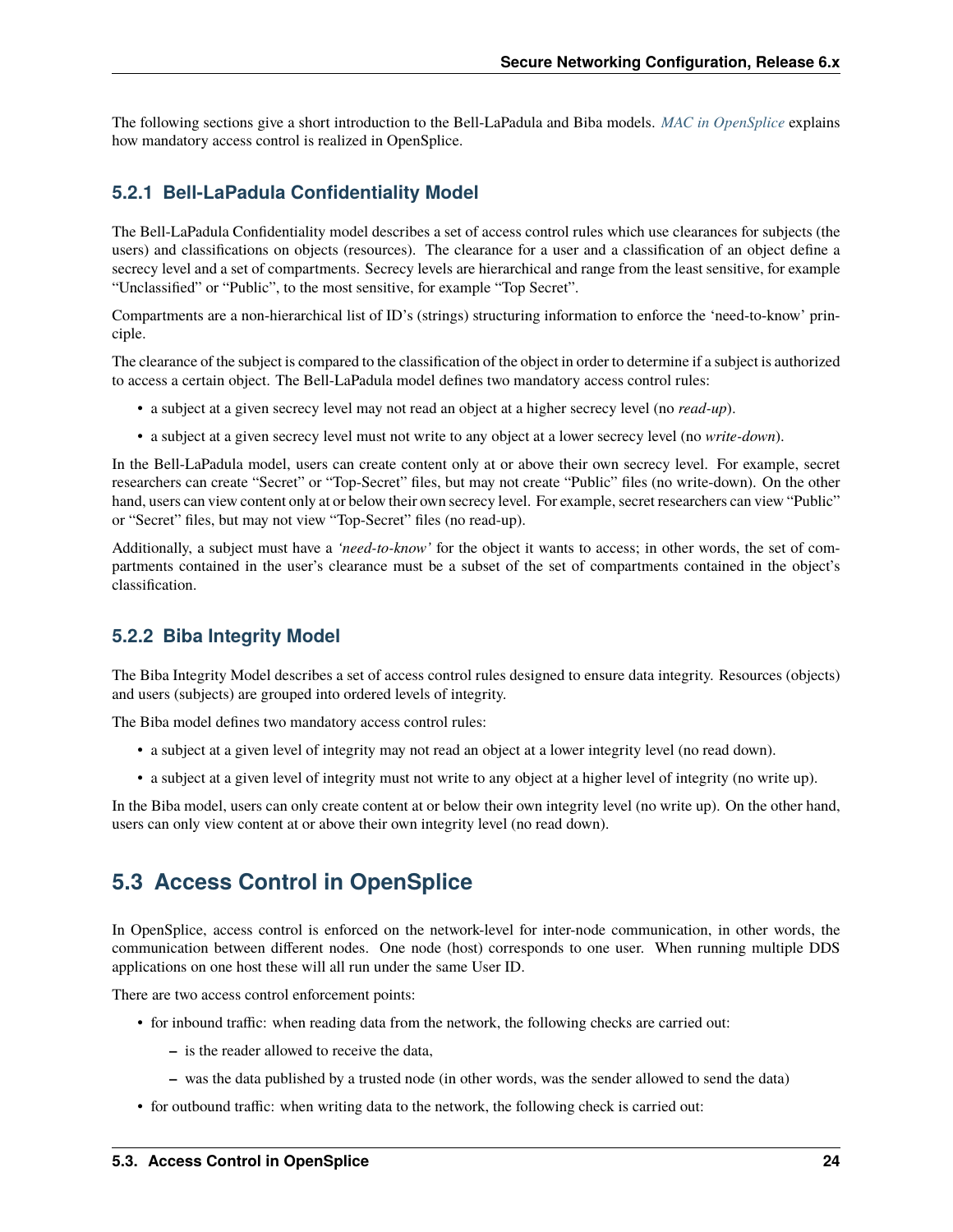**–** is the user allowed to write data to the network

 $\overrightarrow{l}$  Note that access control is not enforced for intra-node communication, in other words communication between DDS applications running on the same node.

#### <span id="page-27-0"></span>**5.3.1 Objects to be Protected**

One access control policy applies to one DDS Domain. The objects to be protected by the access control policy in OpenSplice apply to DDS topics and DDS partitions.

For example, a classification can be attached to a topic. This may result in restricting access in a way that only users with a matching clearance may use this topic for publication of data or for subscription to data of this topic, respectively. The same applies to partitions which are referenced by a resource element of the access control policy.

#### <span id="page-27-1"></span>**5.3.2 Secure** *vs.* **Insecure**

The *'secure'* world is strictly separated from the *'insecure'* world in OpenSplice. If a resource does not have access control information (for example a classification), then no access control will be enforced for this resource. If a user has no access control information (for example a clearance) they may only access 'insecure' resources (resources that do not have access control information like a classification). If a user has access control information, then they may not access 'insecure' resources that don't have access control information.

#### <span id="page-27-2"></span>**5.3.3 User Authentication**

The system authenticates the user's identity.

 $\dot{U}$  OpenSplice currently supports SSL X.509 Certificate Authentication. Other authentication mechanisms (such as user ID - password authentication) may be available in a future release.

X.509 is a standard for digital certificates used by SSL. Certificates include, among other things, information about the identity of the certificate holder (in other words: the user). The user authenticates to the system presenting a certificate. The system accepts the user's certificate if it was issued by a trusted authority. A list of trusted certificates can be defined in the secure networking configuration (see *[Element X509Authentication](#page-13-4)* and *[Element TrustedCertificates](#page-14-3)*.

The user's identity is determined by a distinguished name (DN) contained in the user's certificate. The system retrieves the corresponding user from the access control policy (each user entry in the policy defines the subject's DN) and applies the defined access control information to this user.

# <span id="page-27-3"></span>**5.4 MAC in OpenSplice**

Mandatory Access Control (MAC) in Open Splice combines the Bell-LaPadula and Biba models to ensure confidentiality and data integrity. Each resource (object) has a classification which comprises a secrecy level, an integrity level and a set of compartments that this resource is intended for. Each user (subject) has a clearance which comprises a secrecy level, an integrity level and a set of compartments this user has a 'need-to-know' for.

In order to determine if a user is authorized to access a certain resource, in other words, if they can publish a certain topic or subscribe to a topic, the clearance of the user is compared to the classification of the resource. This process comprises the evaluation of the:

- secrecy level
	- **–** subscribing is permitted if the resource's secrecy level is identical or lower than the user's secrecy level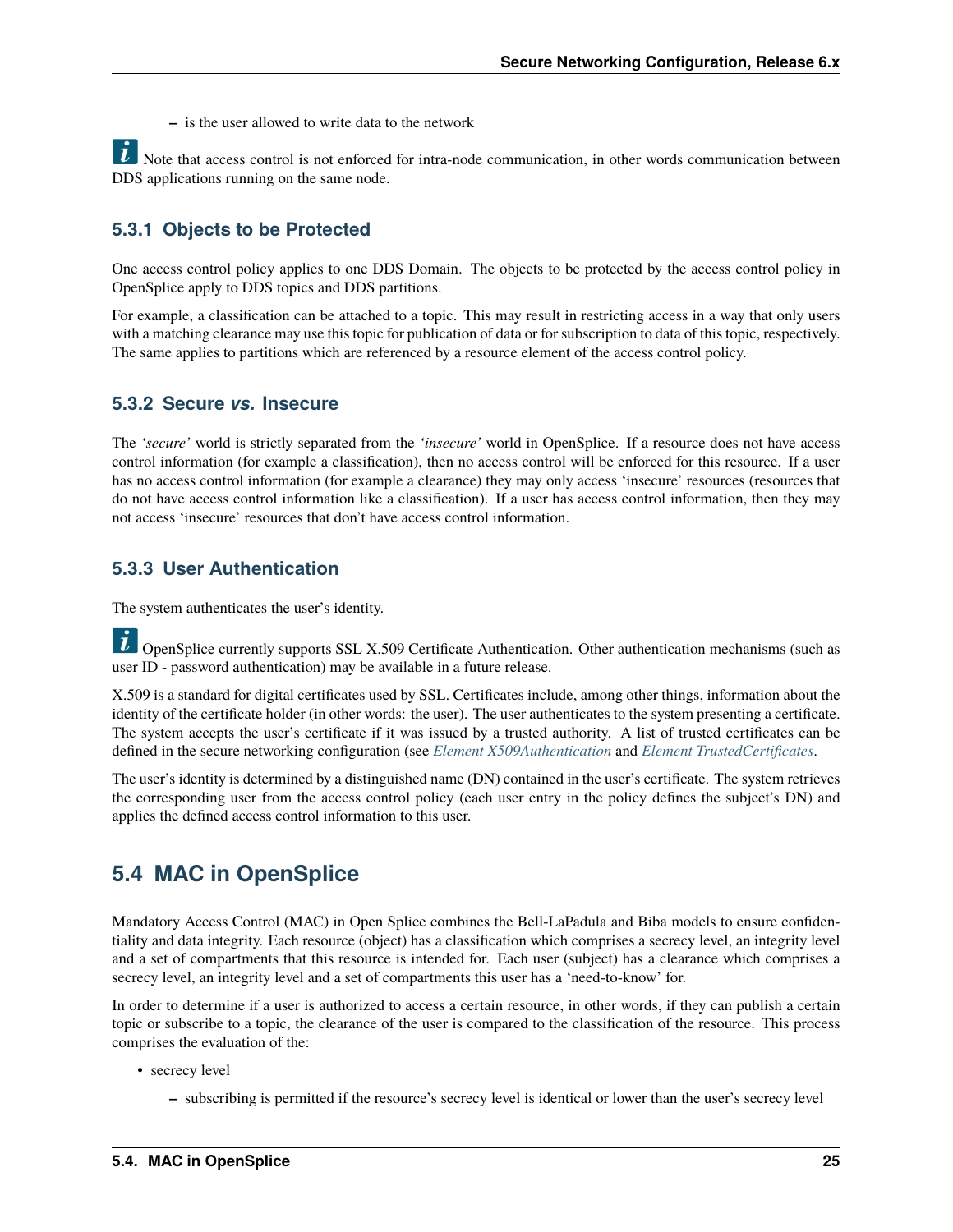- **–** publishing is permitted if the resource's secrecy level is identical or higher than the user's secrecy level
- integrity level
	- **–** subscribing is permitted if the resource's integrity level is identical or higher
	- **–** publishing is permitted if the resource's integrity level is identical or lower
- need to know (compartment)
	- **–** publish/subscribe is permitted if the user's set of compartments is a subset of the resource's set of compartments

Access is only granted if *all three parts* of the user's clearance (secrecy level, integrity level, and need-to-know) are evaluated positively against the resource's classification.

The following section, *[Access Control Configuration](#page-29-0)* describes access control policy configuration elements for MAC in OpenSplice.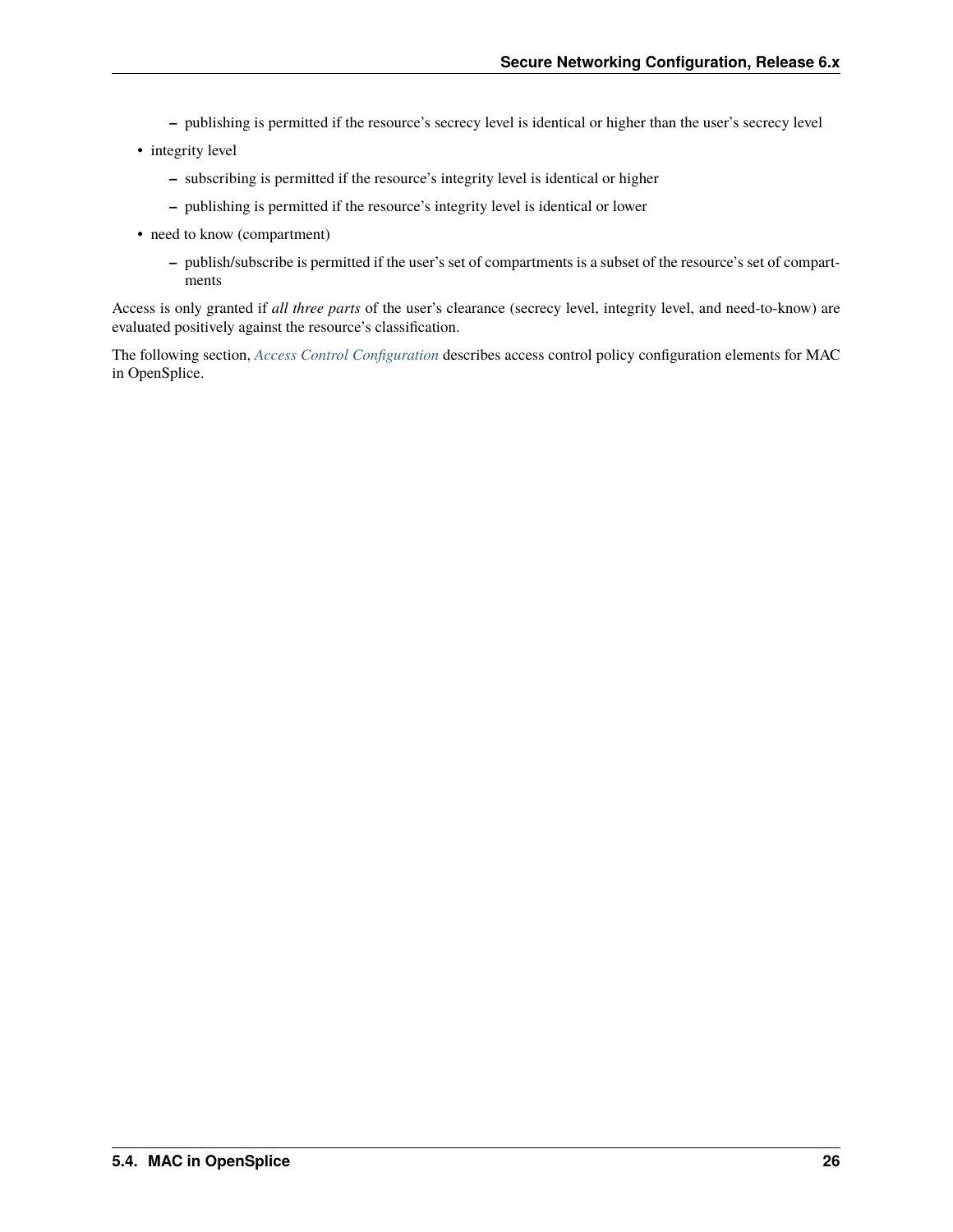# **ACCESS CONTROL CONFIGURATION**

<span id="page-29-0"></span>*This section provides a detailed description of the OpenSplice access control policy configuration.*

Each configuration parameter will be explained by means of an extensive description together with the tabular summary that contains the following information:

**Full path -** Describes the location of the item within a complete configuration. Because the configuration is in XML format, an XPath expression is used to point out the name and location of the configuration item.

**Format -** Describes the format of the value of the configuration item.

- **Dimension -** Describes the unit for the configuration item (for instance *seconds* or *bytes*).
- **Default value -** Describes the default value that is used by the service when the configuration item is not set in the configuration.
- **Valid values -** Describes the valid values for the configuration item. This can be a range or a set of values.
- If the configuration parameter is an XML *attribute*, the table also contains the following information:
- **Required -** Describes whether the attribute is required or if it is optional.

If the configuration parameter is an XML *element*, the table also contains the following information:

**Occurrences -** Describes the range of the possible number of occurrences of the element in the configuration by specifying the minimum and maximum number of occurrences.

# <span id="page-29-1"></span>**6.1 Access Control Policy Elements**

When access control is enabled a file containing the access control policy configuration is referenced in the secure networking configuration.

The access control policy configuration expects a root element named accessControlPolicy. Elements defined in an access control policy are listed and explained in the following sections.

#### <span id="page-29-2"></span>**6.1.1 Element secrecyLevels/secrecyLevel**

The access control policy contains a hierarchical list of secrecy levels which are grouped under the secrecyLevels element. Typical secrecy levels would be: UNCLASSIFIED, RESTRICTED, CONFIDENTIAL, SECRET, and TOP\_SECRET.

Note that the order of defined secrecy levels is important: secrecy levels are listed from weakest to strongest.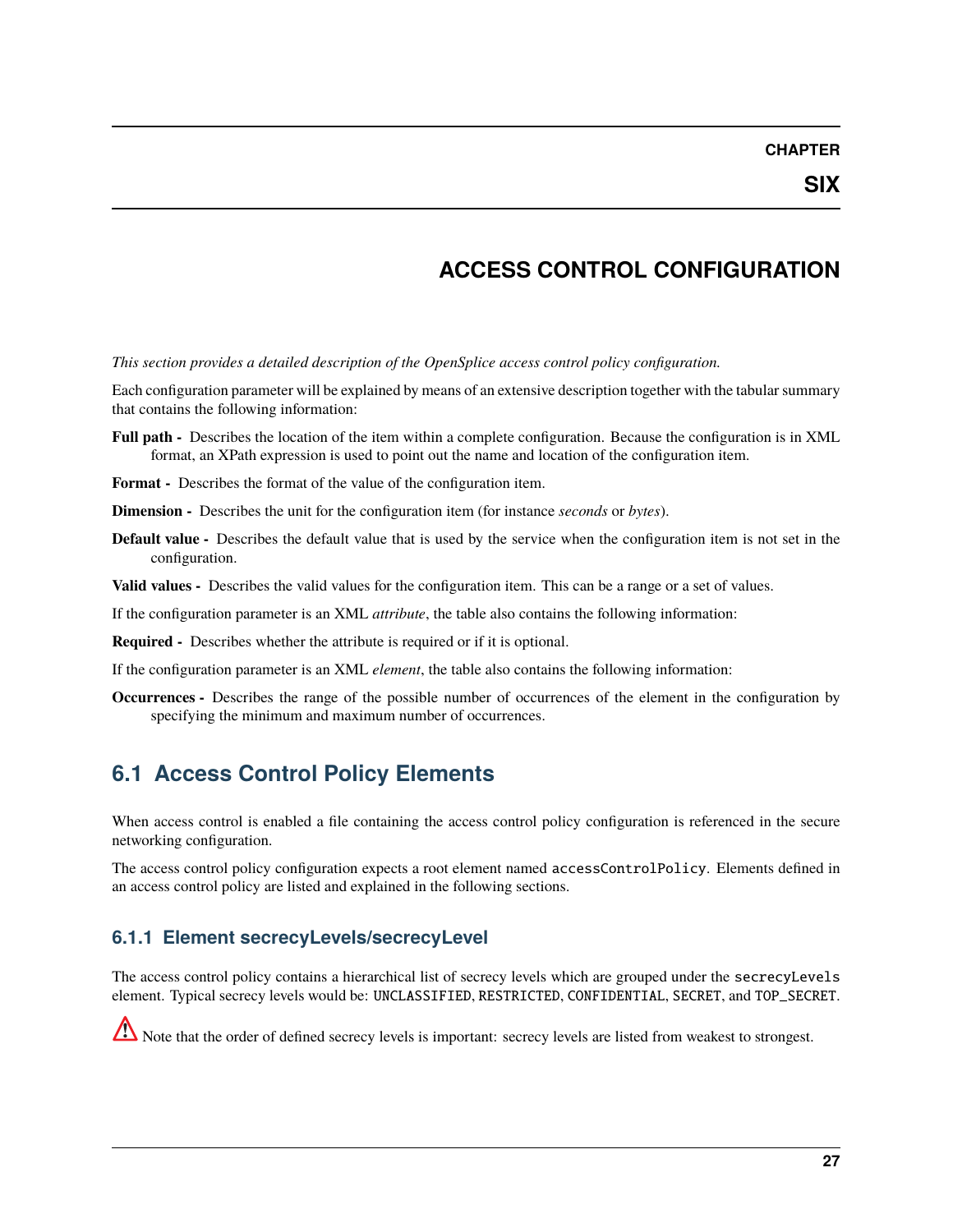| <b>Full Path</b>       | accessControlPolicy/secrecyLevels/secrecyLevel  |
|------------------------|-------------------------------------------------|
| Format                 | string                                          |
| Dimension              | none                                            |
| Default Value          | none                                            |
| <b>Valid Values</b>    | any                                             |
| Occurrences<br>$(min-$ | $0 - *$                                         |
| max)                   |                                                 |
| Remarks                | Listed from the weakest to the strongest level. |

### <span id="page-30-0"></span>**6.1.2 Element integrityLevels/integrityLevel**

The access control policy contains a list of integrity levels which are grouped under the integrityLevels element.

The order of defined integrity levels is important. Integrity levels are listed from the weakest to the strongest.

| <b>Full Path</b>              | accessControlPolicy/integrityLevels/integrityLevel |
|-------------------------------|----------------------------------------------------|
| Format                        | string                                             |
| Dimension                     | none                                               |
| Default Value                 | none                                               |
| <b>Valid Values</b>           | any                                                |
| $(min-$<br><b>Occurrences</b> | $0 - *$                                            |
| max)                          |                                                    |
| <b>Remarks</b>                | Listed from the weakest to the strongest level.    |

#### <span id="page-30-1"></span>**6.1.3 Element users/user**

The users section contains a set of users. A user has an *id*, a *clearance*, and a list of *authentication mechanisms*.

#### <span id="page-30-2"></span>**6.1.3.1 Element id**

| <b>Full Path</b>       | accessControlPolicy/users/user/id |
|------------------------|-----------------------------------|
| Format                 | string                            |
| Dimension              | none                              |
| Default Value          | none                              |
| <b>Valid Values</b>    | any                               |
| $(min-$<br>Occurrences | $0 - 1$                           |
| max)                   |                                   |
| Remarks                | none                              |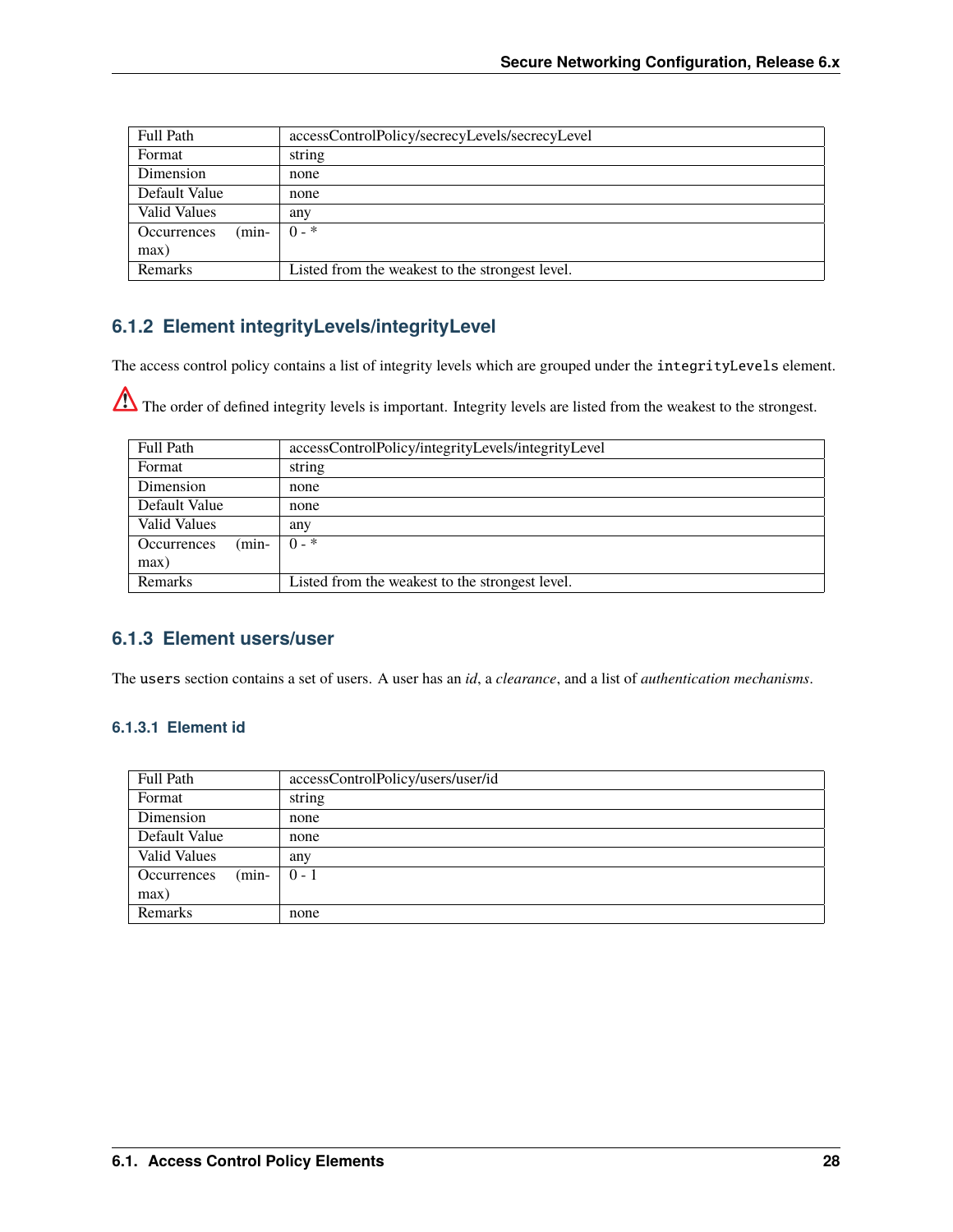#### <span id="page-31-0"></span>**6.1.3.2 Element Clearance**

A clearance consists of this user's secrecy level, integrity level, and a set of compartments.

#### <span id="page-31-1"></span>**6.1.3.2.1 Element secrecyLevel**

Defines this user's secrecy level.

| <b>Full Path</b>              | accessControlPolicy/users/user/clearance/secrecyLevel |
|-------------------------------|-------------------------------------------------------|
| Format                        | string                                                |
| Dimension                     | none                                                  |
| Default Value                 | none                                                  |
| <b>Valid Values</b>           | any, defined in accessControlPolicy/secrecyLevels     |
| $(min-$<br><b>Occurrences</b> | $0 - 1$                                               |
| max)                          |                                                       |
| <b>Remarks</b>                | none                                                  |

#### <span id="page-31-2"></span>**6.1.3.2.2 Element integrityLevel**

Defines this user's integrity level.

| <b>Full Path</b>              | accessControlPolicy/users/user/clearance/integrityLevel |
|-------------------------------|---------------------------------------------------------|
| Format                        | string                                                  |
| Dimension                     | none                                                    |
| Default Value                 | none                                                    |
| <b>Valid Values</b>           | any, defined in accessControlPolicy/integrityLevels     |
| $(min-$<br><b>Occurrences</b> | $0 - 1$                                                 |
| max)                          |                                                         |
| <b>Remarks</b>                | none                                                    |

#### <span id="page-31-3"></span>**6.1.3.2.3 Element compartments/compartment**

The compartments section contains a set of compartments this user is entitled to access.

| <b>Full Path</b>       | accessControlPolicy/users/user/clearance/compartments/compartment |
|------------------------|-------------------------------------------------------------------|
| Format                 | string                                                            |
| Dimension              | none                                                              |
| Default Value          | none                                                              |
| Valid Values           | any                                                               |
| $(min-$<br>Occurrences | $0 - *$                                                           |
| max)                   |                                                                   |
| Remarks                | none                                                              |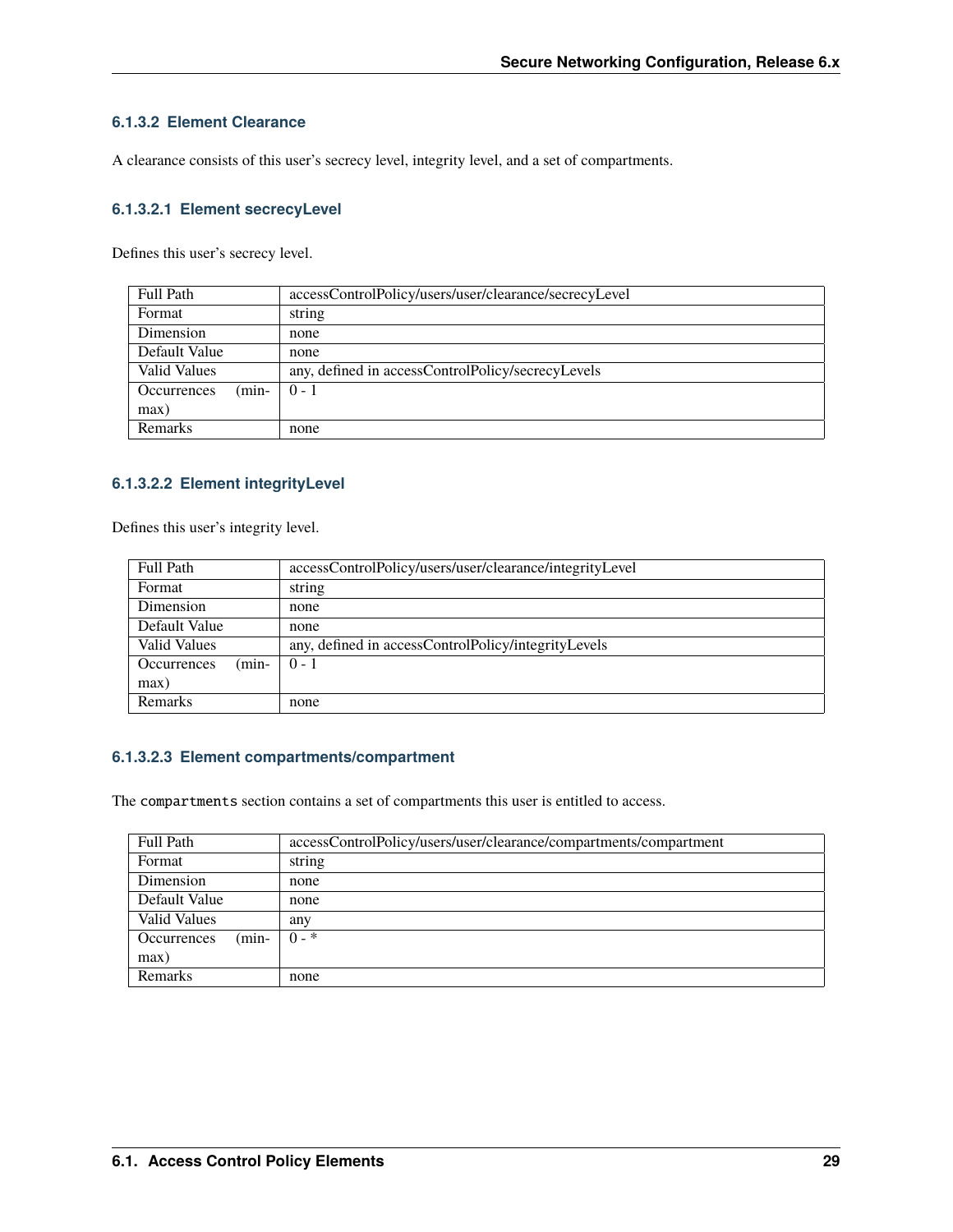#### <span id="page-32-0"></span>**6.1.3.3 Element authentication**

This element contains a list of authentication mechanisms for this user.

 $\tilde{\bm{l}}$ Currently, OpenSplice supports SSL X.509 Certificate Authentication. Other authentication mechanisms (such as user ID/password authentication) may be available in a future release.

#### <span id="page-32-1"></span>**6.1.3.3.1 Element x509Authentication**

Defines properties of x509 (SSL certificate) authentication.

#### **Element subject**

| <b>Full Path</b>              | accessControlPolicy/users/user/authentication/x509Authentication/subject                 |
|-------------------------------|------------------------------------------------------------------------------------------|
| Format                        | string                                                                                   |
| Dimension                     | none                                                                                     |
| Default Value                 | none                                                                                     |
| <b>Valid Values</b>           | any                                                                                      |
| $(min-$<br><b>Occurrences</b> | $0 - 1$                                                                                  |
| max)                          |                                                                                          |
| <b>Remarks</b>                | The distinguished name (DN) of the certificate the user transmits to authenticate to the |
|                               | system (single elements of the distinguished name have to be separated by a comma).      |

Note that the user's certificate DN must be unique: ensure that multiple users do not share the same client certificate DN.

#### <span id="page-32-2"></span>**6.1.4 Element resources/resource**

The resources section contains a set of resources, in other words, the objects to be protected.

A resource has a resource identification (made up of the resource's type, id, and topic or partitions, respectively) and a classification (containing the resource's secrecy and integrity level and a list of compartments). The classification is used for mandatory access control.

#### <span id="page-32-3"></span>**6.1.4.1 Element type**

Defines the type of this resource. A resource can have the type PARTITION or TOPIC.

| <b>Full Path</b>       | accessControlPolicy/resources/resource/type |
|------------------------|---------------------------------------------|
| Format                 | string                                      |
| Dimension              | none                                        |
| Default Value          | none                                        |
| <b>Valid Values</b>    | "PARTITION" or "TOPIC"                      |
| $(min-$<br>Occurrences | $0 - 1$                                     |
| max)                   |                                             |
| Remarks                | none                                        |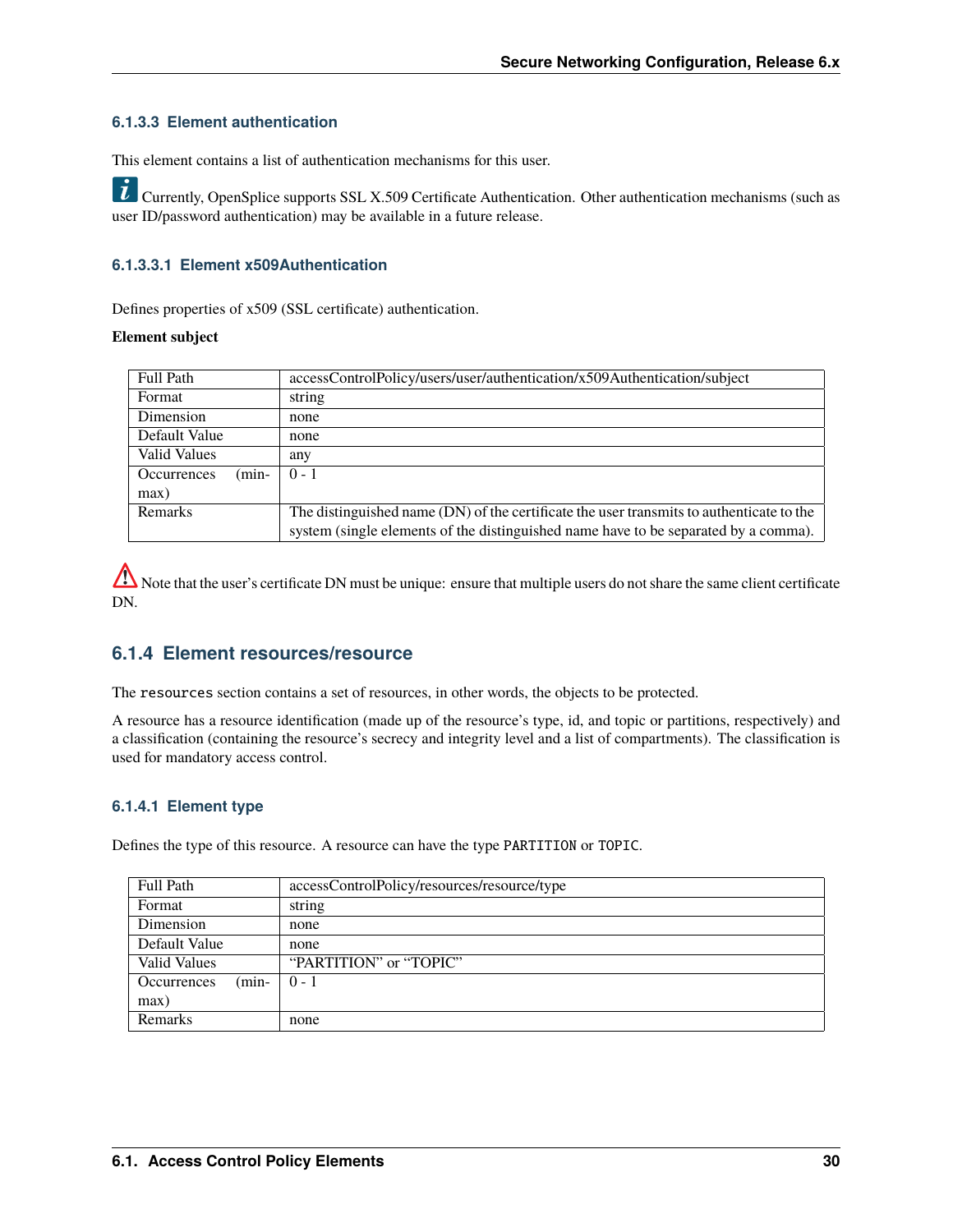#### <span id="page-33-0"></span>**6.1.4.2 Element id**

Defines this resource's id.

| <b>Full Path</b>              | accessControlPolicy/resources/resource/id         |
|-------------------------------|---------------------------------------------------|
| Format                        | string                                            |
| Dimension                     | none                                              |
| Default Value                 | none                                              |
| <b>Valid Values</b>           | any valid topic or partition name of a DDS domain |
| $(min-$<br><b>Occurrences</b> | $0 - 1$                                           |
| max)                          |                                                   |
| <b>Remarks</b>                | This is related to the type element value.        |

#### <span id="page-33-1"></span>**6.1.4.3 Element topics/topic**

The topics section contains a set of topics. This element is only valid if the type of the resource is TOPIC. It lists all valid topics that may be part of this partition.

| <b>Full Path</b>       | accessControlPolicy/resources/resource/topics/topic |
|------------------------|-----------------------------------------------------|
| Format                 | string                                              |
| Dimension              | none                                                |
| Default Value          | none                                                |
| <b>Valid Values</b>    | any valid topic of a DDS domain                     |
| $(min-$<br>Occurrences | $0 - 1$                                             |
| max)                   |                                                     |
| <b>Remarks</b>         | Exists only if element type = PARTITION             |

#### <span id="page-33-2"></span>**6.1.4.4 Element partitions/partition**

The partitions section contains a set of partitions. This element is only valid if the type of the resource is PARTITION. It lists all valid partitions that may be part of this partition.

| <b>Full Path</b>              | accessControlPolicy/resources/resource/partitions/partition |
|-------------------------------|-------------------------------------------------------------|
| Format                        | string                                                      |
| Dimension                     | none                                                        |
| Default Value                 | none                                                        |
| <b>Valid Values</b>           | any valid partition of a DDS domain                         |
| $(min-$<br><b>Occurrences</b> | $0 - *$                                                     |
| max)                          |                                                             |
| Remarks                       | Exists only if element type $= TOPIC$                       |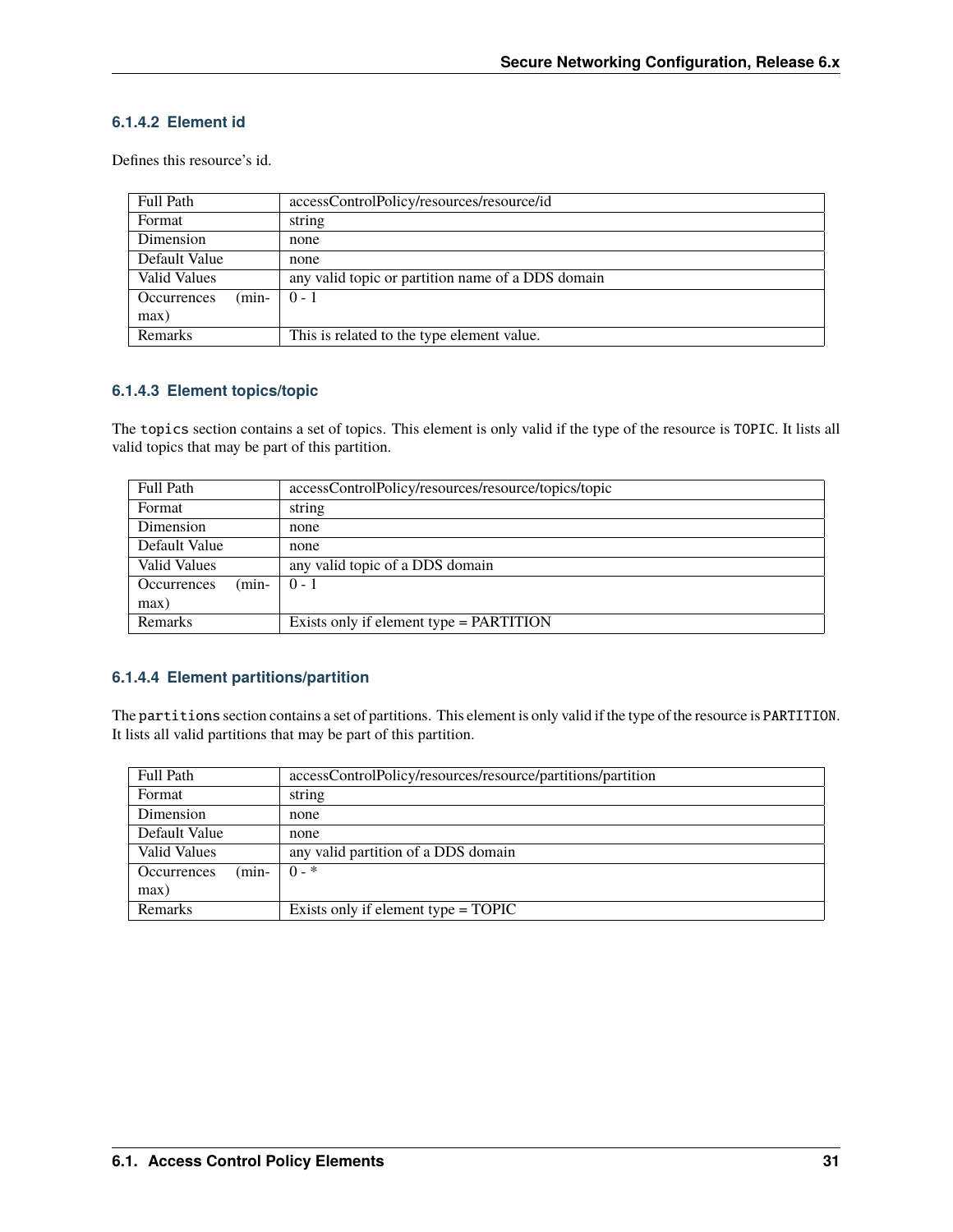#### <span id="page-34-0"></span>**6.1.4.5 Element classification**

A classification consists of this resource's secrecy level, integrity level, and a set of compartments.

#### <span id="page-34-1"></span>**6.1.4.5.1 Element secrecyLevel**

Defines this resource's secrecy level.

| <b>Full Path</b>              | accessControlPolicy/resources/resource/classification/secrecyLevel |
|-------------------------------|--------------------------------------------------------------------|
| Format                        | string                                                             |
| Dimension                     | none                                                               |
| Default Value                 | none                                                               |
| <b>Valid Values</b>           | any, defined in accessControlPolicy/secrecyLevels                  |
| $(min-$<br><b>Occurrences</b> | $0 - 1$                                                            |
| max)                          |                                                                    |
| <b>Remarks</b>                | none                                                               |

#### <span id="page-34-2"></span>**6.1.4.5.2 Element integrityLevel**

Defines this resource' integrity level.

| <b>Full Path</b>       | accessControlPolicy/resources/resource/classification/integrityLevel |
|------------------------|----------------------------------------------------------------------|
| Format                 | string                                                               |
| Dimension              | none                                                                 |
| Default Value          | none                                                                 |
| <b>Valid Values</b>    | any, defined in accessControlPolicy/integrityLevels                  |
| $(min-$<br>Occurrences | $0 - 1$                                                              |
| max)                   |                                                                      |
| <b>Remarks</b>         | none                                                                 |

#### <span id="page-34-3"></span>**6.1.4.5.3 Element compartments/compartment**

The compartments section contains a set of compartments this resource is intended for.

| <b>Full Path</b>       | accessControlPolicy/resources/resource/classification/compartments/compartment |
|------------------------|--------------------------------------------------------------------------------|
| Format                 | string                                                                         |
| Dimension              | none                                                                           |
| Default Value          | none                                                                           |
| Valid Values           | any                                                                            |
| $(min-$<br>Occurrences | $0 - *$                                                                        |
| max)                   |                                                                                |
| Remarks                | none                                                                           |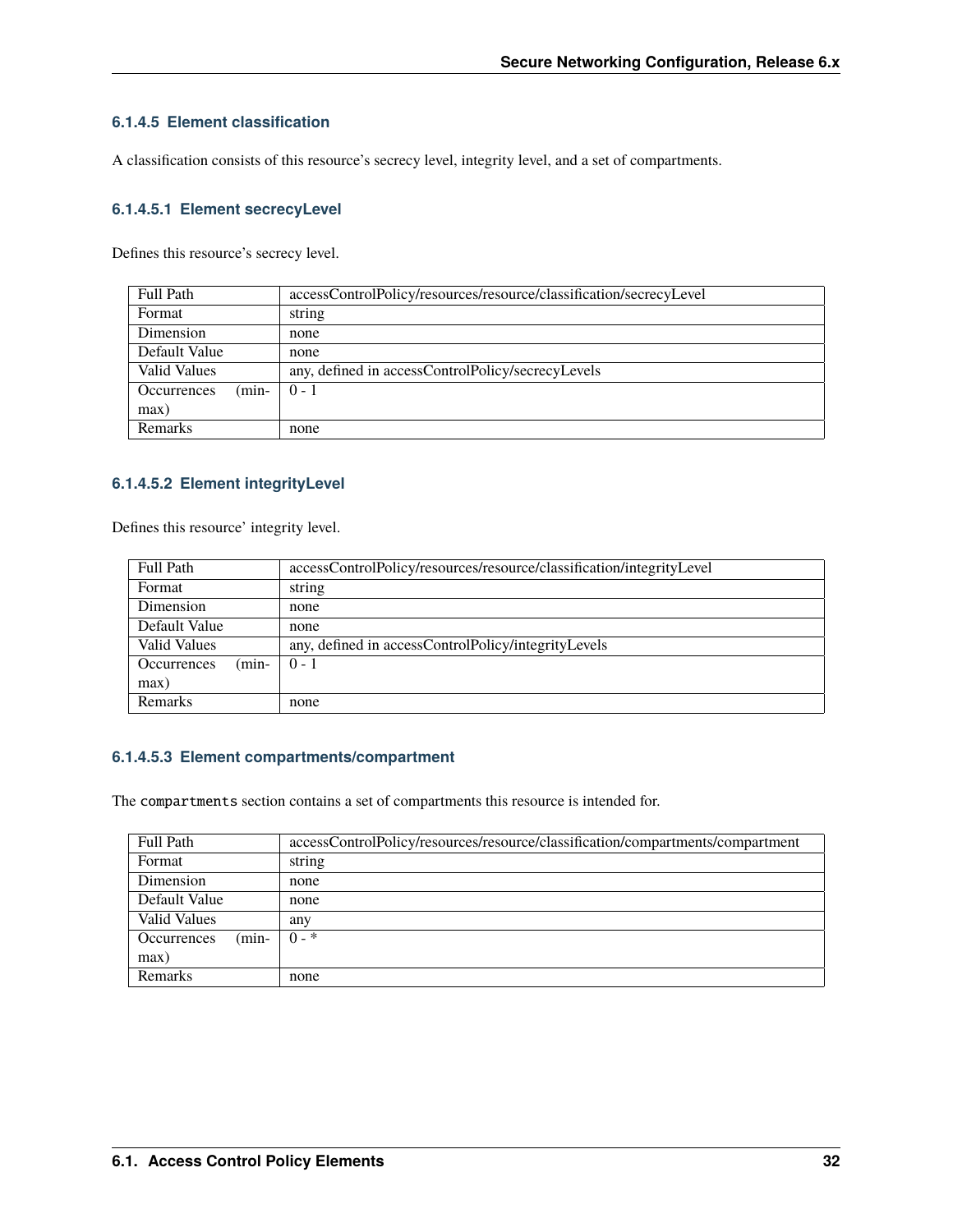# <span id="page-35-0"></span>**6.2 Access Control Example Configuration**

The following XML shows an example access control policy.

```
<accessControlPolicy>
   <secrecyLevels> <!-- for MAC -->
        <secrecyLevel>UNCLASSIFIED</secrecyLevel>
        <secrecyLevel>CONFIDENTIAL</secrecyLevel>
        <secrecyLevel>SECRET</secrecyLevel>
        <secrecyLevel>TOP_SECRET</secrecyLevel>
   </secrecyLevels>
   <integrityLevels> <!-- for MAC -->
        <integrityLevel>LEVEL_0</integrityLevel>
        <integrityLevel>LEVEL_1</integrityLevel>
        <integrityLevel>LEVEL_2</integrityLevel>
   </integrityLevels>
   <users>
        <user>
            <id>user1</id>
            <clearance> <!-- for MAC -->
                <secrecyLevel>CONFIDENTIAL</secrecyLevel>
                <integrityLevel>LEVEL_2</integrityLevel>
                <compartments>
                    <compartment>US Only</compartment>
                    <compartment>Air Force</compartment>
                    <compartment>Radar</compartment>
                </compartments>
            </clearance>
            <authentication>
                <x509Authentication>
                    <subject>DN</subject>
                </x509Authentication>
            </authentication>
       </user>
        <user>
            <id>user2</id>
            <authentication>
                <x509Authentication>
                    <subject>DN2</subject>
                </x509Authentication>
            </authentication>
        </user>
   </users>
   <resources>
        <resource>
             <type>PARTITION</type>
               <id>chat</id>
            <topics>
              <topic>ChatMessage</topic>
              <topic>NamedMessage</topic>
            </topics>
            <classification> <!-- for MAC -->
```
(continues on next page)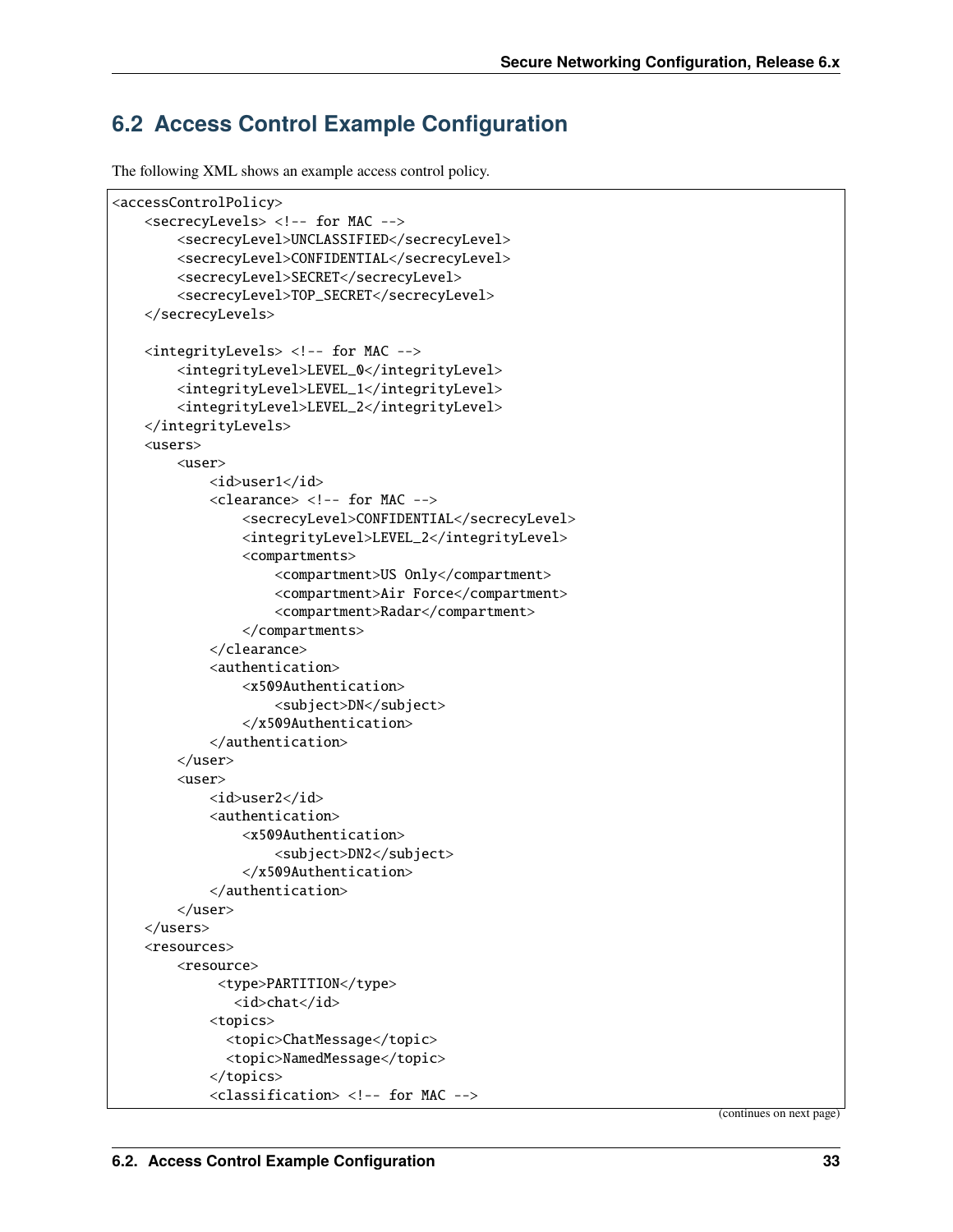(continued from previous page)

```
<secrecyLevel>CONFIDENTIAL</secrecyLevel>
                <integrityLevel>LEVEL_1</integrityLevel>
                <compartments>
                    <compartment>US Only</compartment>
                    <compartment>Air Force</compartment>
                </compartments>
            </classification>
       </resource>
        <resource>
            <type>TOPIC</type>
              <id>pingpong</id>
           <partitions>
              <partition>PING</partition>
              <partition>PONG</partition>
           </partitions>
       </resource>
        <resource>
            <type>TOPIC</type>
              <id>topic1</id>
           <partitions>
           </partitions>
        </resource>
   </resources>
</accessControlPolicy>
```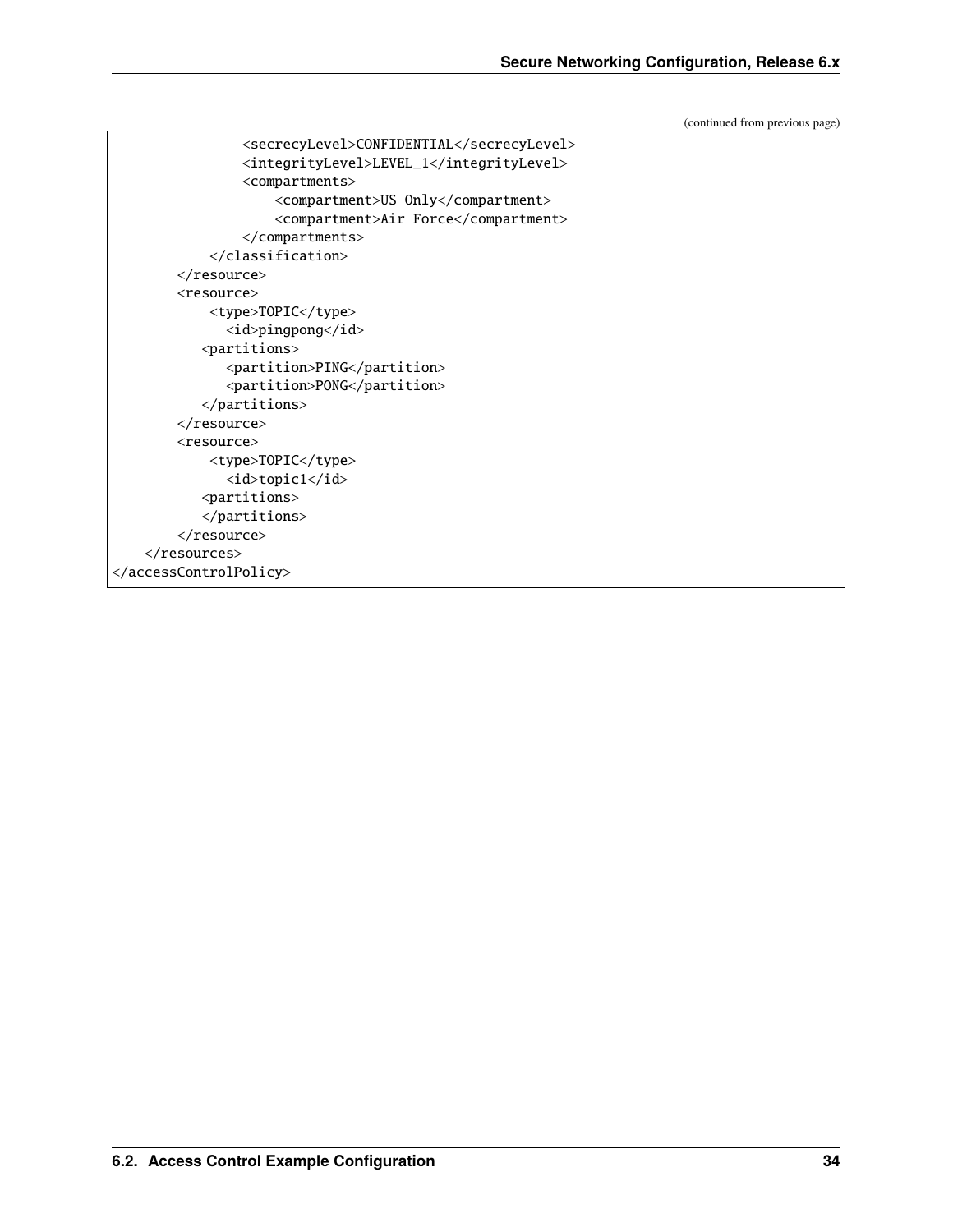#### **CHAPTER**

#### **SEVEN**

# **TROUBLESHOOTING**

<span id="page-37-0"></span>*This section provides information for the diagnosis of common (security-related) issues, error messages, and configuration problems.*

# <span id="page-37-1"></span>**7.1 Known Issues**

This section lists known issues and their resolution.

• **The networking process does not start up on Windows.**

Check for the startup command snetworking.exe (*cf. [Customizing OpenSplice Configuration](#page-17-3)* .)

• **OpenSplice does not start up, although the used configuration is correct.**

Make sure that no shared memory file exists from a previous run. This issue shows up mostly on Windows. Remove shared memory files located in %TEMP%.

# <span id="page-37-2"></span>**7.2 How to Diagnose Problems - Logging**

If you are experiencing problems take a look at the OpenSplice log files.

- Error reports are written to the ospl-error.log file located in the start-up directory of the OpenSplice daemon, by default.
- Information and warning reports are written to the ospl-info.log file, by default.

Generally, you do not need to worry about the ospl-info.log file, but in some cases, warning messages may help to understand the error message contained in the ospl-error.log file.

#### <span id="page-37-3"></span>**7.2.1 Error Messages**

Below are described security-related error messages and their resolution. Error messages are written to the ospl-error.log file.

• **Partition x (<partition\_name>)** - undefined security profile <profile\_name>.

This message indicates a missing security profile where **x** is an internal partition identifier to which a security profile named <profile\_name> has been assigned in the configuration file. Check if the <profile\_name> security profile has been defined within the security element of the configuration file.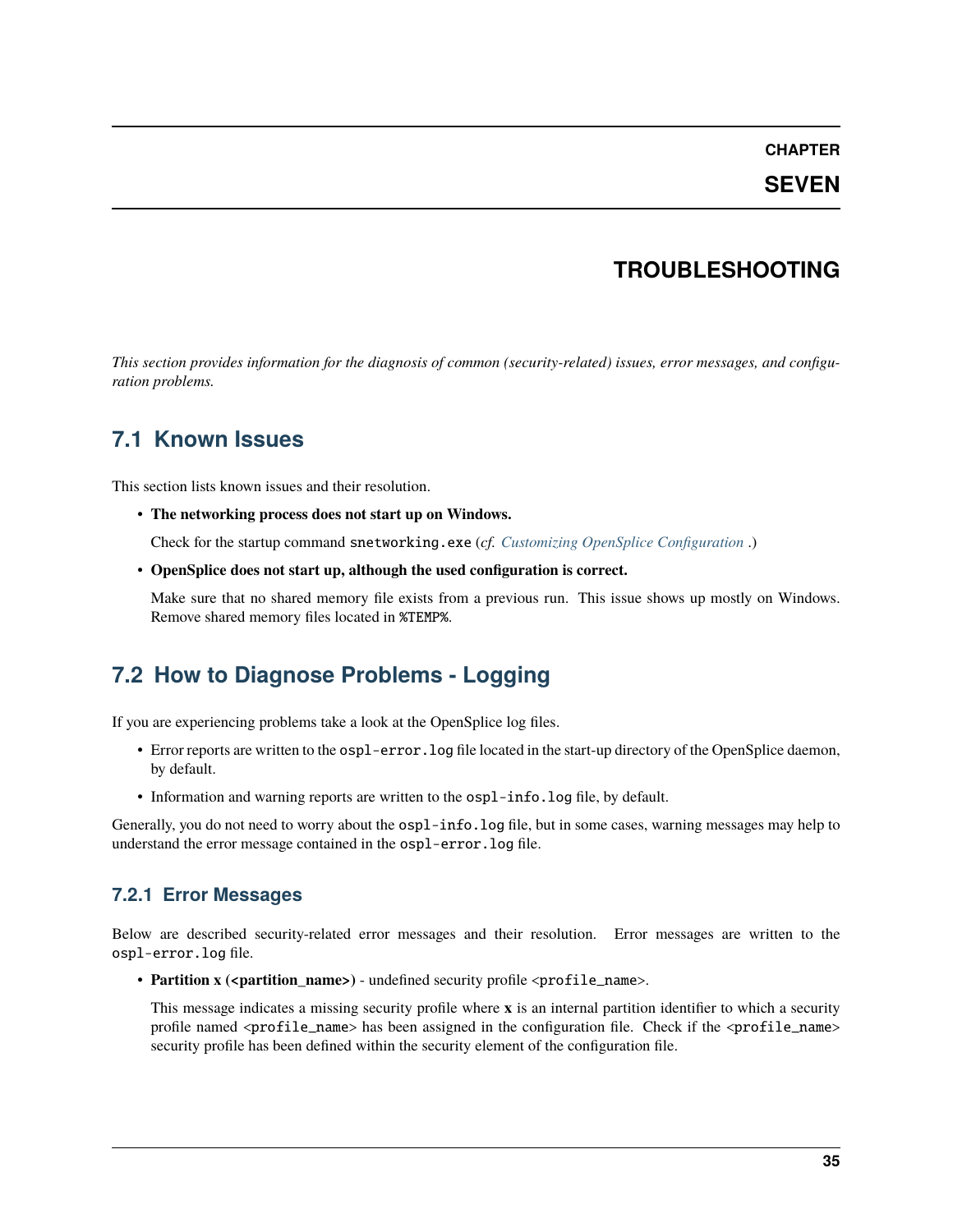#### • **Failed to initialize the security module.**

The Security XML configuration is faulty and some information is missing or incorrect. Generally, this message comes after one or more messages reporting missing or incorrect configuration of XML elements. Check the ospl-info.log security-related messages for additional information.

• **Partition x (<partition name>)** - security profile <profile\_name> requires cipher key of <br/> <br/>sts\_nb> bits.

The partition **x** has been assigned a faulty security profile with a missing CipherKey attribute. Note that:

- **–** Null cipher requires no cipher key
- **–** Blowfish cipher requires a key of 128 bits (32 hex-characters)
- **–** AES128 cipher requires a key of 128 bits (32 hex-characters)
- **–** AES192 cipher requires a key of 192 bits (48 hex-characters)
- **–** AES256 cipher requires a key of 256 bits (64 hex-characters)
- **Partition x (<partition name>)** security profile <profile\_name> with invalid cipher <cipher\_name>.

The partition **x** has been assigned to a faulty security profile with an invalid cipher. Check that the <cipher\_name> identifier is correctly spelled and supported.

 $\mathbf{L}$ Note that only aes128, aes192, aes256, blowfish, rsa-aes128, rsa-192, rsa-256, rsa-blowfish, rsa-null and NULL ciphers are currently supported.

• **Dropping traffic of partition x due to insufficient cipher key, until re-keying has been done.**

Partition **x** traffic is temporarily blocked because of faulty cipher key.

• **Receiving message blocked, bad partition encoding, verify if sending node has security feature enabled.**

A received message cannot be assigned to a valid network partition, the message is blocked and not delegated to the Data Reader. This may be caused by the security feature not being activated on all participating Open-Splice nodes in the domain. Make sure that the security feature is enabled in all OSPL configuration files (Security[@enabled=true]). Note that the network partition is still able to receive data samples from nodes where the OSPL configuration matches the local network partition configuration.

• **Sending message blocked, bad partition x.**

Message sending on partition **x** is blocked because of faulty security profile definition. Check the ospl-info. log for security-related warning messages indicating missing elements.

### <span id="page-38-0"></span>**7.2.2 Warning Messages**

This section describes security-related warning messages and their resolution. Warning messages are written to the ospl-info.log file. Note that warning messages can be ignored in the absence of errors.

• **Name attribute of security profile undefined, or empty string.**

The Name attribute of one or more SecurityProfile XML elements is missing in the configuration file.

• Cipher attribute of security profile <profile\_name> undefined.

The Cipher attribute of one or more SecurityProfile XML elements is missing in the configuration file.

• **CipherKey attribute of security profile <profile\_name> not defined.**

The CipherKey attribute of one or more SecurityProfile XML elements is missing in the configuration file. Note that the CipherKey attribute is required only for non-NULL ciphers.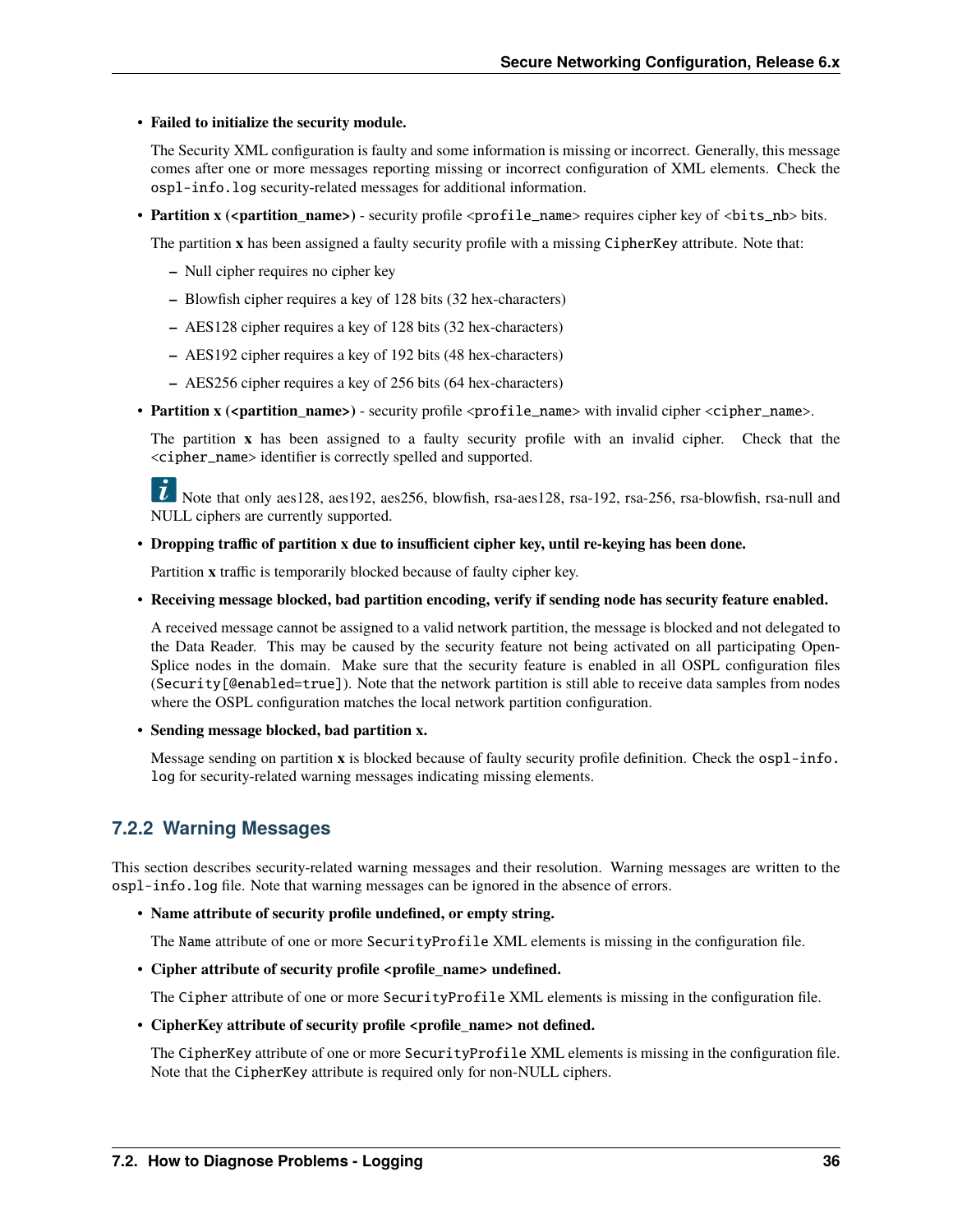• **SecurityProfile <profile\_name> has invalid cipher key <cipher\_key>, check length and encoding.**

Check the <profile\_name> security profile definition for key length and hexadecimal encoding correctness.

• **Security profile <profile\_name> defines unknown cipher <cipher\_name>.**

Check the <cipher\_name> identifier to see that it is correctly spelled and supported. Note that only aes128, aes192, aes256, blowfish, rsa-aes128, rsa-192, rsa-256, rsa-blowfish, rsa-null and NULL ciphers are currently supported.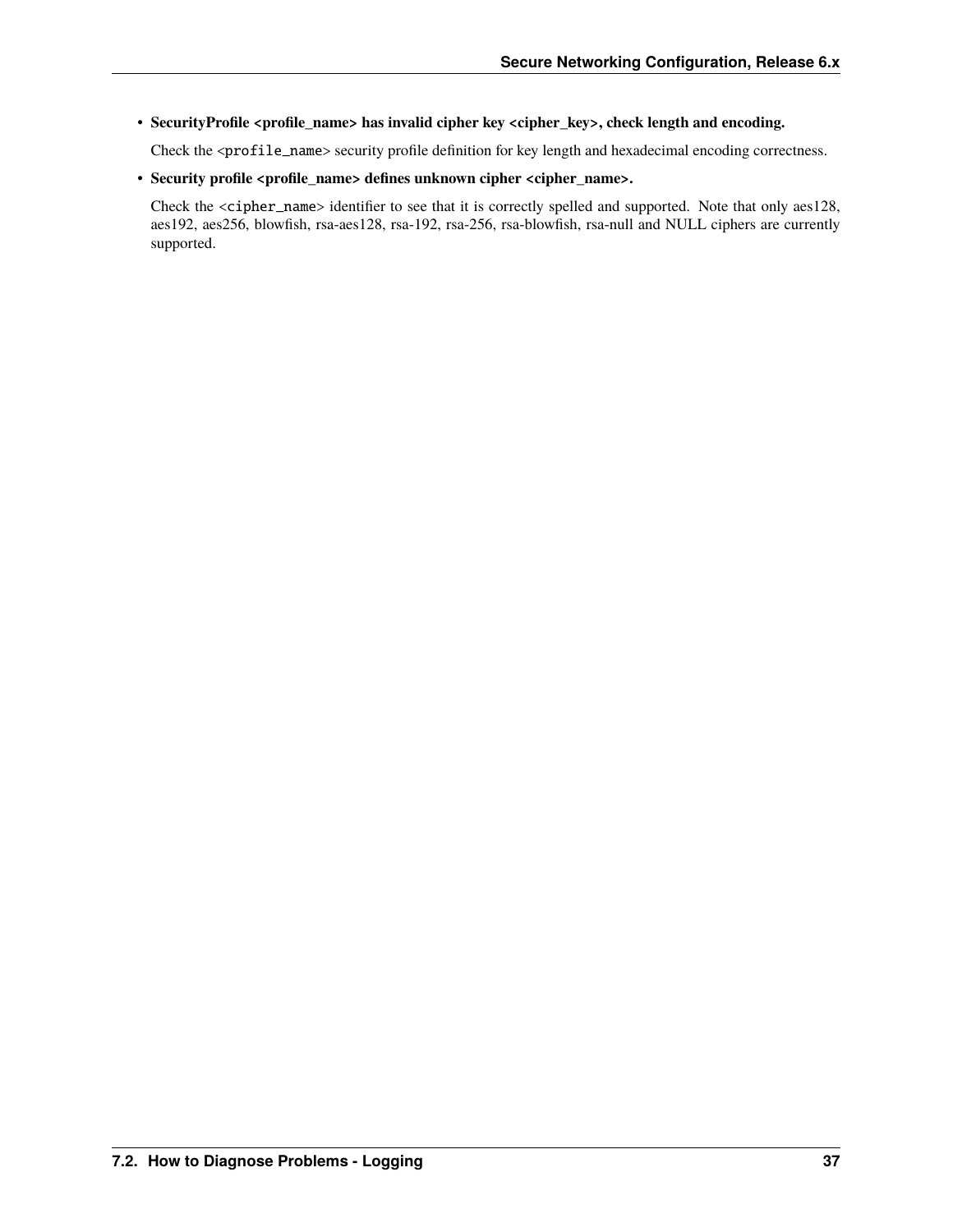#### **CHAPTER**

# **EIGHT**

# **CONTACTS & NOTICES**

### <span id="page-40-1"></span><span id="page-40-0"></span>**8.1 Contacts**

#### **ADLINK Technology Corporation**

400 TradeCenter Suite 5900 Woburn, MA 01801 USA Tel: +1 781 569 5819

#### **ADLINK Technology Limited**

The Edge 5th Avenue Team Valley Gateshead NE11 0XA UK Tel: +44 (0)191 497 9900

#### **ADLINK Technology SARL**

28 rue Jean Rostand 91400 Orsay France Tel: +33 (1) 69 015354

Web: <https://www.adlinktech.com/en/data-distribution-service> Contact: <https://www.adlinktech.com/en/data-distribution-service> E-mail: [ist\\_info@adlinktech.com](mailto:ist_info@adlinktech.com) LinkedIn: <https://www.linkedin.com/company/79111/> Twitter: [https://twitter.com/ADLINKTech\\_usa](https://twitter.com/ADLINKTech_usa) Facebook: <https://www.facebook.com/ADLINKTECH>